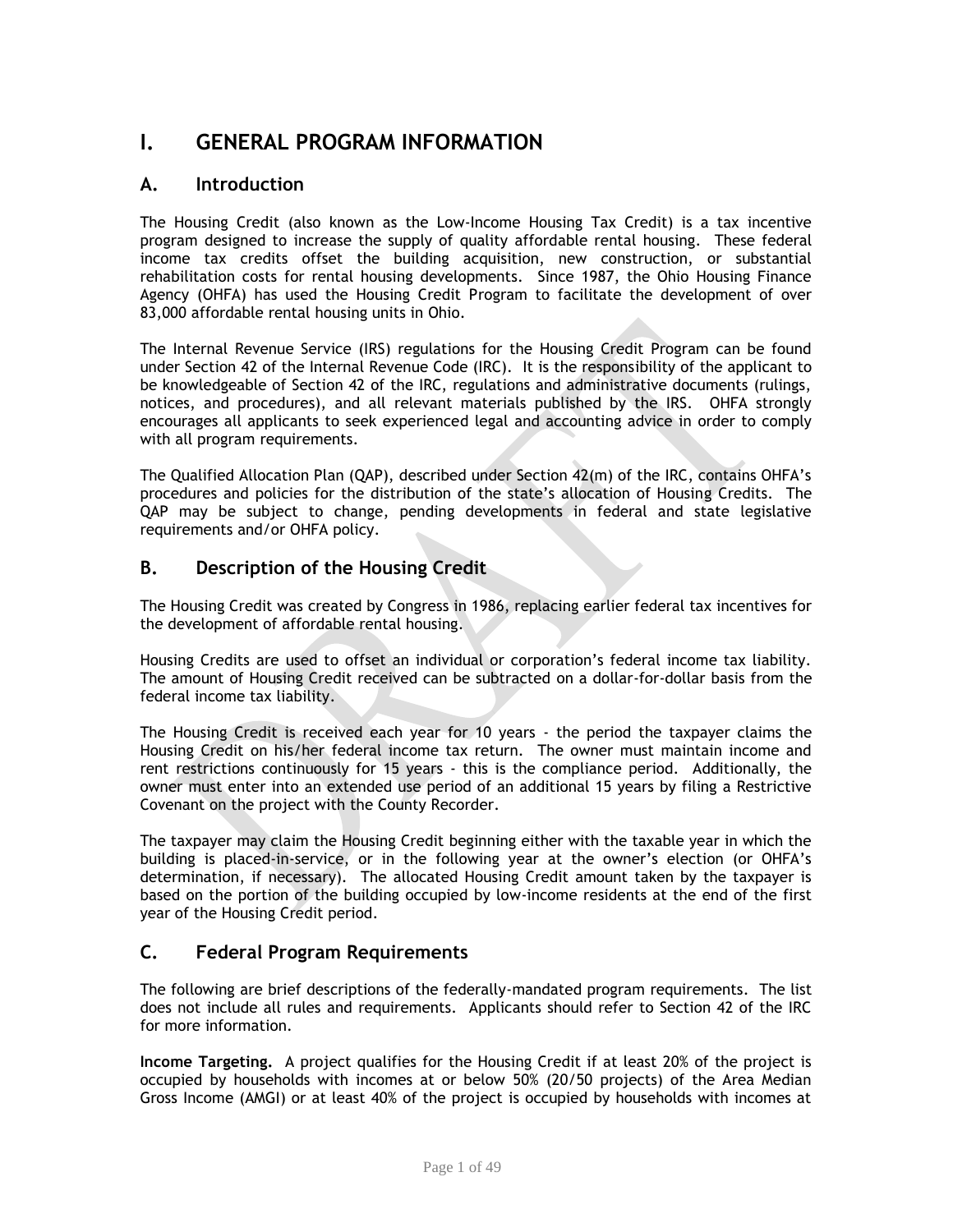or below 60% (40/60 projects) of the AMGI. The AMGI limits are published annually by the U.S. Department of Housing and Urban Development (HUD). Incomes are adjusted by household size. OHFA has provided the income limits by county (see Exhibit A.)

**Rent Restriction on Units.** The rent limits are based on the income limits and the number of bedrooms in a unit. Rent subsidies paid on behalf of the resident (such as Section 8 program payments) and overage defined by the USDA Rural Development (RD) 515 program are not included in gross rent calculations. Gross rent includes a utility allowance for the utilities paid by the resident, and any non optional charges.

In order to assure the units are rented at the specified level elected at application, OHFA requires owners to file a Restrictive Covenant in the County Recorder's office where the project is located. The Restrictive Covenant details the restrictions on rent, as well as the term of affordability. Furthermore, the Restrictive Covenant also includes restrictions on the income levels the project is targeting per the election the owner selects in the application.

Utility allowance information is obtained from HUD or the Public Housing Authority in the county where the project is located, or based upon any policies and procedures established by OHFA. Please refer to Treasury Regulation 1.42-10 for more information. For a USDA RD 515 project, the utility allowance can be obtained from the Rural Development office.

**Extended Low-Income Use.** Income and rent limitations must be maintained for a minimum period of 15 years and through the extended use period, which is an additional 15 years. Project owners must enter into an extended low-income use agreement with OHFA.

IRS Revenue Ruling (2004-82) indicates that residents of a project that received Housing Credits may not be evicted without good cause. OHFA intends to enforce this restriction along with all other IRS compliance regulations. The definition of good cause may be found at 24 CFR § 247.3 of the Code of Federal Regulations.

**Safe, Decent, & Sanitary Housing.** All projects must meet applicable building codes promulgated by the Ohio Board of Building Standards and local governmental agencies.

**"No More Credit Than Necessary".** Section 42 of the IRC mandates that state housing finance agencies ensure the amount of Housing Credits awarded to a project is the minimum amount necessary for the project to be placed-in-service as affordable rental housing. OHFA completes this designated task by underwriting every project receiving Housing Credits.

**Civil Rights Compliance.** It is the responsibility of the owner/developer/borrower and any of its employees, agents or sub-contractors in doing business with OHFA to adhere to and comply with all Federal Civil Rights legislation, inclusive of the Fair Housing Laws, Section 504 of the Rehabilitation Act of 1973, and the Americans With Disabilities Act, as well as any state and local Civil Rights legislation along with any related codes and laws. Should OHFA not specify any requirements, such as design, it is nonetheless the owners' responsibility to be aware of and comply with all non-discrimination provisions relating to race, color, religion, sex, handicap, familial status and national origin. This includes design requirements for construction or rehabilitation, Equal Opportunity in regard to marketing and resident selection and reasonable accommodation and modification for those residents covered under the Laws.

# **D. Eligible Uses of the Housing Credit**

The Housing Credit can be used to offset the cost of acquiring, substantially rehabilitating, and/or the new construction of residential rental housing to be occupied by low- to moderateincome individuals and families. These units must be available to the general public and have initial leases of six months or longer.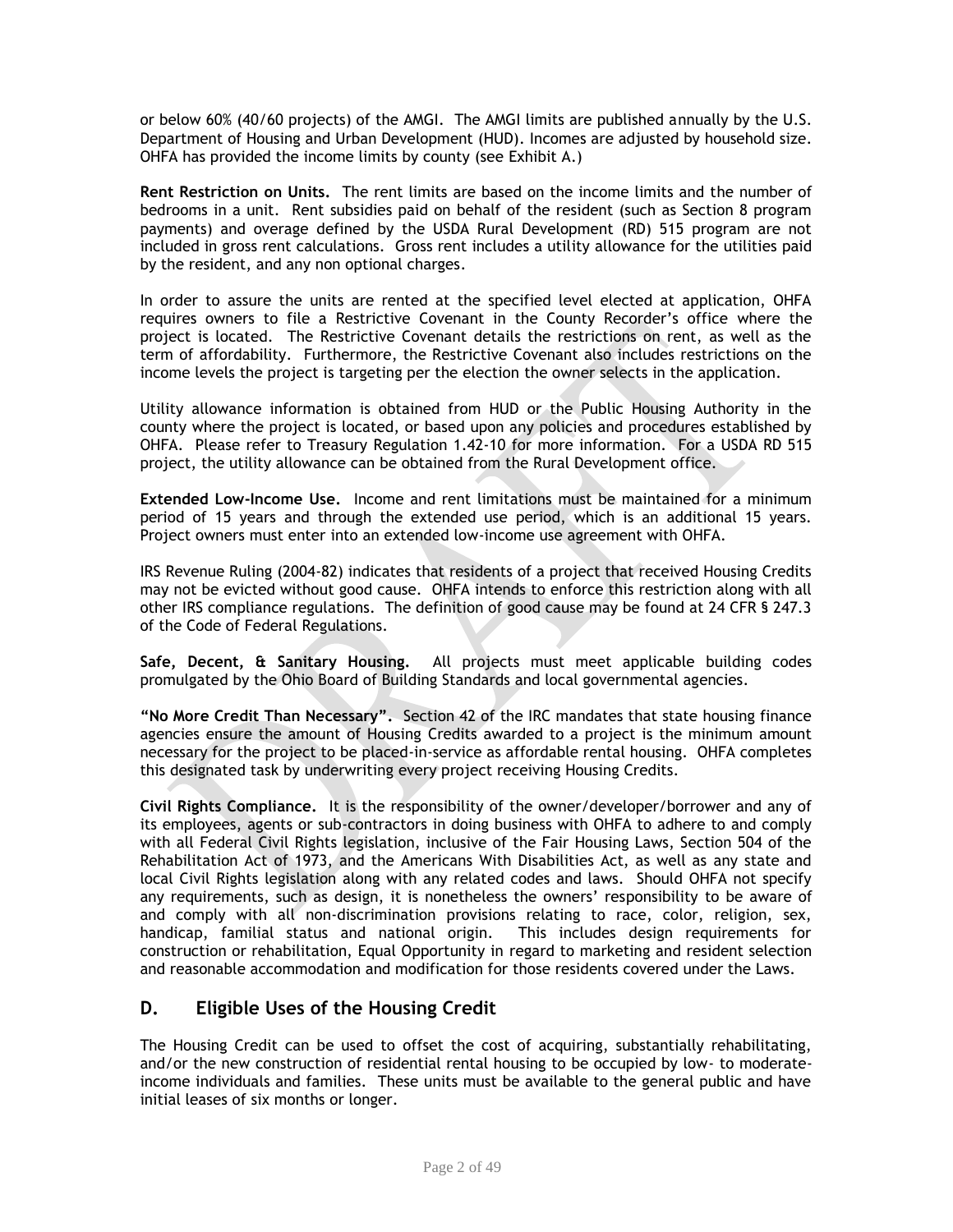Costs to develop the low-income units become the building's eligible basis. The Housing Credit can be allocated to common areas as long as these facilities are provided to all residents without additional fees or charges. It is important to note that units created solely for occupancy by the manager, maintenance personnel and/or security guard are considered common space.

The applicable fraction multiplied by the eligible basis becomes the project's qualified basis. The applicable fraction is defined as the lesser of (a) the number of low-income units divided by the total number of units (unit fraction) or (b) the amount of low-income unit square footage divided by the total amount of residential unit square footage (floor-space fraction). Low-income units are defined as units occupied by households with incomes at or below 50% or 60% of AMGI, depending on the minimum set-aside selected by the owner.

The applicable Housing Credit percentage (commonly referred to as the 9% and 4% Housing Credit rate) is the percentage used to determine the annual Housing Credit amount by multiplying it by the total qualified basis. The Housing Credit rate for 9% applications is locked at 9% for the 2012 year. The Housing Credit rates on 4% credits fluctuate from month to month (the IRS publishes the new rates monthly). A recipient of 4% Housing Credits may "lock-in" the Housing Credit rates upon entering a Binding Reservation Agreement with OHFA, or use the rates in effect at the date each building is placed into service.

The following types of projects are eligible for Housing Credits:

- **Acquisition/Substantial Rehabilitation.** Housing Credits are available for the acquisition and substantial rehabilitation of a building. The 4% Housing Credit rate is applied to the acquisition basis. Generally, the 9% (or 4%, in certain circumstances) Housing Credit rate is applied to the substantial rehabilitation basis. The property cannot have been placed-in-service within 10 years prior to acquisition, except properties substantially assisted, financed or operated under federal or state housing programs. In addition, capital improvements on the building are not eligible cost items if made to the building within the previous 10 years. The new buyer or related entity cannot currently own the building; however, up to 50% of the ownership may remain unchanged.
- **Substantial Rehabilitation only.** The Housing Credit may be claimed on the basis of costs incurred for the substantial rehabilitation of a property without claiming credit on the acquisition basis of the project.
- **New Construction.** Housing Credits at the 9% (or 4%, in certain circumstances) Housing Credit rate are available for the eligible costs to construct a new building or buildings.

**Ineligible Costs:** Certain project costs are not subject to inclusion into eligible basis upon which the Housing Credits are derived. These include:

- 1. Commercial Building Costs.
- 2. Land.
- 3. Permanent Financing Fees.
- 4. Reserves.
- 5. Off-Site Improvements.
- 6. Syndication Expenses (including legal, accounting, and bridge loan interest).
- 7. Any expense that cannot be depreciated with the building.
- 8. OHFA Application, Reservation, & Compliance Fees.
- 9. In-kind contributions to a project.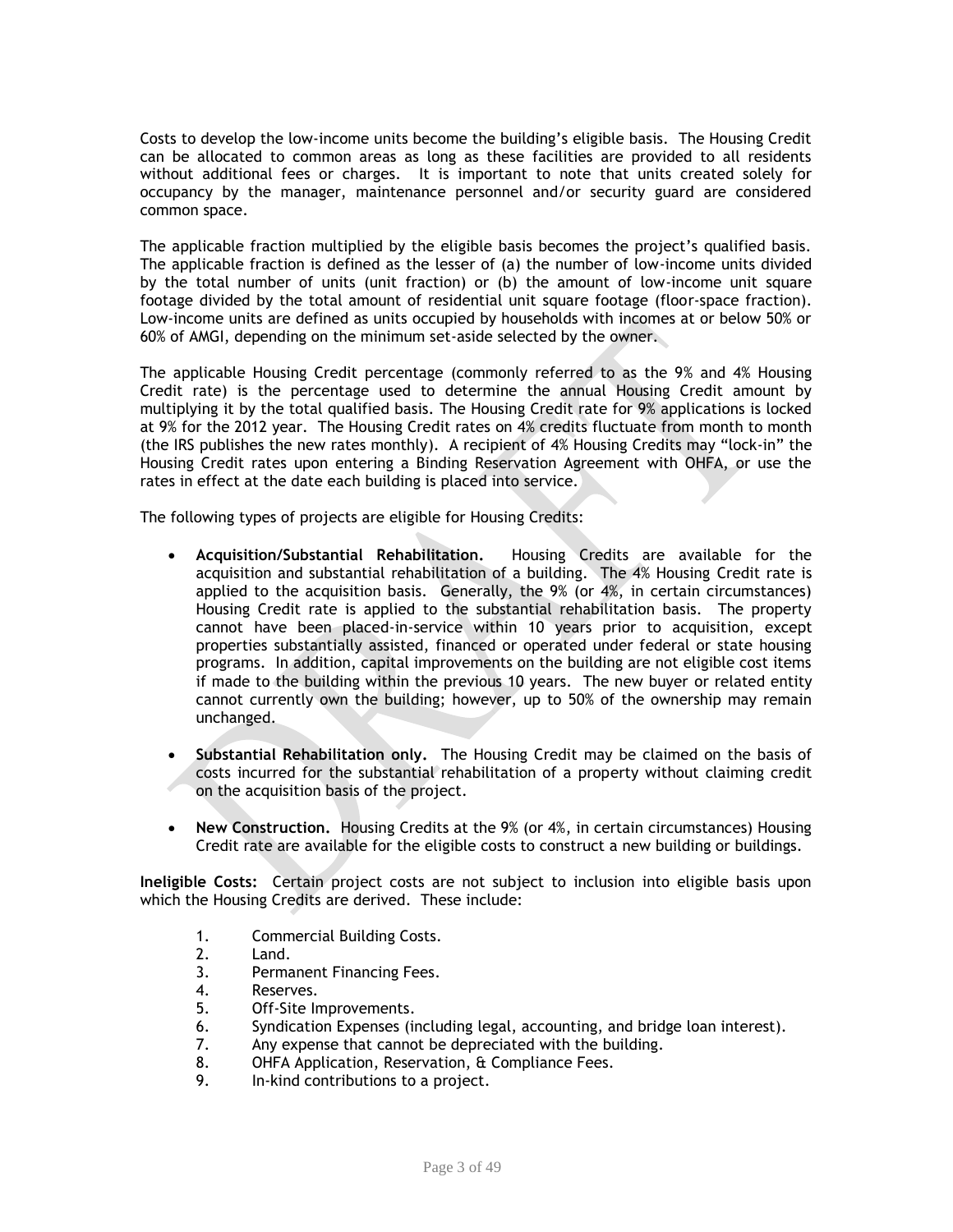This list is not inclusive of all costs that may be ineligible for Housing Credits. Please refer to Section 42 of the IRC for more information.

The Housing Credit is not available for any of the following facilities: hospitals, nursing homes, sanitariums, lifecare facilities, assisted living, employer housing, mobile homes and student housing. Factory-made housing that is permanently fixed to real property may qualify for the Housing Credit. Congregate care facilities may be eligible if the "additional supportive services" are provided to the resident as a voluntary option and the resident is not charged mandatory fees for those services. Please refer to Section 42 of the IRC for more information.

The costs of constructing or rehabilitating a community service facility (such as a daycare building) located in a qualified census tract may be included with the eligible basis of a Housing Credit project. These additional costs cannot exceed 25% of the eligible basis on the first \$15 million of a project, with 10% thereafter. All community service facilities that are part of the same qualified project shall be treated as one facility. A community service facility must be designed to serve primarily individuals, not necessarily residents of the project, whose incomes are 60% or less of the AMGI. Please refer to IRS Revenue Ruling 2003-77 for more information.

# **II. Policy Statements**

OHFA will utilize use all funding programs to create financially and physically sustainable affordable housing by distributing resources through a transparent allocation process that addresses the mandates of the law, the needs of our primary customers and which respects the interests of our stakeholders. Primary customers include low- and moderate-income residents, the development community, and owners of existing Housing Credit properties.

OHFA developed the following policy statements through input and feedback from OHFA Board members, program stakeholders, and primary customers, as well as through the expertise of our staff and available research and data regarding affordable housing needs in Ohio. These policy statements will guide the award of resources for all projects funded through OHFA. While these policies relate to OHFA programs in general, a specific policy might not directly relate to a given funding source. As an example, single-family homeownership is an ineligible use in the LIHTC program, but a core product of the Housing Development Gap Financing Program. The statements are not listed in any particular order; rather, the priority of each policy is reflected in the allocation process.

OHFA will award resources to proposals that promote the policies and goals indicated in the following policy statements and are determined to be in the best interest of the citizens of the State of Ohio, and will invest its resources by targeting a production goal of 3,000 units of affordable housing across all of its multifamily housing programs. OHFA will require the development of proposals that meet our financial underwriting requirements and are forecast to have sufficient long-term operating income to secure sustainability. OHFA will also consider construction costs of a reasonable level when evaluating proposals.

1. Types and locations of housing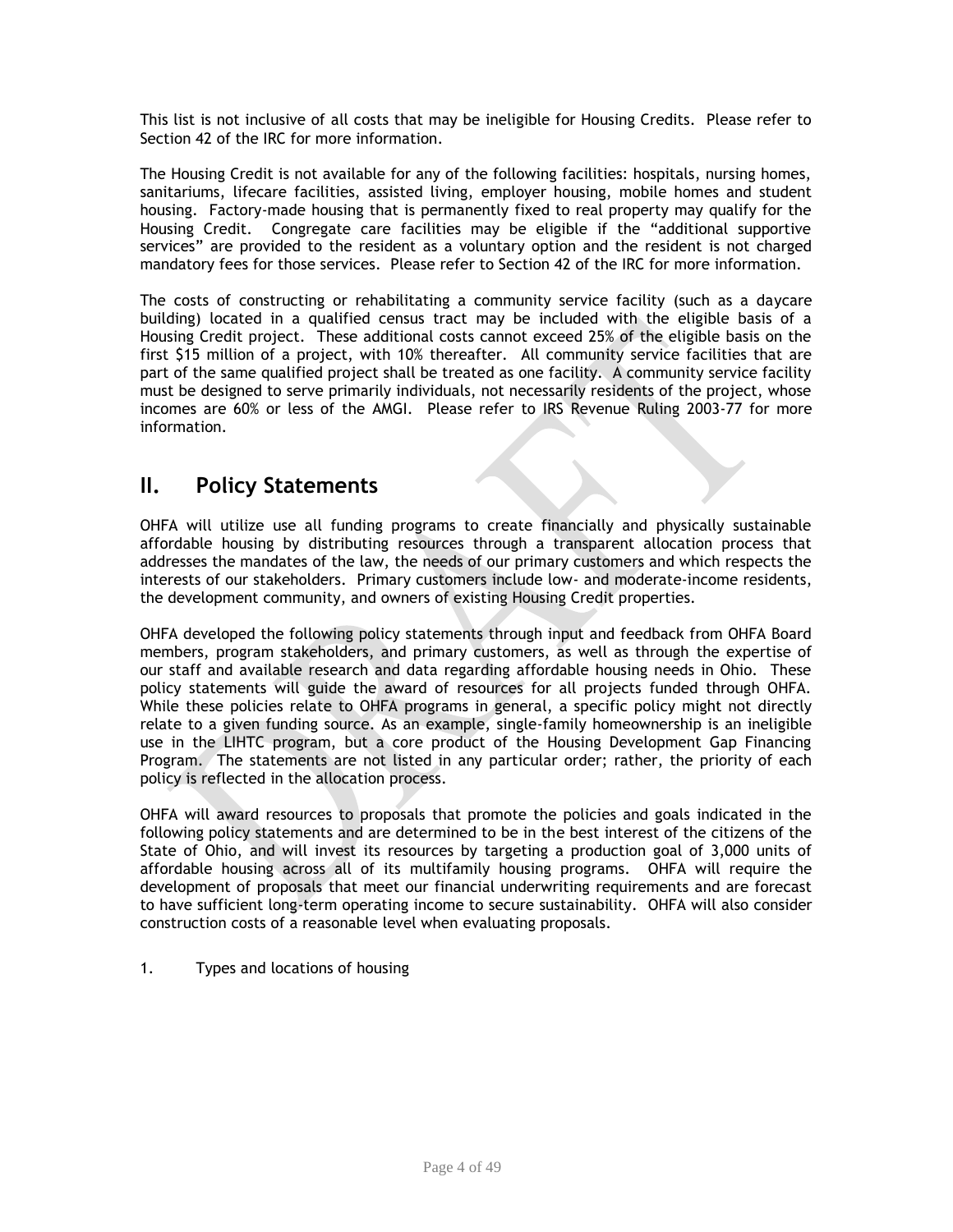- a. OHFA supports the development of four broad types of housing: Multifamily apartments; senior housing<sup>1</sup>; single-family homeownership and single-family rental homes with a Lease-Purchase model.<sup>2</sup>
- b. OHFA values a distribution of resources based on geography, population and historic investment. Consideration will be given to distribute resources throughout various geographic regions of the state when possible and areas of greatest need when necessary.
- c. While OHFA recognizes the need to create new housing units in some areas of the state, this goal must be tempered by maintaining existing affordable units currently in service. Therefore, OHFA values the preservation of existing affordable housing that is in need of rehabilitation and has Section 8 or equivalent federal rental assistance contracts. OHFA will leverage the data provided by the Ohio Preservation Compact in prioritizing preservation awards.
- d. OHFA supports Permanent Supportive Housing for the homeless and other populations with special needs as stand alone developments or developments that foster integrated housing through the Section 811 program.
- e. The need for strategic cooperative investment is critical considering the scarce nature of affordable housing development resources. OHFA therefore values proposals that demonstrate collaboration with local units of government, which may include use of local development subsidy, alignment with local development or revitalization plans, or constructive interaction with community planning and development representatives.
- f. OHFA will follow the recommendations of the Ohio Foreclosure Prevention Task Force by valuing the re-development of vacant properties in areas of the state most impacted by the foreclosure crisis.
- g. OHFA values the development of affordable housing in all areas of need including areas within a Qualified Census Tract and Difficult Development Areas.
- h. OHFA values developing in new markets where no previous product development has taken place.
- i. OHFA values projects that access the Federal Historic Preservation Tax Credit program.<sup>3</sup>

If the project is federally subsidized, OHFA will defer to the senior definition promulgated by the applicable federal program.

 $2$  Lease-Purchase projects will be limited to new construction in conjunction with strategic revitalization plans. Applicants wishing to develop lease-purchase housing in other areas or proposing to rehabilitate existing housing must seek prior approval from the Housing Credit Program Manager before the proposal is submitted to OHFA.

 $3$  Projects are eligible if the building(s) is/are individually listed in the National Register of Historic Places. Applicants must include documentation indicating that the project is indeed individually listed in the National Register of Historic Places. If the building(s) is/are not individually listed in the National Register, then the project applicant must have submitted a Part 1 application ("Evaluation of Significance") and received a recommendation for approval by the Ohio Historic Preservation Office. Applicants must submit their complete Part 1

 $\overline{\phantom{a}}$ <sup>1</sup> Senior housing is defined as having, at any given time, 80% of the units occupied by households with at least one member age 55 or older. The remaining 20% of the units are for continued occupancy of previously age-qualified households.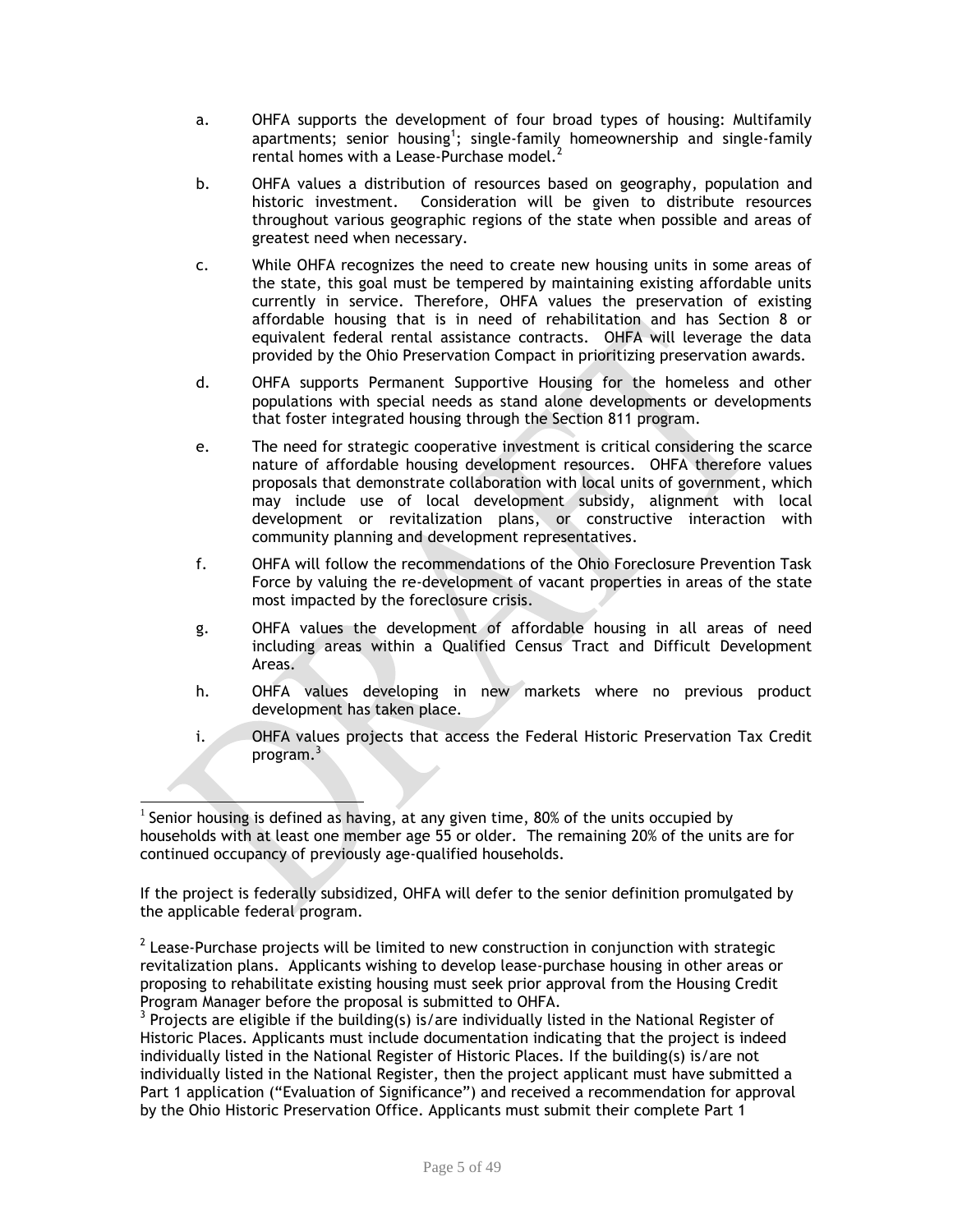- 2. Types of subsidy
	- a. As the need for affordable housing is constant and resources to develop such housing are scarce, OHFA values assisting properties that leverage substantial federal, state, local or Public Housing Authority or other development subsidies, such as the USDA Rural Development Section 515 program, HUD Choice Neighborhoods program, HUD Section 811 program, and the HOPE VI program.
	- b. OHFA values the development of projects that will serve very and extremely low-income populations and/or provide rental subsidy for the residents.
- 3. Project characteristics
	- a. As strong market demand is essential to successful housing development, OHFA will begin the evaluation of proposals based on strength of the market area, including vacancy rates, penetration rates, and the condition of existing or recently approved projects funded by OHFA. Projects that do not demonstrate a sustainable market will not be considered for funding.
	- b. As OHFA values sustainable development, multifamily projects need to remain competitive in the market for the life of the compliance period; OHFA will assess project and unit amenities for durability as well as utility.
	- c. OHFA values Universal Design in new construction as well as rehabilitation. Visitability guidelines shall be incorporated into all newly constructed properties.
	- d. In order to create sustainable development by building healthier, more environmentally responsible communities, OHFA supports development of properties that are designed to achieve the ideals of the 2011 Enterprise Green Communities Criteria. 4
- 4. Development team characteristics

 $\overline{\phantom{a}}$ 

- a. OHFA values development teams with significant capacity, a solid track record of partnership with the agency and a history of success developing the affordable housing proposed.
- b. OHFA values projects where the majority owner/managing member is a statecertified Community Housing Development Organization (CHDO) and the proposed project is located in the established service area of the CHDO.
- c. OHFA values development teams with a strong financial base.
- d. OHFA values development teams with the ability to meet key responsibilities in a timely and efficient manner. Development team members include the general partners, developers, and property managers.

application to the Ohio Historic Preservation Office no later than 30 days prior to the round application submission deadline. In addition, to be eligible for this category, one of the project's General Partners or the Contractor must provide evidence of having successfully completed and placed-in-service at least one other historic project by including with the housing credit application a certificate of occupancy or 8609 Form(s). OHFA will consider projects with the State Historic Tax Credits as well, but the applicant must demonstrate award of these credits before a reservation letter will be issued.

<sup>&</sup>lt;sup>4</sup> Projects that feel they are philosophically aligned with the 2011 Enterprise Green Communities Criteria but require a waiver on individual criteria must notify the Housing Credit Program Manager in advance of submitting a proposal.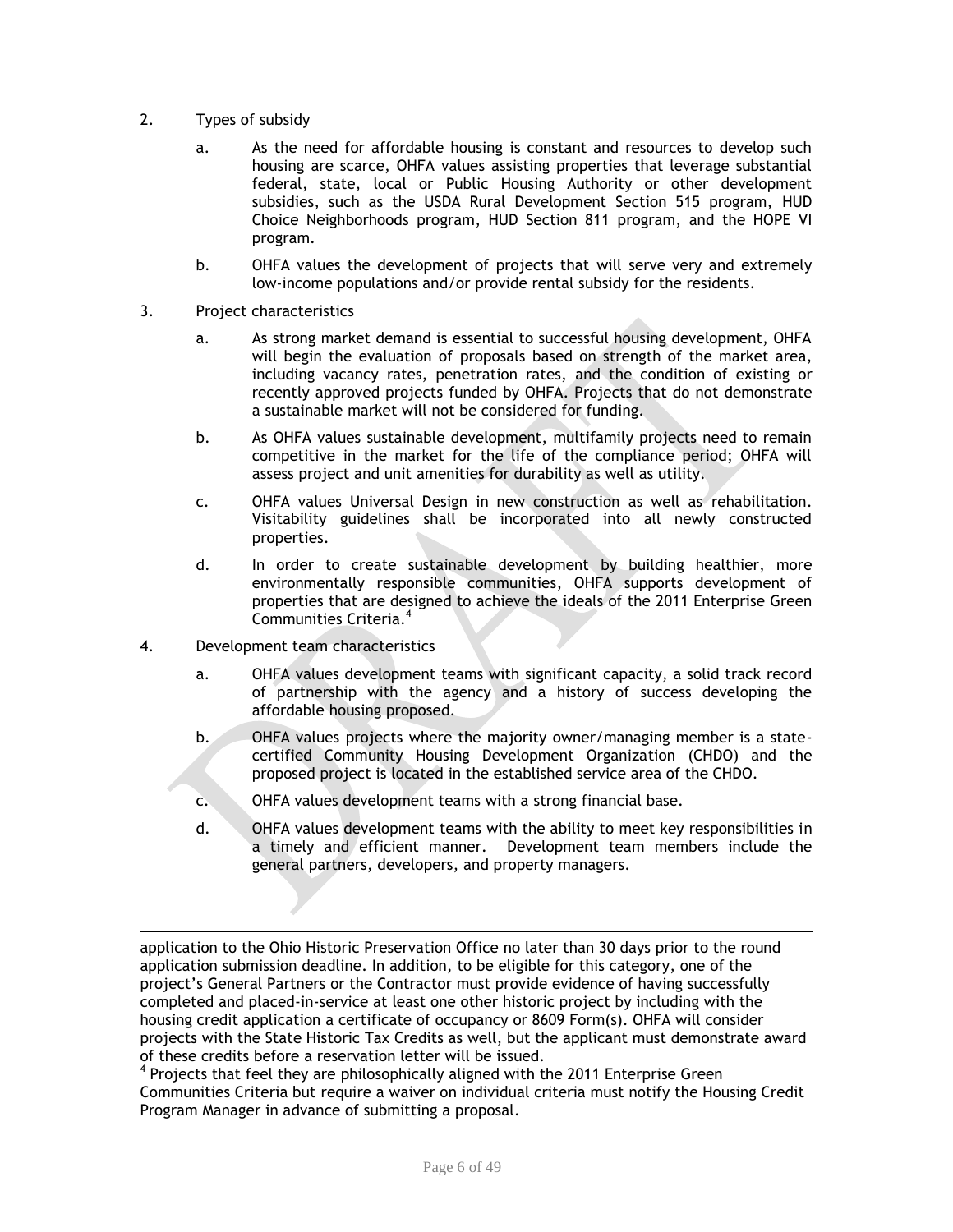- e. Development teams will also be evaluated on any prior and/or outstanding financial obligations with OHFA. The staff will evaluate the repayment histories of all loans extended to previous projects as well as payments of all other fees and monies due to OHFA.
- f. OHFA supports the endeavors of community-based non-profit housing organizations to develop housing in their service area.
- 5. Management Company Characteristics
	- a. The Ohio Housing Finance Agency (OHFA) values management companies (both for-profit and non-profit) that have a proven record of maintaining compliant Low Income Housing Tax Credit communities, as well as other types of affordable housing.
	- b. OHFA values management companies that take an active role in the apartment community and are committed to providing rental homes and apartments that are safe, decent, and promote a good quality of life for the residents.
	- c. OHFA values management companies who understand the populations they serve and do so by creating effective partnerships to provide the services necessary for sustaining and enhancing the wellbeing of the residents.
	- d. OHFA values management companies that are accessible and responsive to the needs of their residents, employees, vendors, investors, and OHFA.
	- e. OHFA values management companies that strictly adhere to all local, state, and federal fair housing and landlord-tenant laws, and are particularly committed to ensuring their apartment communities are accessible to mobility and sensory impaired residents and their guests.
	- f. OHFA values management companies that have a well-articulated and measurable plan for self monitoring and maintaining the compliance of the property.
	- g. OHFA values management companies that are properly qualified under the law to manage residential property in all states in which the company operates.
	- h. OHFA values management companies that promote employee development through ongoing education and affordable housing training.
	- i. OHFA values management companies with financial stability that embrace their fiduciary responsibility to the owner.
	- j. OHFA values management companies that use the most up-to-date technology to manage and market their apartment communities.
	- k. OHFA values management companies that place an emphasis on the orderliness and security of their record keeping system to ensure the safety and security of private and sensitive information found within tenant files and databases.

# **III. Good Partnership**

The Ohio Housing Finance Agency ("OHFA") requires that any developer, owner, syndicator and/or management company ("Participant") must perform their responsibilities in a spirit of good partnership in order to develop, construct, manage and/or own a project which benefits from any program administered by OHFA. For purposes of OHFA's determination thereof, "good partnership" means that a Participant demonstrates: (i) financial responsibility and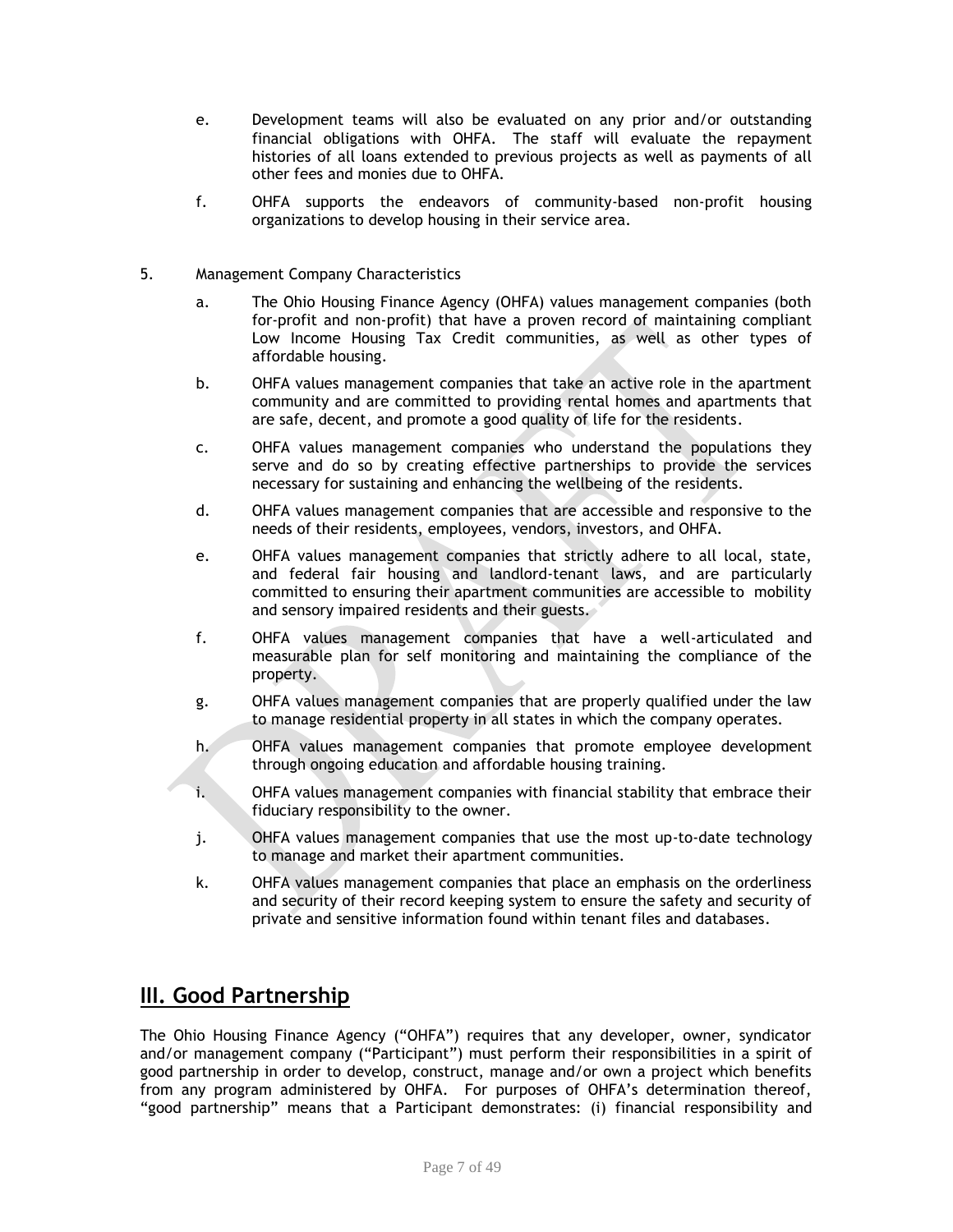accountability, (ii) character and (iii) general efficacy, each in a capacity sufficient to command the confidence of both the Ohio developmental/financial community and OHFA, and each in a manner which is transparent, honest and efficient with respect to OHFA's programs and staff.

In furtherance of OHFA's goal to provide affordable housing to the low- and moderate-income residents of Ohio, OHFA requires that a Participant exercise each of the aforementioned three (3) core values with respect to each and every OHFA project to ensure that such Participant may maintain its role as a Participant within the OHFA guidelines:

- 1. Responsibility
	- a. Accountability:
		- i. A Participant must demonstrate responsibility for the execution and/or administration of the assumed tasks undertaken in connection with a particular OHFA project.
	- b. Timeliness:
		- i. Information must be submitted by Participant to OHFA and/or any ancillary agency or office affected by an OHFA project within established timeframes for each project.
- 2. Willingness to Partner
	- a. Professionalism:
		- i. Information must be submitted by Participant to OHFA in a manner that is organized, concise, complete and accurate, as certified by Participant, to be knowingly true and current as of the date thereof. Participants are expected to communicate in a respectful manner with staff and vice versa.
	- b. Collaboration and Cooperation:
		- i. A Participant must collaborate with OHFA in a mutually cooperative spirit to achieve the common goal of providing affordable housing in Ohio, as evidenced by each and every project of which Participant and OHFA are a part.
- 3. General Efficacy
	- a. Responsiveness/Communication:
		- i. A Participant shall always provide prompt notification of issues, concerns or other matters that affect the project (as approved by OHFA), and shall immediately communicate to OHFA any modification, change or amendment which Participant reasonably believes may affect the program (as approved by OHFA).

A Participant that conducts business in such a manner that is consistent with these aforementioned values will be considered to have a good partnership with OHFA. A Participant which, through its procedures and practices, demonstrates that it is not working under the same aforementioned value system will be subject to review by OHFA. OHFA shall, in its sole and absolute discretion, determine the appropriate measures to be taken on a case-by-case basis in order to ensure that such Participants are fully aware of OHFA's mission and its unconditional commitment to these shared values as they apply to its projects. Such measures may include (i) placing a Participant in a temporary audit position within OHFA's programs until such time that OHFA determines that Participant may successfully take part in subsequent projects; or (ii) placing a Participant's partnership in abeyance for a period of time determined by OHFA, at OHFA's sole discretion.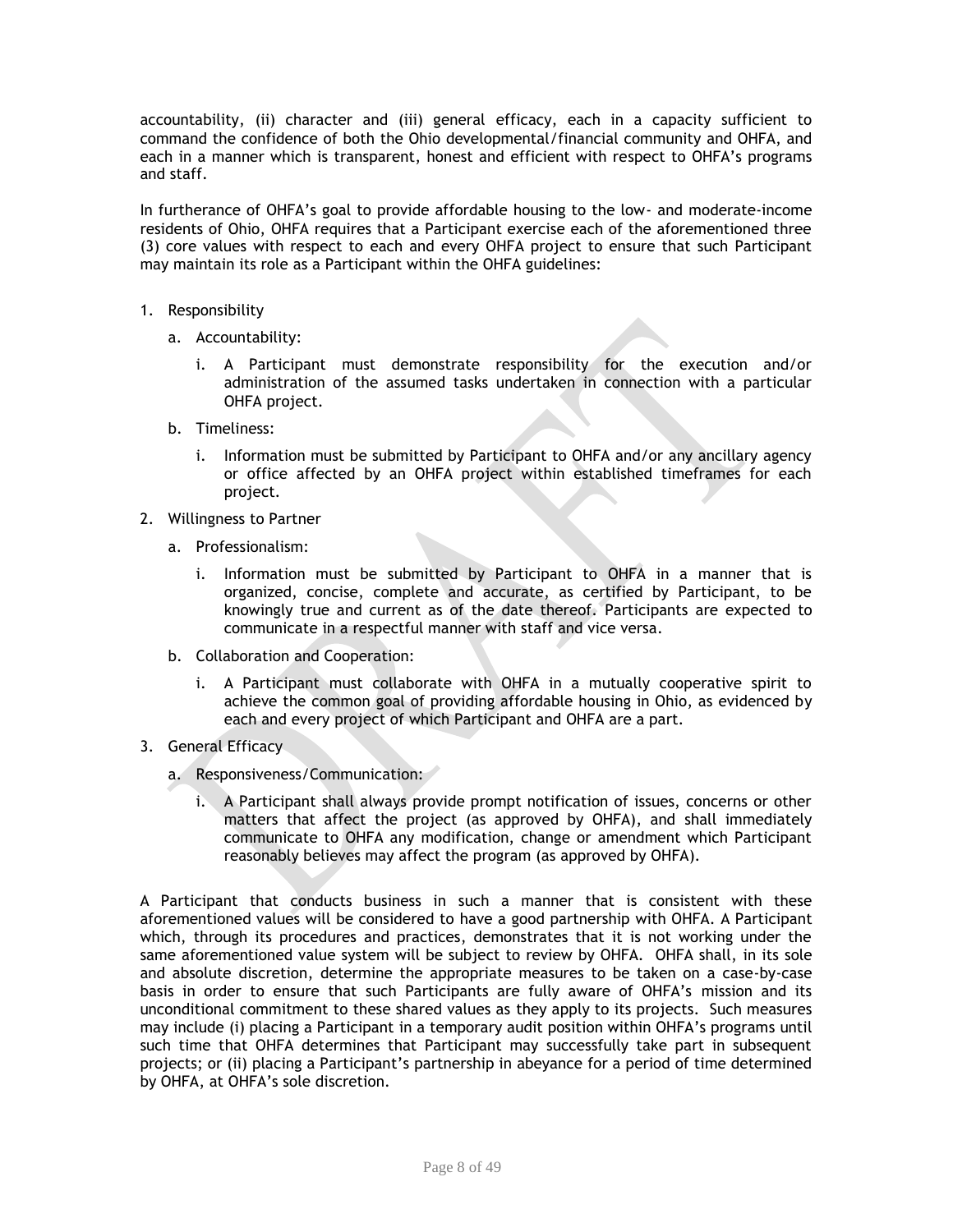# **IV. APPLICATION PROCESS**

# **A. Instructions**

All application materials for each allocation phase for 2012 Housing Credit year must be submitted to the **Office of Planning, Preservation & Development; OHFA, 57 East Main Street; Columbus, Ohio 43215.** Applications must be received no later than 4:00 p.m. on the dates listed in the program calendar; unless the project is financed with tax-exempt bonds. Applicants must use the 2012 Affordable Housing Funding Application (AHFA) available on the OHFA web site at [www.ohiohome.org](http://www.ohiohome.org/) by June 30, 2011. All applications and supporting documentation must be submitted in digital format according to the Document Submission procedure posted at http://www.ohiohome.org/lihtc/application.aspx. See the instructions in the 2012 AHFA for details on electronic submissions.

The application review process will consist of three phases:

#### **1. Experience and Capacity**:

OHFA will conduct a review of the experience and capacity of potential general partners, developers and management companies prior to submission of Housing Credit applications for individual proposals. The result of this review will determine whether an organization may participate in the upcoming program year.

The following items must be submitted for OHFA to conduct the experience  $\alpha$  capacity review of general partners and developers:

- 1. A brief narrative describing the experience of the organization with regard to the development of subsidized and/or affordable housing, including the number of projects and units that have been completed and placed into service.
- 2. A spreadsheet summary of all projects under construction in any U.S. state (or stage of completion), including their present status and expected completion date.
- 3. Full organizational chart, staff roster, and resumes of key development staff within the organization, focusing on their affordable housing development experience.
- 4. The most recent audited financial statements for the organization. If an organization is not required to prepare audited financial statements, then statements that have been reviewed or compiled by a third-party accountant may be submitted. The most recent internally prepared financial statements are acceptable only if audited, reviewed or compiled statements are not available.
- 5. A narrative that explains the proposed applications for the 2012 round, including:
	- a. The number of Housing Credit applications proposed for submission in 2012;
	- b. The allocation pools in which the applications are requested to compete;
	- c. The roles that the organization will play in the projects;
	- d. Development and ownership partners that the organization may be working with on the projects.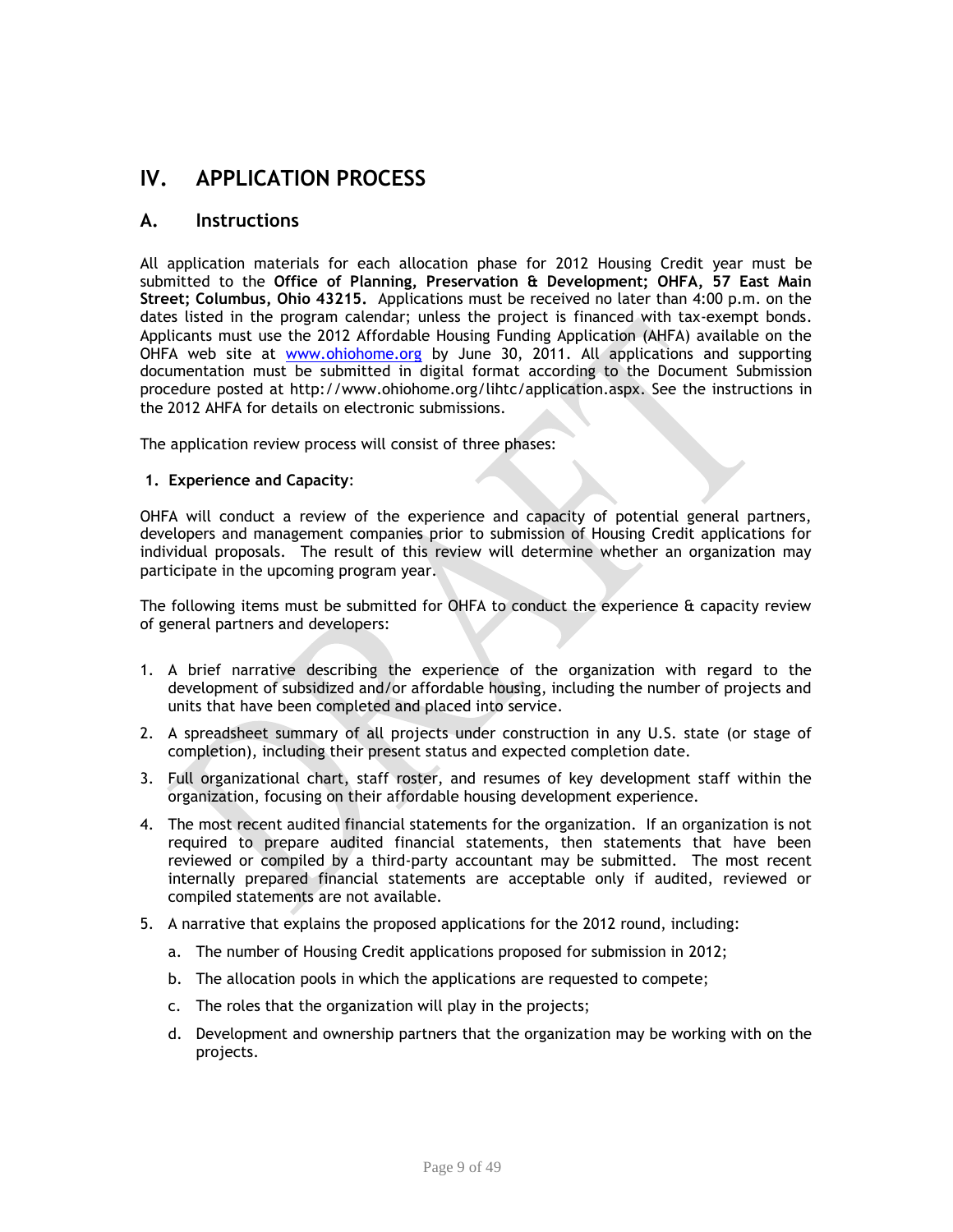The following items must be submitted for OHFA to conduct the experience  $\alpha$  capacity review of management companies:

- 1. A brief narrative describing the experience of the organization with regard to the management of subsidized and/or affordable housing, including the number of projects and units currently managed and any projects and units the organization anticipates managing within the next 24 months.
- 2. Full organizational chart, staff roster, and resumes of key management staff within the organization, focusing on their affordable housing management experience.
- 3. A completed Management Company Capacity Review survey located in Exhibit B.

The following criteria will be considered when making a determination:

- 1. Past experience developing and/or managing affordable housing using OHFA programs. Properties presently in service and those under construction will be considered, and the quality and success of previous developments will be taken into account. OHFA will also consider location and experience in the geographic areas to be served, experience with the type of housing product proposed, and the past working relationships of the proposed development and ownership partners.
- 2. Other affordable housing development and/or management experience using government funded programs, including existing properties and those under construction.
- 3. The development capacity of the organization to complete construction of all current projects on time and within program requirements and application commitments.
- 4. The financial capacity of the developer/general partner to ensure that construction will be completed on time and that work will be guaranteed for quality.
- 5. The organization must remain in good standing with all OHFA programs in order to participate in the upcoming program year.

Approval to participate in the 2012 allocation round does not constitute a guarantee of any level of funding. OHFA will use information submitted by the organization and other reasonable sources available to make these determinations, including reports and opinions of other public funding sources. OHFA reserves the right to place additional restrictions on applicants, limit the number of awards, applications or amount of credits available to an organization, and limit credit allocations due to identities of interest between organizations applying for Housing Credits.

Experience & Capacity applications may be submitted beginning on July 11, 2011 and no later than September 15, 2011. Each applicant will be notified of OHFA's determination approximately 30 days after their application is submitted. You are encouraged to apply early in the application window in order to receive your result well in advance of the Proposal deadline.

**Response period:** In order to ensure the highest possible standard of accuracy, thoroughness and service, applicants will have until up to one week after notification to provide a written response to any factual discrepancies in the review. OHFA will then review the response, make any adjustments deemed necessary and appropriate, and provide a final decision within two weeks after receipt of the response.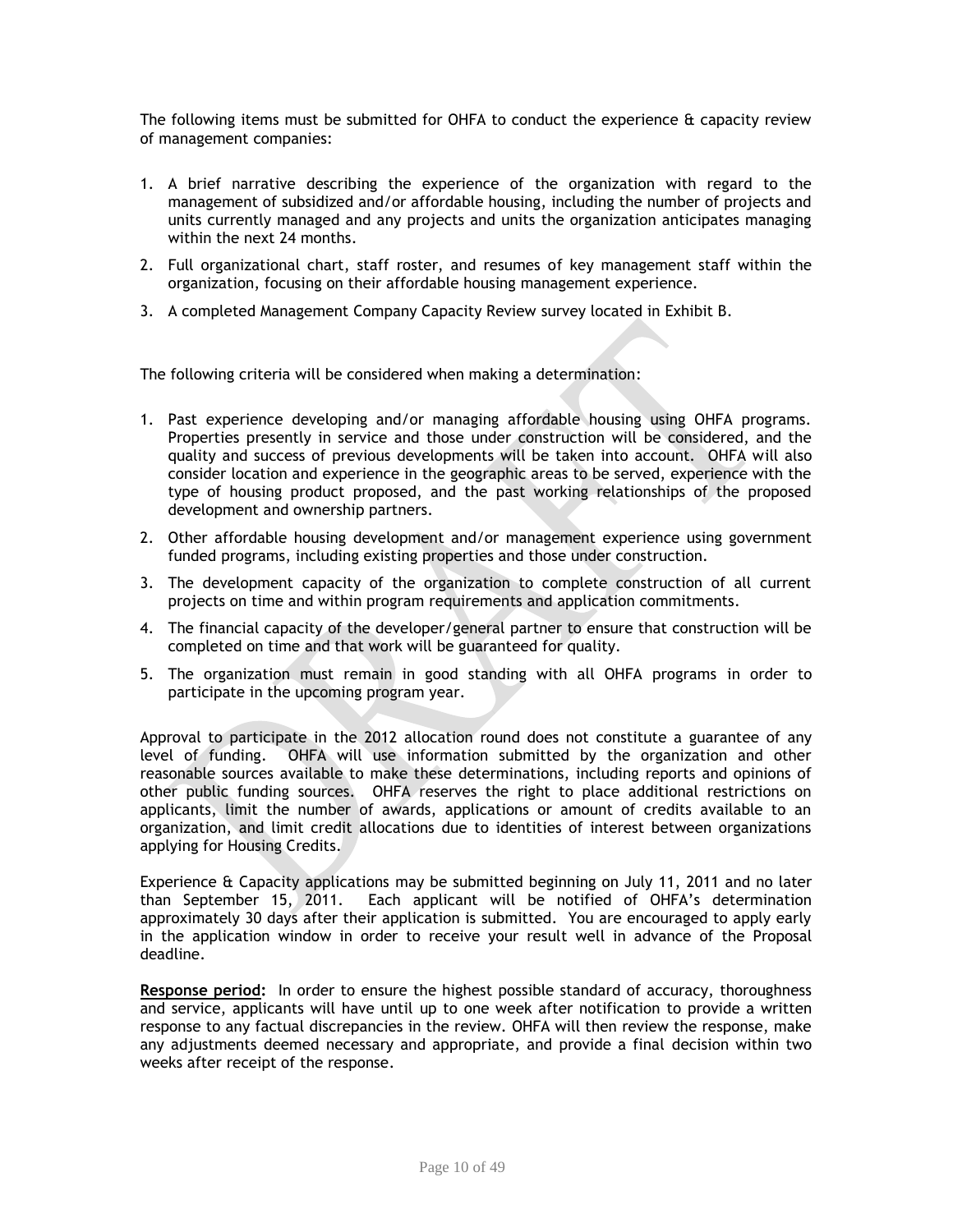## **2. Proposals**

Each applicant must submit a final list of proposals that they plan to submit no later than 30 days prior to the application deadline. The list will include the name and location of each proposal, number of units, construction type (new construction or rehabilitation), population to be served, names of general partners and developers, and allocation pool requested. OHFA will utilize this information to assign proposals to each allocation pool and begin planning and scheduling Proposal Meetings.

Proposals will consist of the following items:

- 2012 AHFA (including required narratives)
- Waiver requests $5$
- Application fee
- Evidence of site control
- Zoning
- Market study
- Preliminary plans & specifications
- Phase I Environmental Site Assessment (ESA) or Mini-Phase I ESA as appropriate
- Scope of work and Capital Needs Assessment (rehabilitation of existing housing units only)
- Universal Design Plan6
- 2011 Enterprise Green Communities checklist
- Narrative of Competitive Review Criteria (see attachment XX)

Proposal Meetings: OHFA will require representatives of each applicant to meet at OHFA's offices located at 57 E. Main Street, Columbus, OH 43215 to discuss their individual proposals. These meetings will take place beginning in November 2011 and ending in February 2012. Each meeting will be scheduled for one hour. A representative from the following entities will be required to attend:

- Developer
- HDAP Recipient
- Management Company
- **Consultants**
- Architect

 $\overline{\phantom{a}}$ 

- All members of the Ownership Entity
- Market Analyst (for proposals to develop new housing units)
- Representative from the local Continuum of Care (for Permanent Supportive Housing proposals)
- OHFA Program Representatives

The objective of the proposal meetings is to discuss the proposed housing developments so that OHFA may evaluate how well each proposal promotes the policies and goals indicated in the Policy Statements section, and whether the proposal is considered appropriate in the areas of market criteria, project design and amenities, site location and quality, supportive service provision, financial sustainability, return on investment(s), and development team strength. The proposals in each allocation pool will be compared and selected for awards based on this evaluation. OHFA may eliminate projects from further consideration at any time during the evaluation process.

<sup>&</sup>lt;sup>5</sup> Waiver requests are due to OHFA no later

 $6$  Plan must be drafted by the project architect.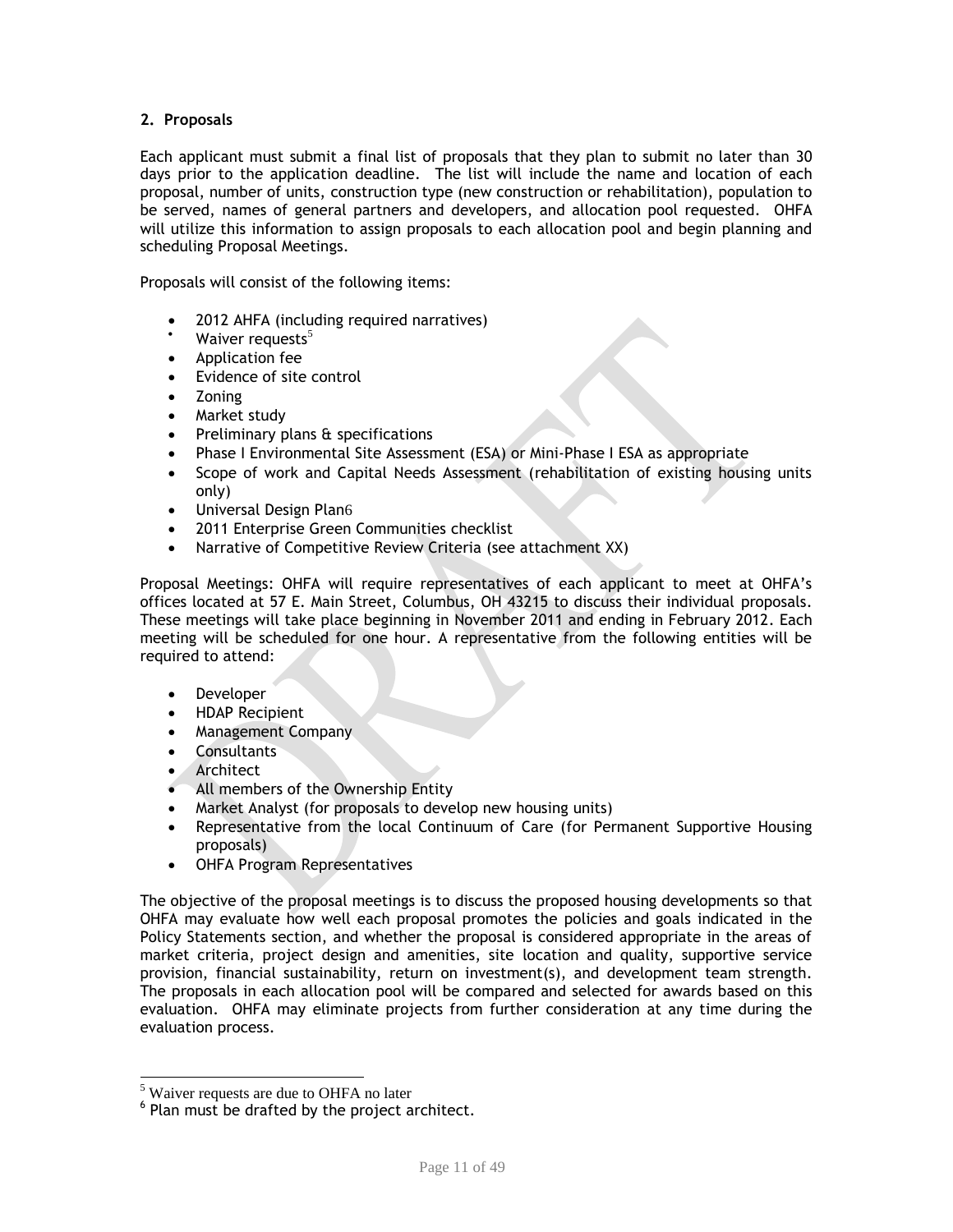Site visits: OHFA may conduct a site visit in order to gather information that will be used to help evaluate the applications in each allocation pool. The applicant must clearly mark the physical location of the project site and provide a detailed map that depicts the roads leading to the site so that OHFA staff may easily conduct a site visit. Up to two representatives of the applicant who are familiar with the housing proposal are encouraged to accompany OHFA staff on the site visit in order to describe how the proposal meets the selection criteria and to answer any questions that staff may have. The applicant may request in advance that additional representatives be present if necessary and acceptable to OHFA. Applicants for scattered-site projects must be available to provide a tour of the sites and neighborhoods.

Site visits will occur as necessary before final awards are announced. All site visits will be scheduled at a time convenient to OHFA review staff.

**NOTE:** *OHFA expects all developers, including CHDO's developing outside their service area, to collaborate with local State-Certified CHDO's to secure the best outcome for the service area in which a development is proposed. Included with project submissions, we request a good faith demonstration that significant coordination with the local State-Certified CHDO has occurred.* 

#### **Market Selection Criteria**

As strong market demand is essential to successful housing development, OHFA will begin the evaluation of proposals based on strength of the market area, including vacancy rates, penetration rates, and the condition of existing or recently approved projects funded by OHFA. Projects that do not demonstrate a sustainable market will not be considered for funding. OHFA reserves the right to contact the market analyst who prepared the study to seek clarification or further validation of data.

Data from annual operating surveys will be used to determine the vacancy and penetration rates for each county and submarket. OHFA may also consider the capture rate or other relevant factors when evaluating the market for a project. All of the sites to be included in a project must be located within one Primary Market Area (PMA) unless permitted otherwise by OHFA in advance of submitting a proposal. OHFA will consider projects that meet the criteria below in an appropriate manner.

## 1. Housing Credit Vacancy Rate

Projects located in counties or submarkets that have an average vacancy rate for housing credit projects equal to or less than the statewide average will be considered. Projects will be evaluated and grouped based on project type. The three project types that will be considered are single-family, multifamily, and senior (age 55 or older). Refer to Exhibit C for more information.

If a market analyst for the project presents statistical evidence indicating a vacancy rate equal to or less than the statewide average in the Primary Market Area (PMA) to receive preference, or presents reasons that a high vacancy rate will not affect the viability of the proposed development, OHFA may consider that recommendation, but reserves the right to override the analyst's recommendation.

#### 2. Penetration Rate

Projects located in counties or submarkets that have an average penetration rate (for households with incomes between 40% and 60% AMGI) equal to or less than the statewide average will be considered. OHFA will use 2012 HISTA data created by Ribbon Demographics to determine the values for counties or submarkets. Projects will be evaluated and grouped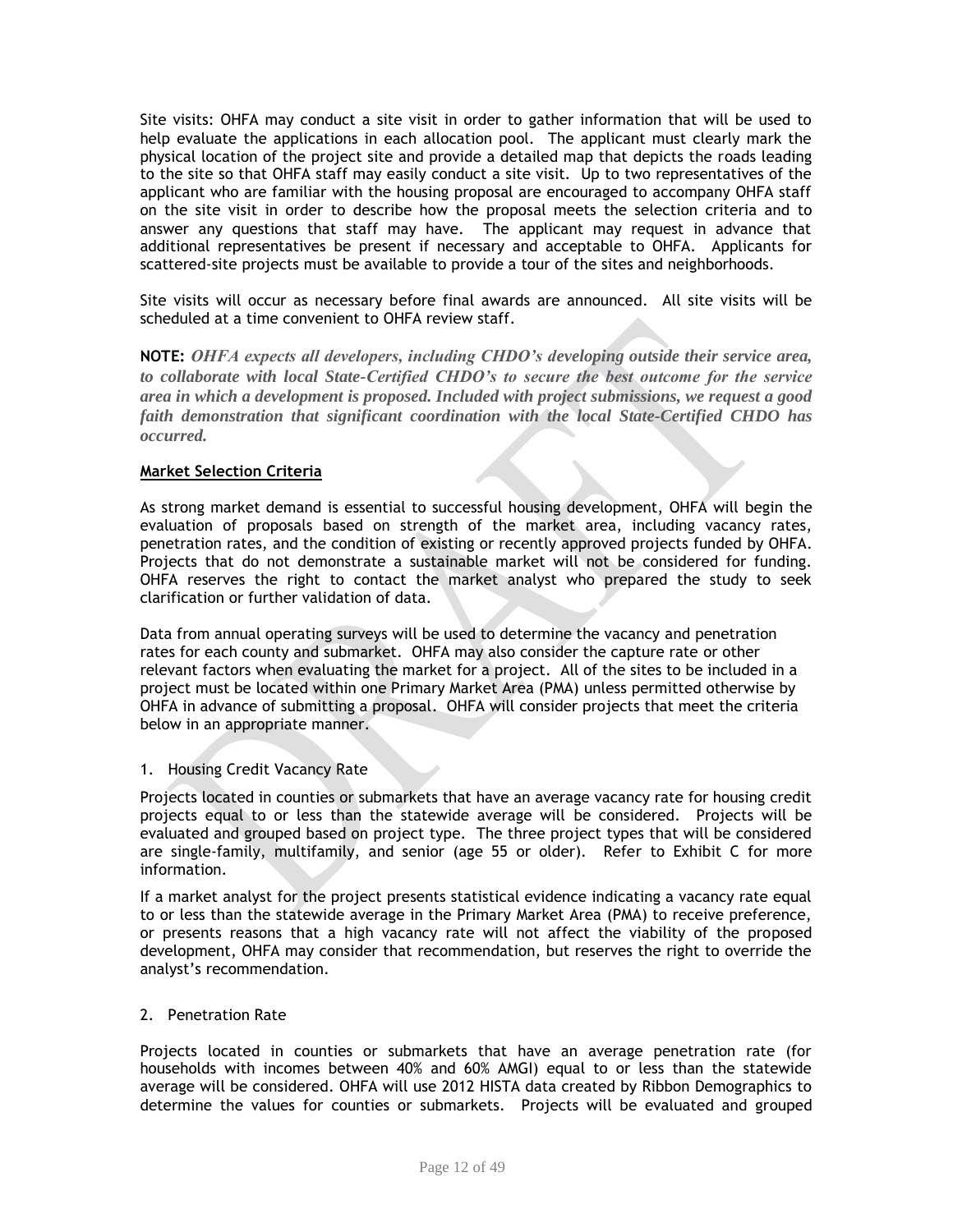based on target population. The target populations that will be considered are family/individuals and senior (age 55 or older). Refer to Exhibit C for more information.

If a market analyst for the project presents statistical evidence indicating a penetration rate equal to or less than the statewide average in the Primary Market Area (PMA) to receive preference, or presents reasons that a high penetration rate will not affect the viability of the proposed development. OHFA may consider that recommendation, but reserves the right to override the analyst's recommendation.

The Market Selection Criteria will not be considered for determining the market demand of proposals involving the rehabilitation of existing subsidized affordable housing that has a history of strong occupancy.

#### **Project Design & Amenities**

OHFA values projects that meet the following guidelines in an appropriate manner:

- 1. Design and layout of buildings, green spaces and pedestrian areas on the site that are appropriate for the area (i.e. urban, rural, or a particular place) and population (i.e. families, seniors, permanent supportive housing, etc.) to be served.
- 2. Design of residential units that meet the 2011 Enterprise Green Communities Criteria.
- 3. Structural amenities that are appropriate for the area and population to be served, including but not limited to safety features, laundry facilities, storage space and parking accommodations.
- 4. Scale, design and architecture that are aesthetically compatible with buildings located in the surrounding area. The design should incorporate the surrounding neighborhood and/or topographical features in order to take full advantage of scenic qualities.
- 5. Provision for community and recreational spaces that are appropriate for the population to be served. Spaces should be located on-site where feasible, or within a reasonable distance considering the area and population to be served.
- 6. Adequacy of the scope of work for rehabilitation properties. The scope of work will be compared to the capital needs assessment in order to determine the feasibility of the rehab. All major structures, systems and components of the buildings must be accounted for and replaced or repaired as necessary. All completed design features and finishes should emulate projects that are appropriate for that market area.

## **Site Location and Quality**

OHFA values projects that meet the following guidelines in an appropriate manner:

(NOTE: Public services are covered under the 2011 Enterprise Green Communities criteria.)(NOTE: Commercial and recreational services are covered under the 2011 Enterprise Green Communities criteria.)Visibility of the site should be maximized in order to enhance its marketability as appropriate and necessary.

1. Sites are to provide appropriate levels of accessibility for residents. Posted speed limits and the appropriate number of lanes on publicly maintained roadways should provide safe routes to traverse at all times. Applicants are encouraged to provide appropriate points of ingress/egress in order to promote public safety.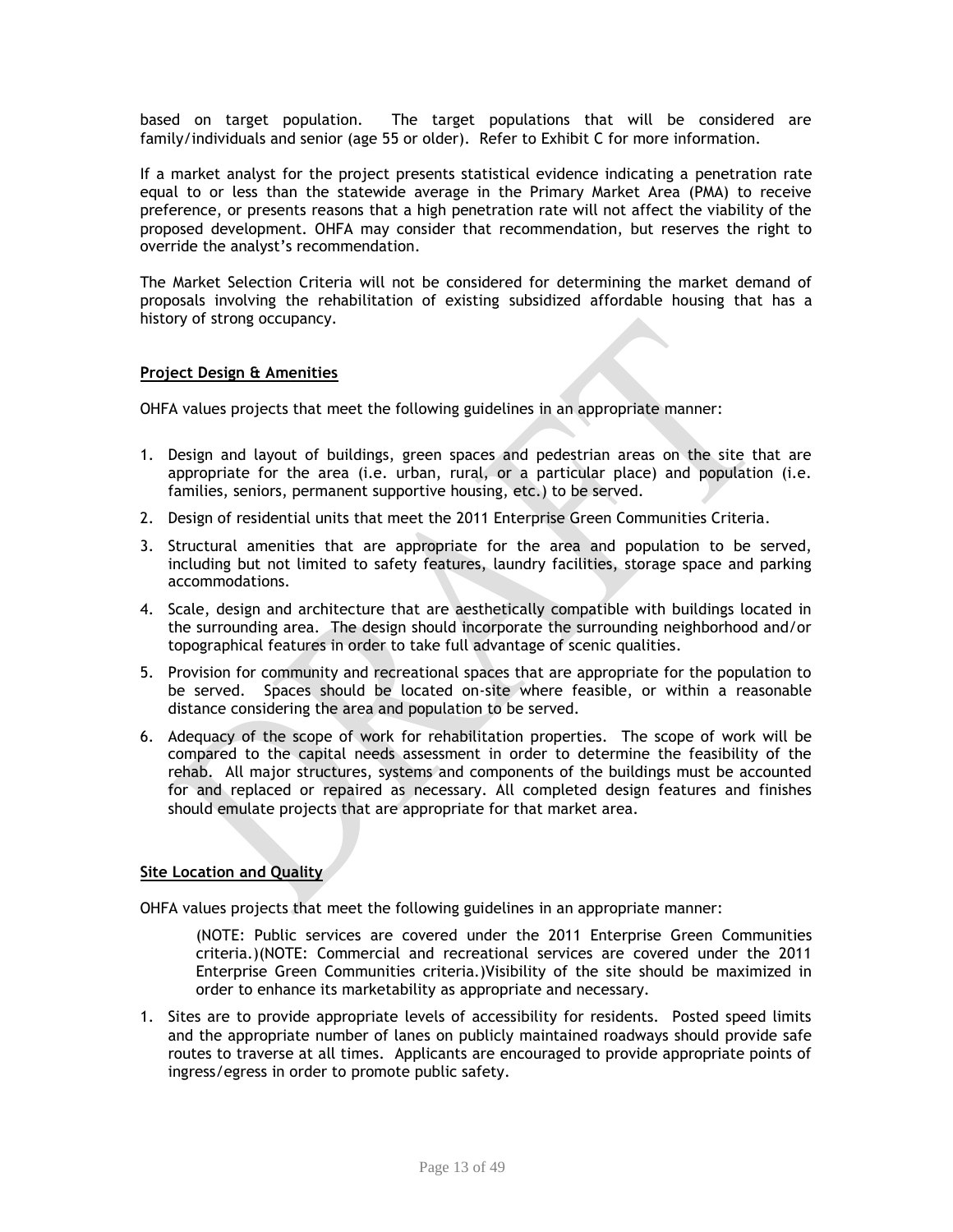- 2. Potential development concerns located on, adjacent to, or near the site, such as environmental hazards related to increased noise levels, above ground storage tanks, environmental justice (a.k.a., overly-concentrated low-income housing or otherwise undesirable location), and the presence of health and safety issues. The applicant must explain in their narrative whether such items will have an adverse effect on the development of the site.
- 3. Effect of incompatible uses located on, adjacent to, or near the site that may adversely affect residents, including but not limited to: high power transmission lines, sub-stations and towers; railroad tracks within an unsafe distance; high traffic corridors; factories; industrial plants; salvage yards; landfills; water treatment facilities; and cell phone towers. The applicant must explain in their narrative whether such uses will have an adverse effect on the residents of the property.

(NOTE: Community revitalization plans are covered in the Policy Statements section.)

#### **Development Team**

OHFA values projects that meet the following guidelines in an appropriate manner:

- 1. OHFA values projects whose development team has a presence within the State of Ohio. An application may qualify if the general partners/managing members (other than the investor member), developers, and/or management company have their principal offices located in Ohio, or have successfully developed, have an ownership interest in and/or manage affordable housing properties in Ohio.
- 2. OHFA values projects whose development team members have experience developing and/or managing the type of housing product proposed in the application. Product types may include senior housing, lease-purchase projects, permanent supportive housing, substantial and/or historic rehabilitation, or other relevant types of housing.
- 3. OHFA values projects whose development team members have experience developing and/or managing affordable housing in the location or type of geographic area proposed in the application. This may include development in a particular city or county, or development in urban, suburban, rural or other types of geographic areas.
- 4. OHFA will evaluate the previous housing development and ownership experience of the general partners and developers for the proposed project. This includes Housing Credit properties developed in Ohio or other states, and other affordable housing properties developed with public funds in Ohio or other states. These properties must be constructed and placed-into-service in order to be considered in this category. The success, quality and time period in which projects were developed will also be taken into account.
- 5. OHFA values development teams whose members have previous experience working together to successfully develop affordable housing properties.
- 6. OHFA values development teams with the financial capacity to effectively and efficiently complete all development requirements in a timely manner.

OHFA considers the term "appropriate" in a subjective manner within the above guidelines, meaning that the feature identified will likely make the project more successful (e.g. more likely to lease units, maintain cash flow and sustain long-term viability) for the population being served. Any single feature may or may not be preferred universally among all areas, populations and housing types.

In addition to evaluating applications based on the above criteria, OHFA will compare applications of the same project type and located in the same county or market area, and may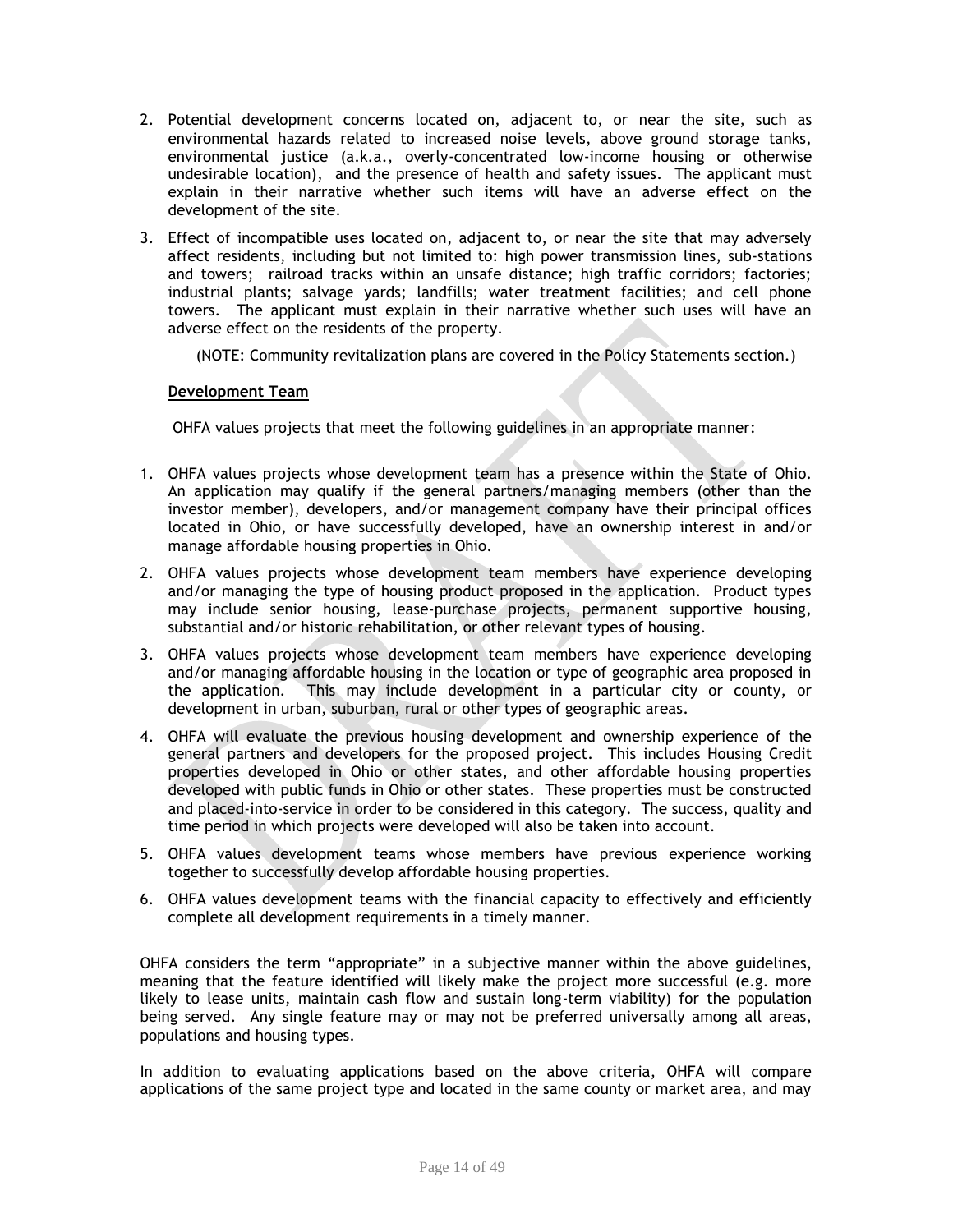prioritize and rank such applications to determine which of these projects will receive credits following the entire application review process.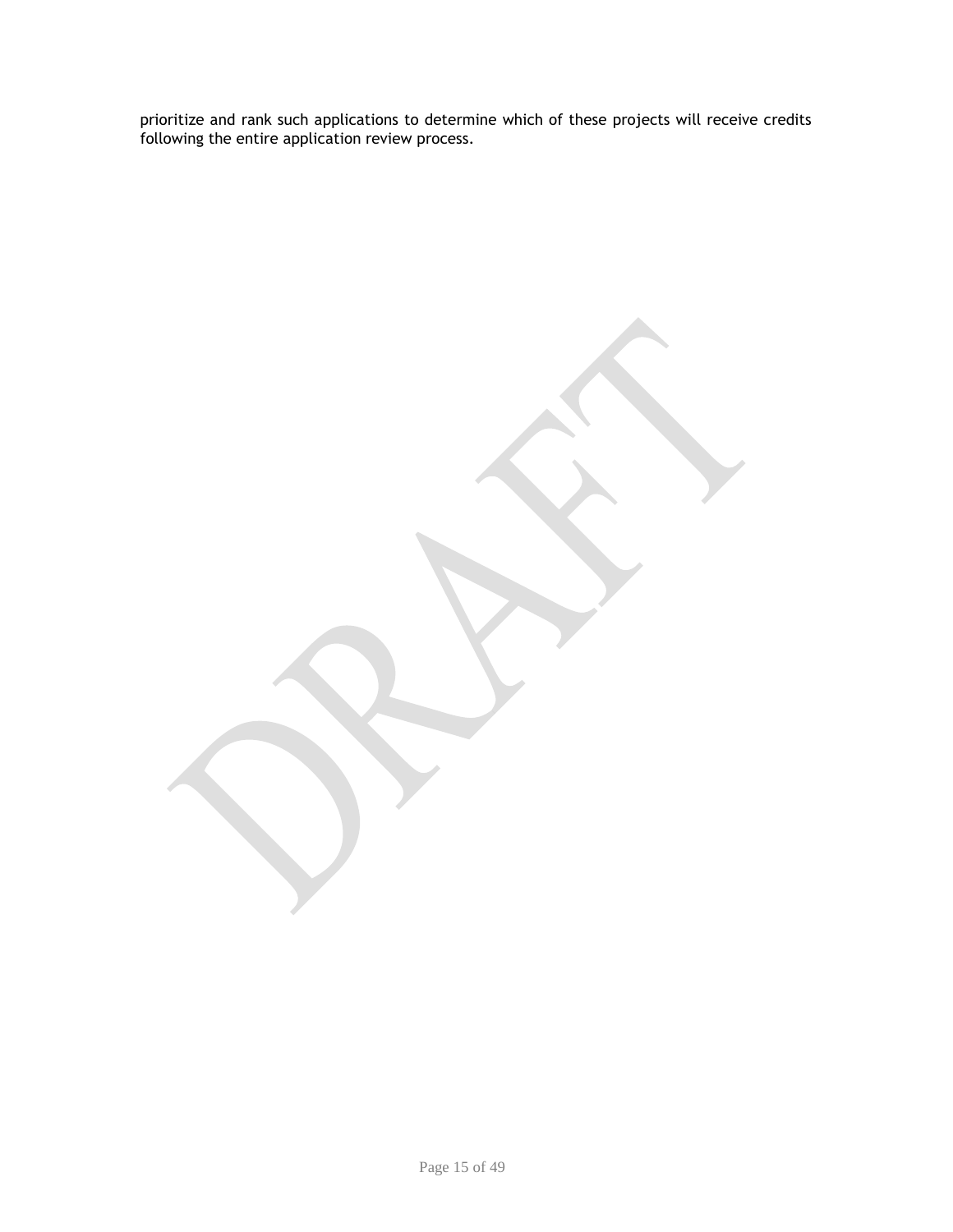#### **Restricted Areas**

A new construction application may not be eligible for a Housing Credit allocation if OHFA awarded an initial allocation of credits to another project that is still in its compliance period, which is generally 15 years prior to this year's allocations in the same Primary Market Area (PMA) and serving the same population.

Applicants should contact the OHFA Housing Credit Program Manager with any questions regarding the possibility that the market area in which you wish to develop may be restricted, or if planning to develop housing in the same market area as a proposal under construction in an urban area.

The number of income-eligible households in the PMA will be a factor to determine whether the application is eligible for funding. Other factors may include vacancy and penetration rates in the PMA, population to be served by the proposed project, condition and age of the existing housing stock, and whether the previous project is placed-in-service and fully leased. OHFA may also reject an application if an existing project presently in service in the PMA has occupancy difficulties due to market conditions.

**3. 2012 Final applications**: OHFA staff will conduct a threshold review for the final application. In addition to the threshold review, each application will have a thorough financial underwrite performed based on the final proforma submitted with the final application. This underwriting process will evaluate the feasibility and appropriateness of the construction cost and operational budget of each proposed housing development.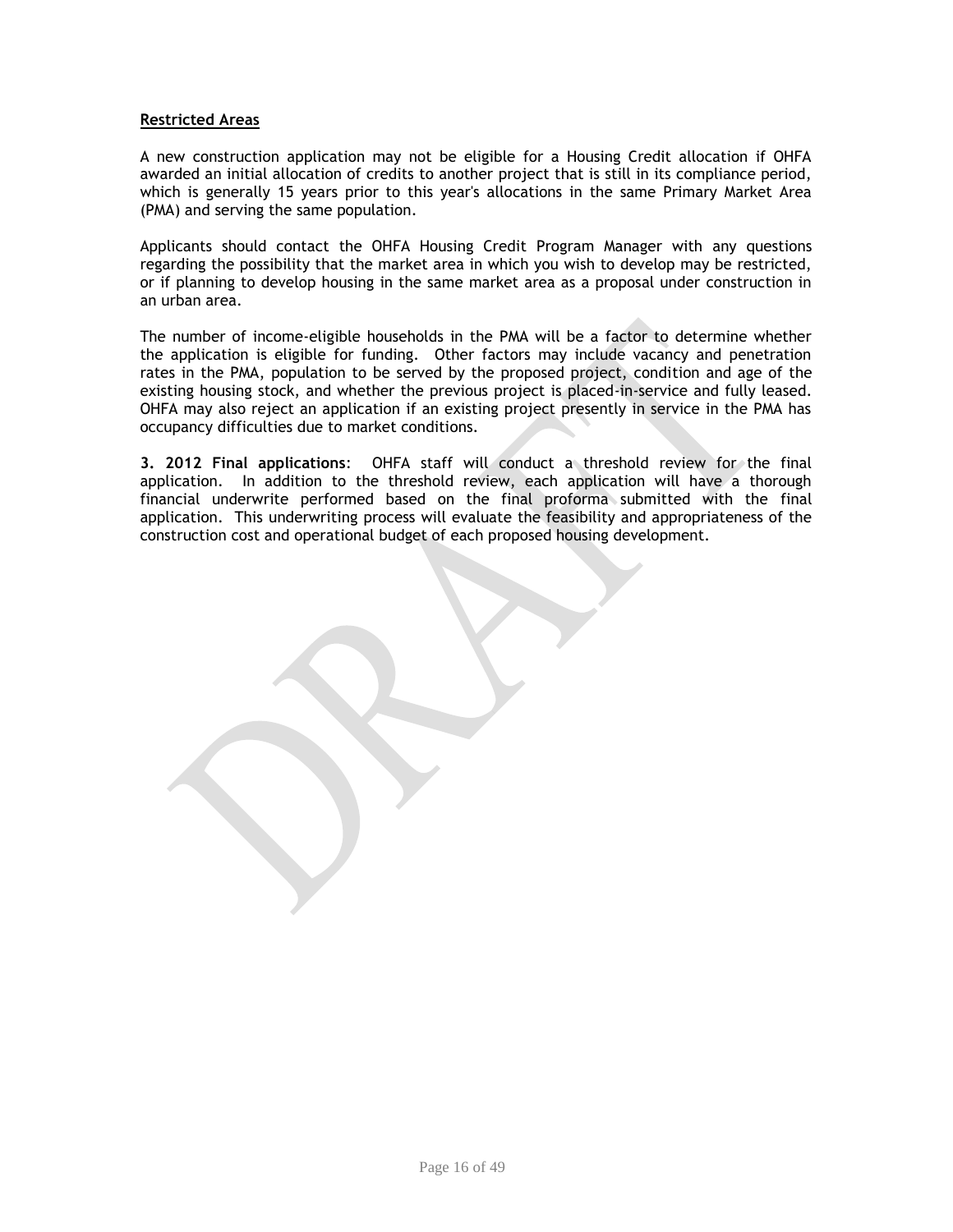# **B. Program Calendar (Subject to Change)**

# **June 2011**

30 2012 AHFA available

## **July 2011**

11 Window for submission of Experience  $\theta$  Capacity applications opens<sup>7</sup>

## **September 2011**

15 Final deadline for submission of Experience & Capacity applications

## **October 2011**

20 Housing Credit Proposal deadline

#### **November 2011**

- 1 Housing Credit Proposal Meetings begin
- 3 Final deadline for submission of Market Studies

## **February 2012**

16 Housing Credit Proposal Meetings end

## **March 2012**

- 1 Announcement of Housing Credit Awards
- 1 Binding Reservation Agreements Issued
- 29 Submission Deadline for Binding Reservation Agreements

## **June 2012**

l

14 Final Application deadline

### **December 2012**

28 Final date for issuance of Carryover Allocation Agreements

 $\frac{7}{7}$  Decisions will be rendered on a rolling basis.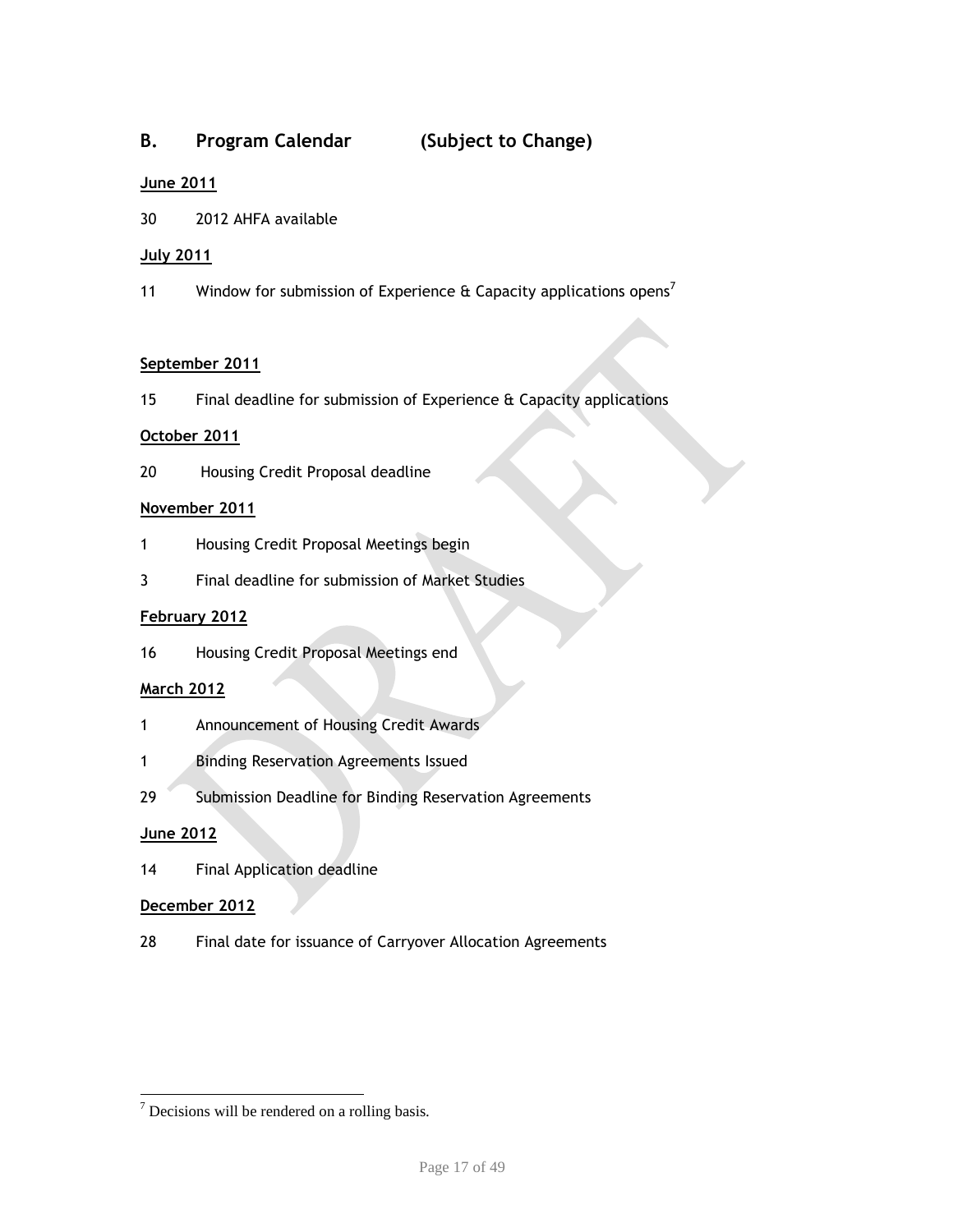# **Section V. Allocation Process**

# **A. Allocation Pools**

OHFA has divided the state's annual per capita credit allocation into four pools:

- 1. Rural Development
- 2. Permanent Supportive Housing
- 3. Preservation
- 4. General pool

Applications will be assigned to a pool at the discretion of OHFA based on the qualifications for each pool. Credits that are not awarded in any pool will be distributed in the Maximizing Outcomes pool.

#### **1. Rural Development (approximately \$1,000,000)**

- a. Includes new construction projects with a USDA Rural Development Section 515 loan.
- b. All buildings must be financed with a Section 515 loan. Evidence that the financing has been or will be obtained must be submitted with the application.
- c. If a project qualifies for the Preservation Pool it is ineligible for the Rural Development Pool.

If the Section 515 program is discontinued, then the credits in this pool will be moved to the General Pool, and other proposals that qualify for this pool will compete in the General Pool.

#### **2. Permanent Supportive Housing (PSH) (approximately \$4,000,000)**

Projects competing in the Permanent Supportive Housing Pool must serve a population that meets the definition established in the Permanent Supportive Housing Policy Framework as adopted by the Ohio Interagency Council on Homelessness and Affordable Housing (ICHAH) on January 28, 2010 (Exhibit D).

- a. OHFA values projects that provide a commitment for rental subsidy for at least 50% of the units that is specifically committed to the project. Sources may include project-based vouchers or other assistance from the local PHA, McKinney-Vento Homelessness grant, or other federal, state or local government source. The organization providing the subsidy must continue to hold the project in good standing while their funding is in place.
- b. All proposals meeting the above definitions must compete in the PSH Pool.
- c. In the Competitive Evaluation, criteria for Housing Credit Vacancy Rate and Penetration Rate will not be used in the PSH Pool.
- d. Majority general partners must be non-profit organizations with experience in developing, owning, or managing supportive housing for the homeless or special needs individuals/families.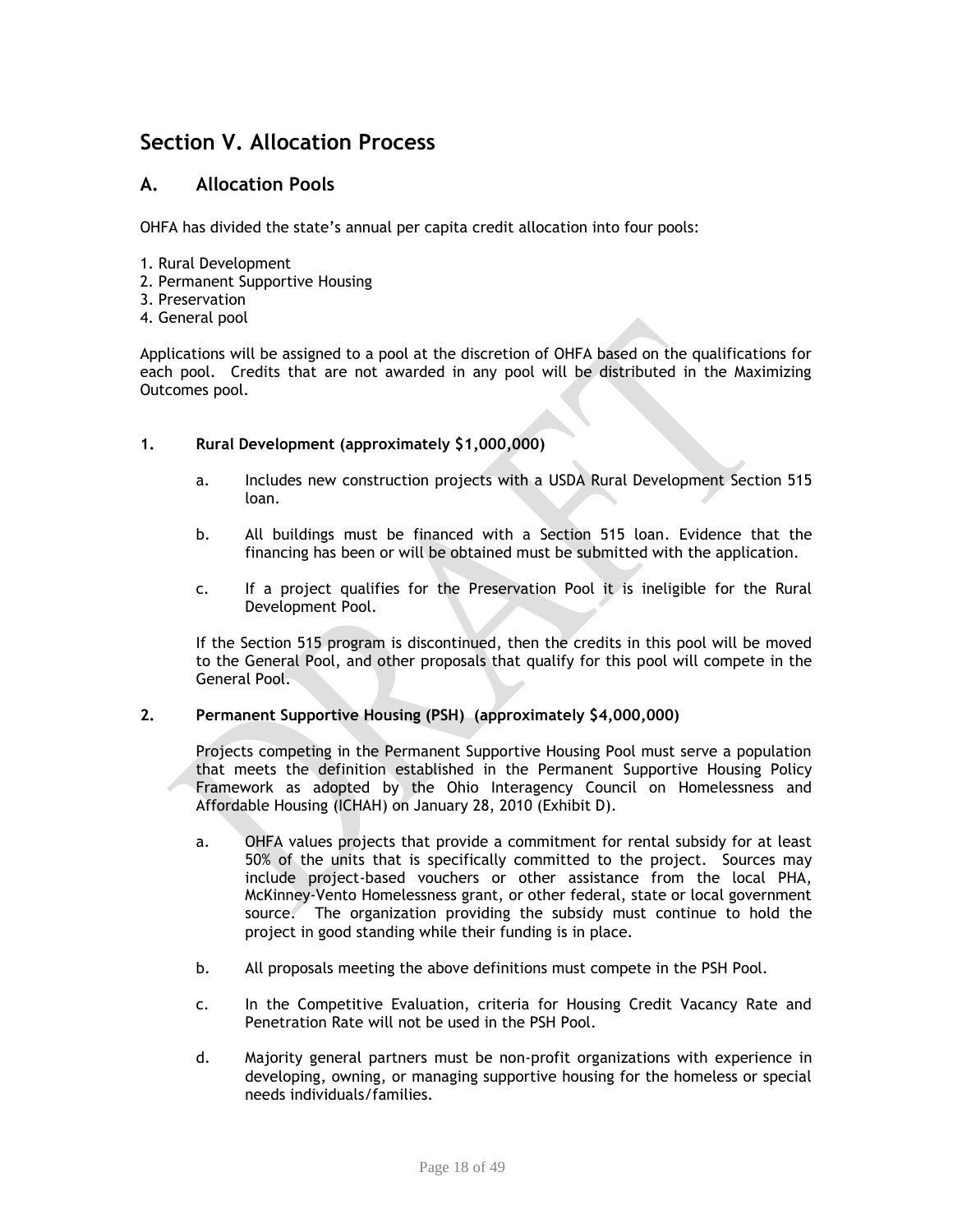e. Projects not serving the homeless or those at-risk of homelessness<sup>8</sup> will be limited to one award.

### **3. Preservation (approximately \$9,700,000)**

Includes the following projects:

- a. Projects receiving project-based rental subsidy through a Section 8 Housing Assistance Payments (HAP) program contract or equivalent rental assistance program as determined by OHFA. Documentation from HUD, the local MHA or the applicable Contract Administrator that evidences the assistance and length of the contract must be submitted, if applicable.
- b. Troubled projects that have received assistance through the USDA Rural Development (RD) office. Applicants must provide a letter from the RD office that details the current situation for the project, explains the need for housing credits, and approves of the current or proposed owner(s) and Management Company.
- c. Projects participating in the HUD Portfolio Reengineering Program. Applicants must provide a letter of eligibility from HUD and be assigned to a Participating Administrative Entity (PAE). Projects that have closed their financing under this program and have not yet placed-in-service are eligible for the pool.
- d. Existing HUD Section 202 or 811 projects.
- e. Existing HUD Section 236 projects. The Interest Reduction Payment (IRP) must be decoupled from the Section 236 agreement if housing credits are awarded (exceptions may be permitted on a case-by-case basis). The affordability requirements indicated in the Section 236 agreement must also be maintained for the property.
- f. New construction projects that preserve existing subsidies such as HOPE VI, Choice Neighborhoods, or the use of Section 8 portability.
- g. Other properties judged by OHFA to encompass the preservation of existing affordable housing.

Preservation projects with HUD assistance must submit a copy of the most recent REAC score for the property. If this score is less than 60, then the existing general partners and management company may not participate on the development team for the project, unless such entities demonstrate that they are in good standing with HUD and that their continuing participation will result in improvement of the condition of the property.

#### **4. General Pool (approximately \$6,500,000)**

All remaining projects that do not fall under the definitions stated in the previous three pools will compete in the General Pool.

 8 As defined in the Permanent Supportive Housing Policy Framework (Exhibit E).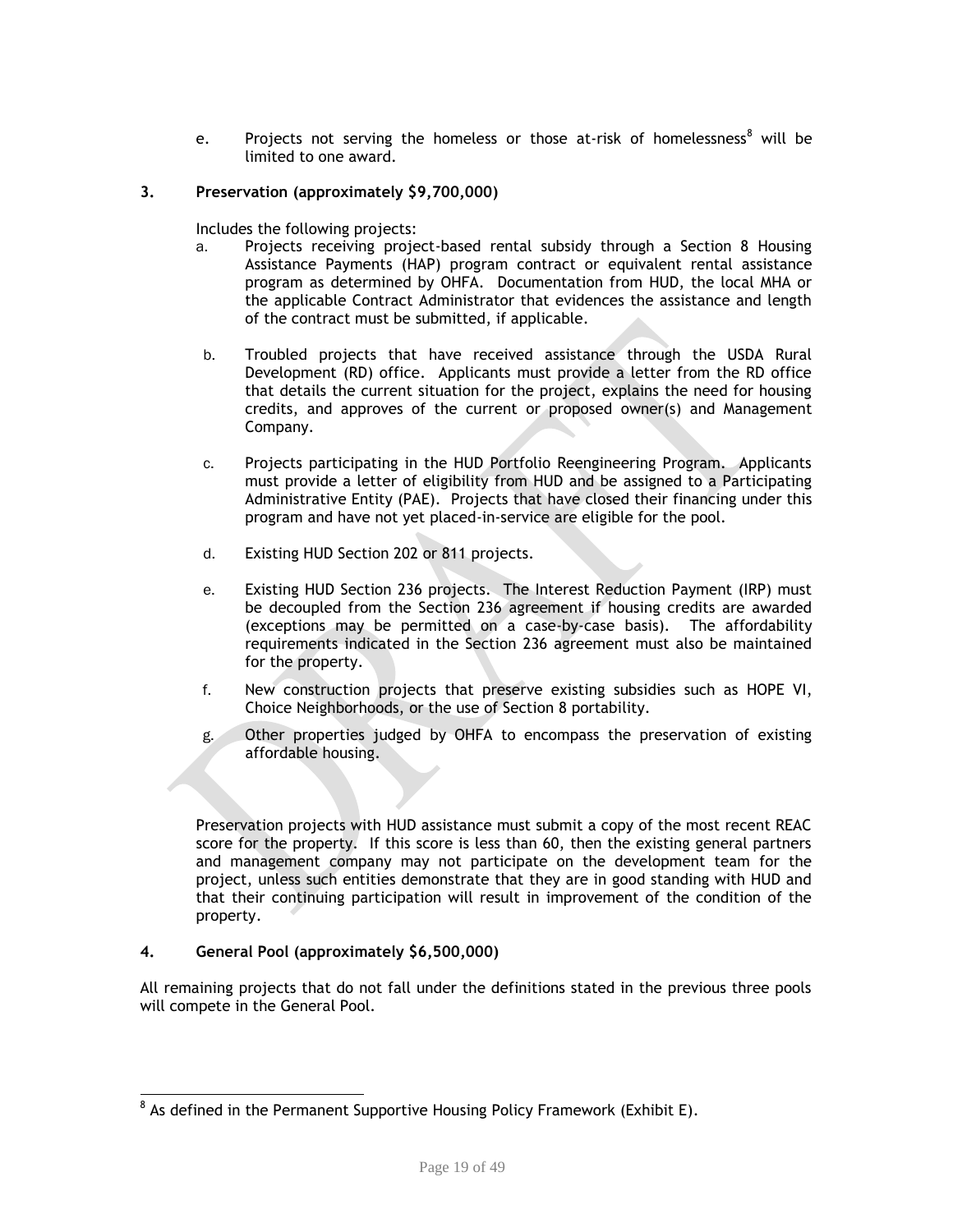### **Maximizing Outcomes Pool (New applications will be eligible to apply in the 2013 application round)**

The remainder of the annual credit allocation will be awarded from the Maximizing Outcomes Pool at the discretion of OHFA, and will be used to fund projects that:

- a. Achieve multiple public policy goals;
- b. Require a multi-year commitment of housing credits to complete;
- c. Require detailed planning to efficiently commit resources over multiple budget cycles;
- d. Include the substantial participation and commitment of resources by multiple long term partners;
- e. Part of a well developed strategic revitalization plan, or are a highly ranked "atrisk" project as defined by the Ohio Preservation Compact.

If no projects are specifically awarded under this pool, the remaining credits will be used to fund projects in the other pools.

**Waiting List:** Projects that do not receive a reservation will be placed on a waiting list at OHFA's discretion for Housing Credits that become available via returns or the national pool later in the year.

If a project returns Housing Credits that were reserved during the current year in a specific pool, then applications from that pool will receive first consideration for any award of credits. Any other available credits will be distributed according to the order of the waiting list. Please note that if a project returns credits that were awarded during the current year, then any HDAP or HDLP awarded must also be returned. Projects that receive credits from the waiting list may then be considered for HDAP or HDLP funding, although that funding cannot be assured.

OHFA will contact representatives of the waiting list projects when Housing Credits become available. OHFA will set a deadline for the applicant to respond to any offer.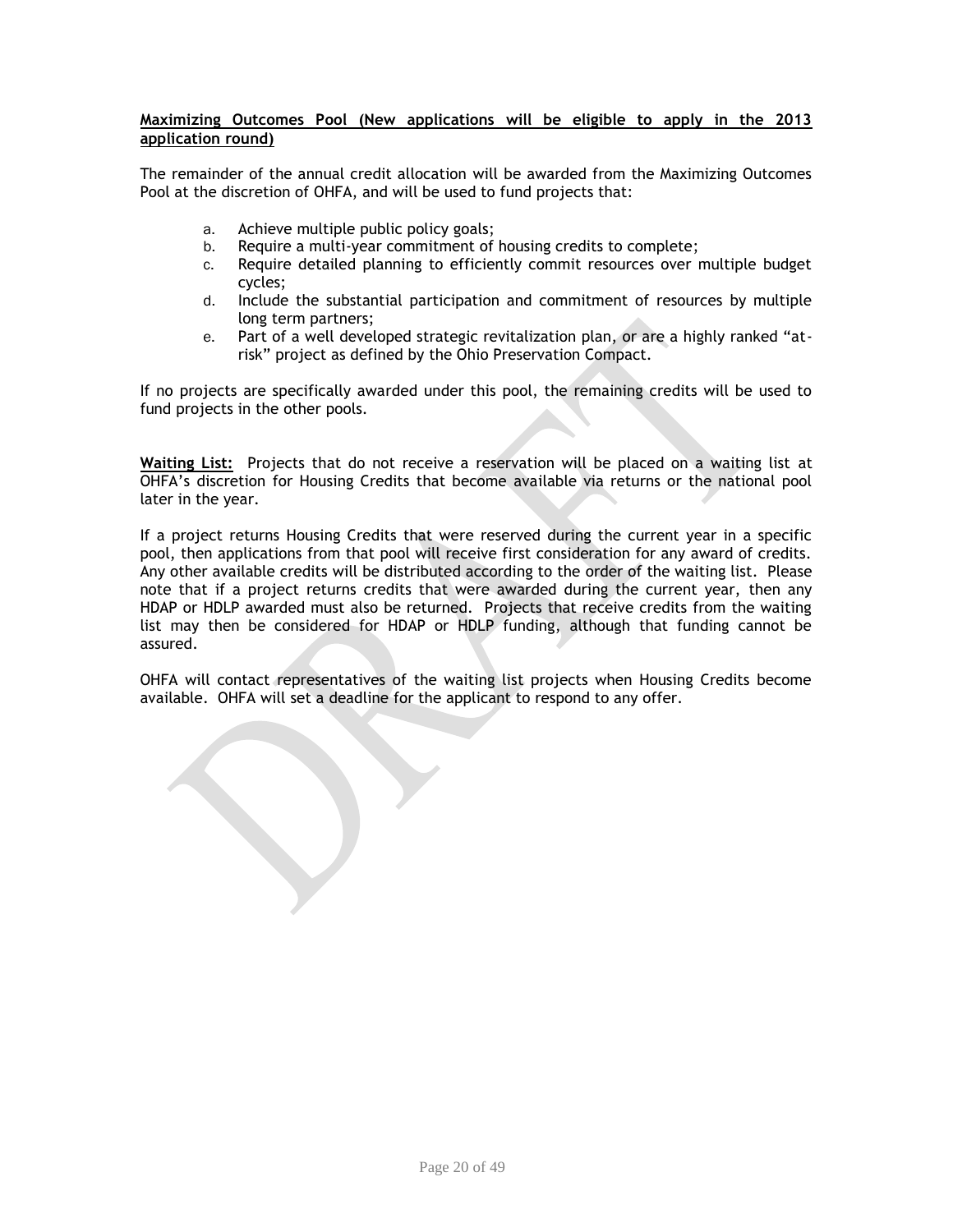# **B. Threshold Reviews**

A threshold review is a review of the proposal and full application to determine if it is complete, all necessary forms, supporting evidence, and fees are included, and the project meets minimum program requirements. For the purposes of the review process for 4% tax credits, the proposal material will be required for submission by inducement. Full application material must be submitted to OHFA and reviewed and approved by staff prior to final resolution.

OHFA will complete threshold reviews of applications and offer the applicants the opportunity to correct deficiencies in their applications.

## *The criteria for the Proposal submissions are as follows:*

#### **1. Meets Section 42 Requirements**

The project must meet all the requirements set forth in Section 42 of the Internal Revenue Code (IRC) of 1986, as amended and all relevant U.S. Department of the Treasury regulations, notices, and rulings.

#### **2. Complete, Organized Application**

Applications must be submitted on a CD (compact disc), organized according to the index provided with the application. Applications must be complete and consistent with all supporting documentation. An original signature of a representative of each general partner/managing member is required in the program certification section of the application and must be submitted in its original, paper form. Any applications that are incomplete, inconsistent, and/or illegible will be rejected.

#### **Waiver Requests**

Waiver requests must be submitted to OHFA no later than September  $22^{nd}$ . OHFA staff will discuss the requests with applicants during the proposal meetings. OHFA will issue final decisions on waiver requests on March  $1<sup>st</sup>$ ,

#### **3. Application Fee**

An application processing fee must be submitted with the application. This fee will be assessed based on the number of applications submitted by any given developer, general partner managing member or any other authorizing entity as follows:

First application: \$2,000.00 Second application: \$3,000.00 Third application: \$4,000.00 Fourth application: \$5,000.00 Five or more applications will be assessed a \$6,000.00 fee

An application will be immediately rejected if a check is returned for insufficient funds.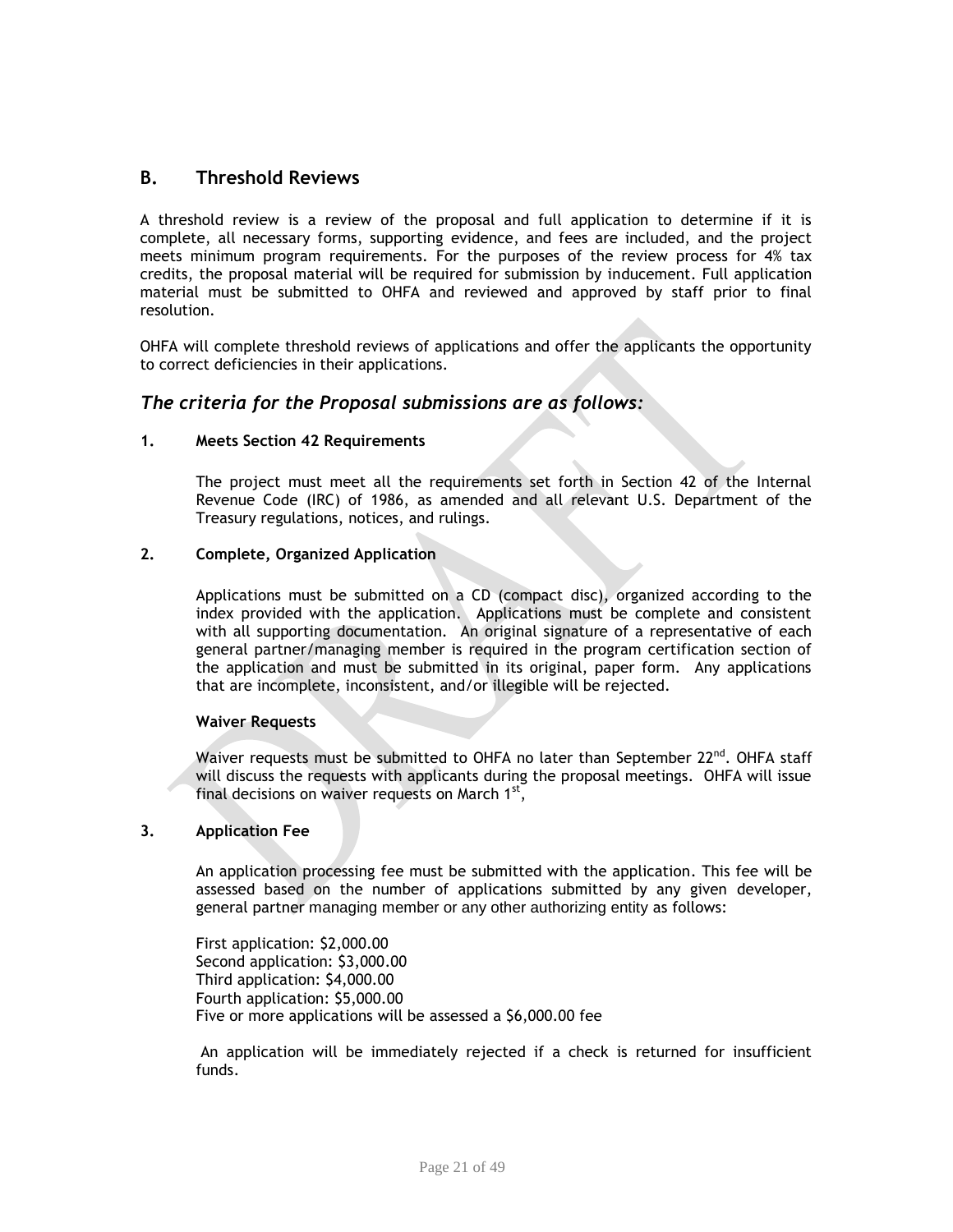#### **4. Extended Use**

All projects must commit to an extended use term of a minimum of 30 years of affordability. Projects with tax-exempt bond financing must commit to an extended use term of the greater of 30 years or the outstanding term of the bonds. If an allocation of Housing Credits is received, the owner must file a Restrictive Covenant (provided by OHFA) to waive the right to petition OHFA to terminate the extended use term as described in Section 42 of the IRC.

#### **5. Narratives**

A submission of all narratives as required on the Affordable Housing Funding Application (AHFA).

### **6. Evidence of Site Control**

The applicant must submit copies of the executed and recorded deed(s) of the current owner if the property is owned by a general partner or limited partner in the project.

If the current owner is not a general partner or limited partner in the project, then one of the following must be submitted to properly evidence site control:

- a. Executed purchase option with date certain performance;
- b. Executed purchase contract;
- c. Executed land contract;
- d. Executed long-term (35 or more years) lease agreement with an executed and recorded memorandum of lease; or
- e. Executed option to enter a long-term lease agreement.
- f. Other site-control models as approved prior to proposal by the Housing Credit Program Manager.

If parcels will be purchased from a city land bank, then a copy of the final city council resolution approving the transfer of all applicable lots may be submitted with the deeds of the current owner as evidence of site control.

Each of the site options or contracts may not expire until a reasonable period of time following the scheduled announcement date for Housing Credit awards. All option agreements relating to the transfer of a site must be included in the application.

The items listed above are the minimum required to meet threshold requirements. OHFA reserves the right to require, as needed, additional documentation that evidences proper site control.

A scattered-site project is required to have at least 35% of the sites under control. A project qualifies as scattered-site if there are 10 or more sites AND no more than 50% of the sites are contiguous. Contiguous sites are defined as two or more sites that share common boundaries, and cannot be separated by vacant or developed land, roadways, railroad tracks, rivers, creeks, etc. A site is defined as a parcel with an assigned permanent parcel number as it exists at application. OHFA reserves the right to reduce basis at Carryover if the minimum site control percentage at application is not maintained at Carryover.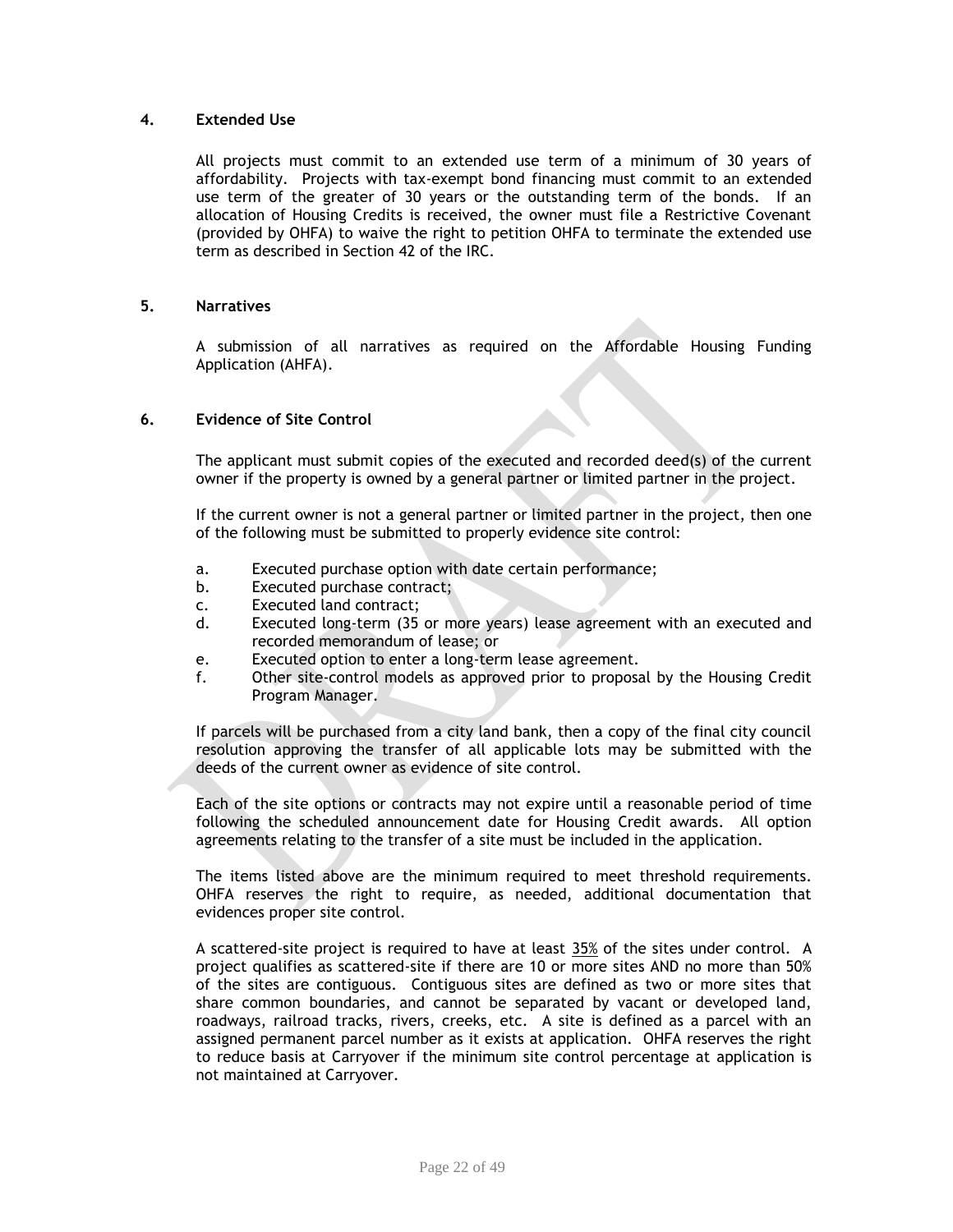Applicants proposing the redevelopment of vacant single family homes may request, in advance of the application deadline, to have fewer than 35% of their sites under control. A minimum of 10% of the sites must be under control in any case. Approximately 90% of sites submitted for the Full Application must contain vacant single family homes. The applicant must also evidence that the project is consistent with a community revitalization plan.

### **7. Zoning**

The applicant must demonstrate that the zoning for each site on which the project will be located allows for the use(s) proposed by the applicant. Thus, at a minimum, the zoning designation for each site must allow residential use. Applicants must submit a letter from the local jurisdiction to confirm the zoning that must include the following:

- a. The actual zoning designation and a description of this designation;
- b. Density and/or lot coverage requirements (if any);
- c. If a conditionally permitted use, an explanation of the conditions to be met for the project to be considered a permitted use; and
- d. A description of any overlay or planned development district regulations that would further condition the development of the project.

For jurisdictions with no zoning regulations in effect, a letter from the jurisdiction so stating is required.

#### **8. Market Study**

A market study conducted by an OHFA-approved market study professional must be submitted with the application. See the Market Study Requirements at the end of this section.

#### **9. Adherence to Agency Underwriting Standards**

Projects must submit a completed preliminary proforma as provided in the AHFA. The proforma must meet the below listed underwriting standards to pass the threshold review. In addition, OHFA may require a legal opinion stating that any government sources utilized by the project will or will not affect the eligible basis and/or credit rate as a condition of the Housing Credit reservation. OHFA reserves the right to combine the costs for projects located in close proximity to each other and sharing similar attributes:

#### a. Developer fees & overhead and any consultant fees may not exceed the sum of:

- i. 15 percent of total rehabilitation and new construction eligible basis; and
- ii. 5 percent of total acquisition eligible basis; however, a fee up to 10 percent of total acquisition eligible basis will be permitted for projects that require the approval of HUD for the transfer of the property.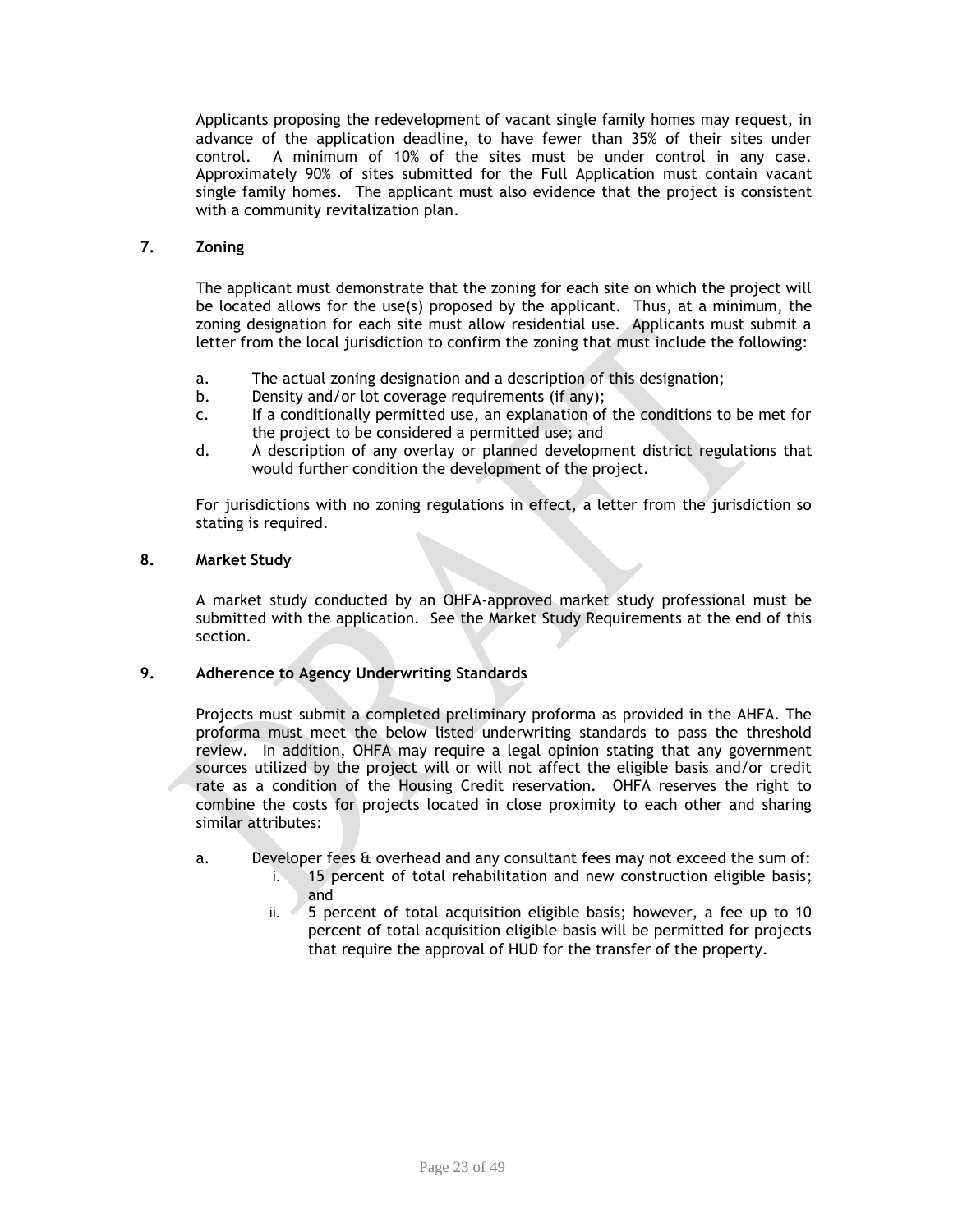- b. Limits for Contractor Fee, Contractor Overhead and General Requirements will be calculated as follows:
- Contractor Fee = 6 percent of hard construction costs<sup>9</sup>
- Contractor Overhead = 2 percent of hard construction costs
- General Requirements = 6 percent of hard construction costs
- c. Total soft costs may not exceed 30 percent of total eligible basis. Total soft costs equal the sum of general requirements, contractor overhead, contractor profit, architectural fees, survey costs, engineering fees, permanent loan fees, cost of tax-exempt bond issuance, taxes, appraisal, market study, environmental report, rent-up/marketing costs, title & recording fees, nonsyndication legal fees, accounting fees, developer fees  $\hat{\mathbf{a}}$  overhead, consultant fees, organizational fees, and syndication expenses.
- d. The total permanent financing sources must equal the total project costs at the time of application.

## **10***.* **Development Team Standards**

- a. **Management Company.** The proposed management company must meet the following standards:
	- i. The company must currently be a member of at least one of the following organizations or associations:
		- National Assisted Housing Management Association (NAHMA)
		- Midwest Assisted Housing Management Association (MAHMA)
		- National Leased Housing Association (NLHA)
		- Council for Affordable Rural Housing (CARH)
		- Council for Rural Housing and Development of Ohio (CRHDO)
		- American Association for Homes and Services for the Aging (AAHSA)
		- Association for Ohio Philanthropic Homes and Housing for the Aging (AOPHA)
		- A special needs association with a focus on housing management training for that special needs population
		- American Association of Service Coordinators (AASC)
		- National Apartment Association (NAA)
		- Institute Of Real Estate Management (IREM)
		- National Association of Housing and Redevelopment Officials (NAHRO)
	- ii. A representative of the management company has earned one of the following certifications: Housing Credit Certified Professional (HCCP) sponsored by the National Association of Home Builders; Specialist in Housing Credit Management (SHCM) sponsored by NAHMA; or equivalent certification from a nationally recognized consultant or association,

 9 The following proforma line items constitute hard construction costs for the purpose of calculating contractor fees: On-Site Improvements; Hard Construction (residential new construction and rehabilitation, commercial and fee items); Construction Contingency: and Furnishings/Appliances.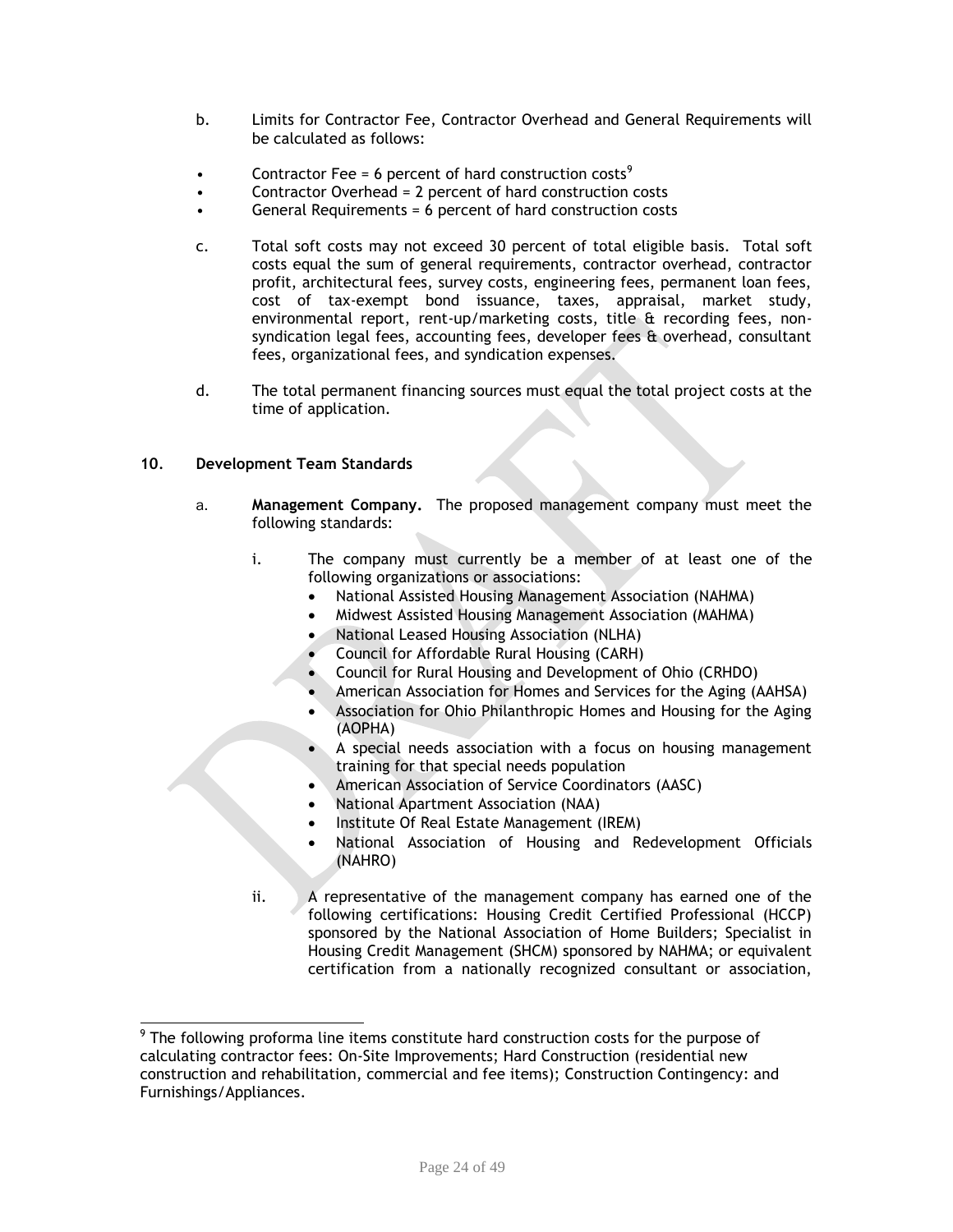including, but not limited to, TheoPro Compliance & Consulting Inc., Quadel Consulting or Spectrum Seminars.

iii. The company must have managed at least five housing credit and/or federally-subsidized developments (at least 10 units each) for at least one year each, or have managed two housing credit projects (at least 10 units each) for at least three years each. All projects currently managed by the proposed company must not have any uncured Forms 8823. Exceptions may be granted on a case-by-case basis for 8823 events that are not the fault of the management company, such as a casualty loss, or if a management company inherits non-compliance issues from the prior manager. Also, exceptions to the experience requirement will be made for new companies that meet requirements (i.) and (ii.) above and whose principals can demonstrate previous management experience with no record of uncorrected noncompliance.

## **11. Supportive Services - Senior Housing**

Applicants proposing housing that sets aside 100% of the units for households containing at least one person who is age 55 years or older are required to provide an experienced service coordinator, evidence of service coordinator salary or an in-kind service agreement, and a supportive service plan containing services that are appropriate for the population. With regard to the supportive service plans, applicants will be permitted to provide OHFA updates to their plans, subject to OHFA approval, during the development period.

#### **12. Supportive Services - Family Supportive Services**

Both multifamily developments (non-senior) and single-family lease purchase proposals must provide the following services: providing referrals to local jobs programs; counseling residents as to available educational and training programs that can secure one's place in the workforce or enhance the likelihood of advancement; credit counseling and consultation; and referrals to day care, after school, and health care / wellness programs. Applicants will be required to submit a supportive service plan containing specific services and demonstrating linkages with local services agencies.

## **13. Supportive Services - Single-Family Lease Purchase<sup>10</sup>**

 $\overline{\phantom{a}}$ 

Proposals for single-family lease purchase homes must have a viable homeownership strategy for residents who inhabit the units during the compliance period. The strategy must incorporate an exit strategy, calculation of the estimated purchase price for the resident, homeownership counseling, and a minimum amount of funds set-aside by the

 $10$  All sites must be owned (long-term leases are unacceptable) and properly sub-divided by the Carryover submission deadline. If the owner is unable to subdivide parcels before the Carryover deadline, then OHFA will add a condition to the Carryover Allocation Agreement that will require that the site(s) be subdivided and new updated legal descriptions be submitted to OHFA prior to the request for the 8609 Forms.

All units must be single-family detached structures with a lease-purchase option to meet threshold requirements. OHFA will consider other models of single-family housing on a caseby-case basis.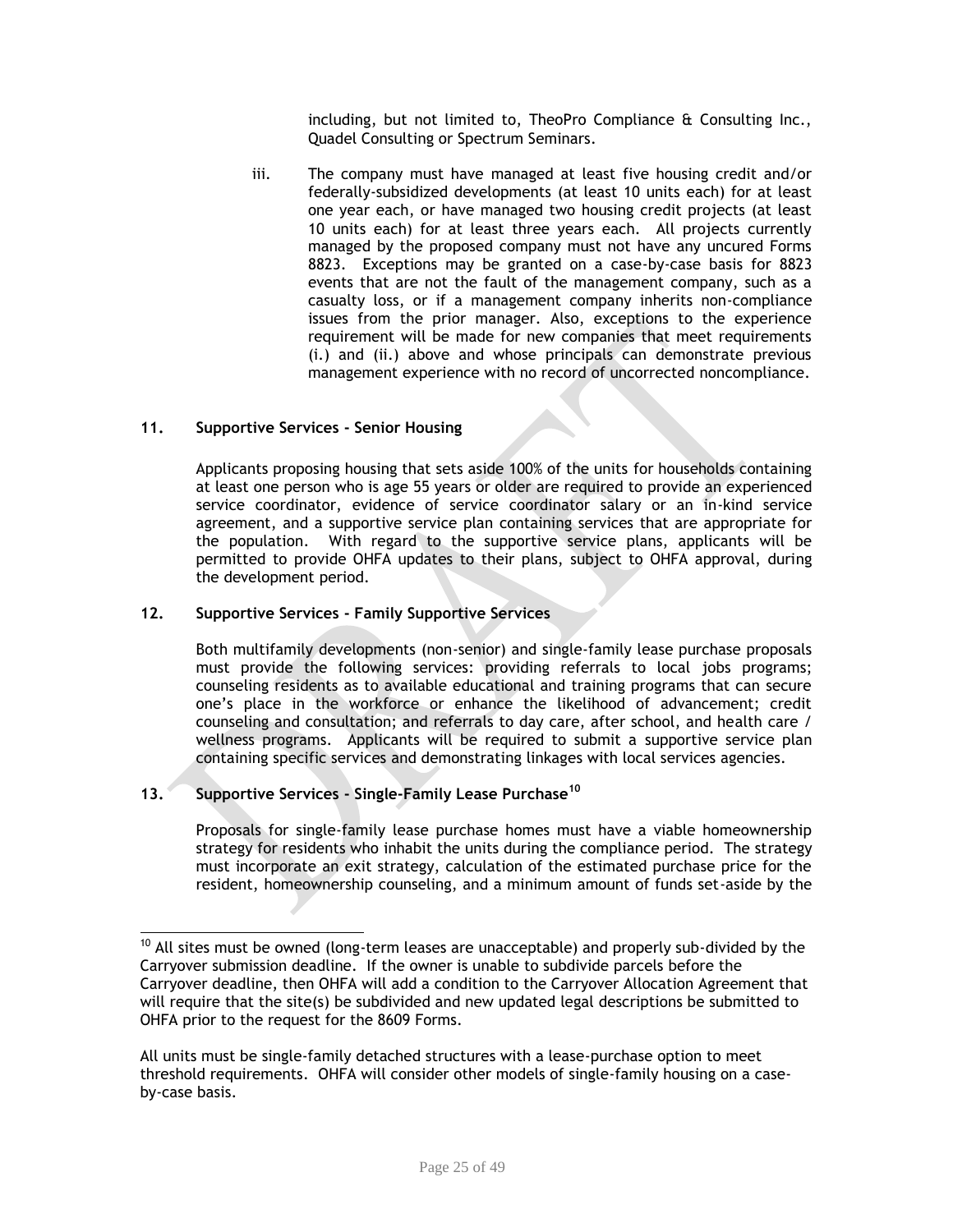owner to assist the resident in the purchase. Family supportive services must also be provided for the residents as outlined in item

#### **14. Permanent Supportive Housing**

Applicants proposing permanent supportive housing must provide a supportive service plan. A plan submitted to a local Continuum of Care or other entity may be submitted. The plan should address the following items:

- a. The population being served by the proposal and the experience the support provider has serving that population.
- b. How the supportive service plan will address the needs of the specific population.
- c. How do you plan to evaluate the success of your supportive services plan? What formal and informal methods will be used to evaluate the success of the development in meeting the individual needs of the residents as well as addressing overall issues of homelessness? How will you convey this information to OHFA and other organizations?
- d. How the physical design of the building(s), the project site and location will enhance the lives of residents specific to their particular needs.
- e. How residents will be linked to services not directly offered by the on-site service provider.
- f. The source of funding for the services and how the project plans to sustain supportive service provisions over the life of the compliance period.
- g. Cost to provide these services must be demonstrated outside of the project operating and development budgets.

#### **15. Preliminary Plans and Specifications**

Preliminary plans and specifications that provide a description of the proposed development, including the following:

- a. Typical unit plan(s) that include the total square footage of the project, heated / rentable square footage of the unit, common area square footage, and other square footage applicable to the proposed project.
- b. Building elevations (photographs are acceptable for rehabilitation projects) that depict proposed exterior materials to be used.
- c. A site plan that shows how the development is to be built, including rehab or adaptive re-use projects. This plan must indicate the placement and orientation of buildings, parking areas, planned and existing public sidewalks, landscaping, amenities, easements, trash dumpsters, buffers, etc.
- d. A schematic site plan that shows the site boundaries, building and amenity layout, and includes the location of any streams, ravines, gullies, drainage problems or other construction deterrents. All utility locations such as water, sewer, gas, electric, and phone lines must be indicated. If utility services are not presently located at the site, then the plan must reflect the distances from the services.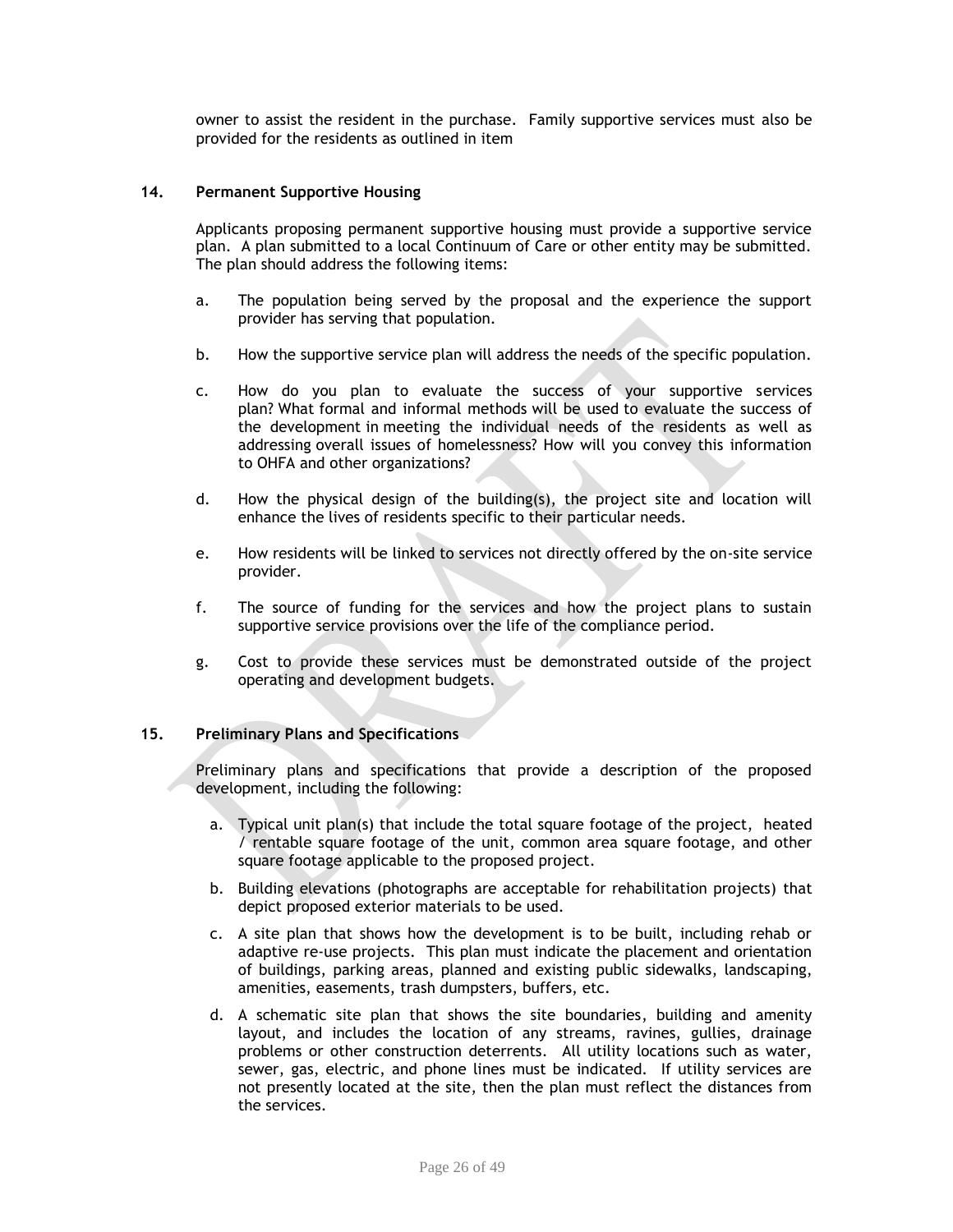- f. A current aerial photograph with the location of the site clearly marked and the surrounding uses and access points to the site are clearly visible. For scattered site projects, submit a map indicating the location of each site with reasonable specificity.
- g. For rehabilitation or adaptive reuse projects, unit, amenity, site, building, elevation plans must be provided that reflect details of the "before" and "after" renovation. In addition, a detailed scope of work and specific material specifications for rehabilitation and adaptive reuse projects that identifies all hard construction items and their associated cost.
- h. For rehab/preservation projects: a detailed narrative of the past history of the project that includes the name of the property management company(s) during the past ten years, previous owners, related party relationships, past local, state or federal resources invested in the project, a list of capital expenditures over the past two years, obvious design flaws, and any significant events that have led to the projects current need for a rehab (i.e. fire, natural disaster)

Architectural plans must be on paper no larger than 11 inches by 17 inches (before scanning).

#### **16. Phase I Environmental Site Assessment (ESA) or Mini-Phase I (MP-1)**

A Phase I Environmental Site Assessment (ESA) is required for all single-site proposals. Scattered-site projects may submit either a Mini-Phase 1 or a full Phase I ESA. The scope of work for the MP-1 may be found in Exhibit F. OHFA reserves the right to reject any sites indicated to have environmental problems or hazards.

#### **17. Capital Needs Assessment (***rehabilitation of existing housing units only***)**

A capital needs assessment must be submitted for all proposals for the rehabilitation of existing housing units. The assessment must conform to the standards outlined in Exhibit E. OHFA will use this assessment to determine whether the costs indicated in the application are appropriate considering the rehabilitation needs of the project.

#### **18. Minimum Project Standards**

a. In addition to meeting all new construction and rehabilitation standards required by Section 42 and local and state building codes, each unit must provide a refrigerator and stove in good working order. OHFA may permit an exception to this requirement on a case-by-case basis.

b. Each bedroom in new construction or adaptive reuse units must be at least seven feet in each direction, and contain a closet in addition to the minimum square footage. The following are the minimum square footage requirements:

1. In one-bedroom units, the bedroom will be at least 120 square feet.

2. For a two-bedroom unit, the master will be at least 120 and the second bedroom at least 110 square feet.

3. Third and fourth bedrooms must have at least 100 square feet.

Existing housing units are exempt from this criterion.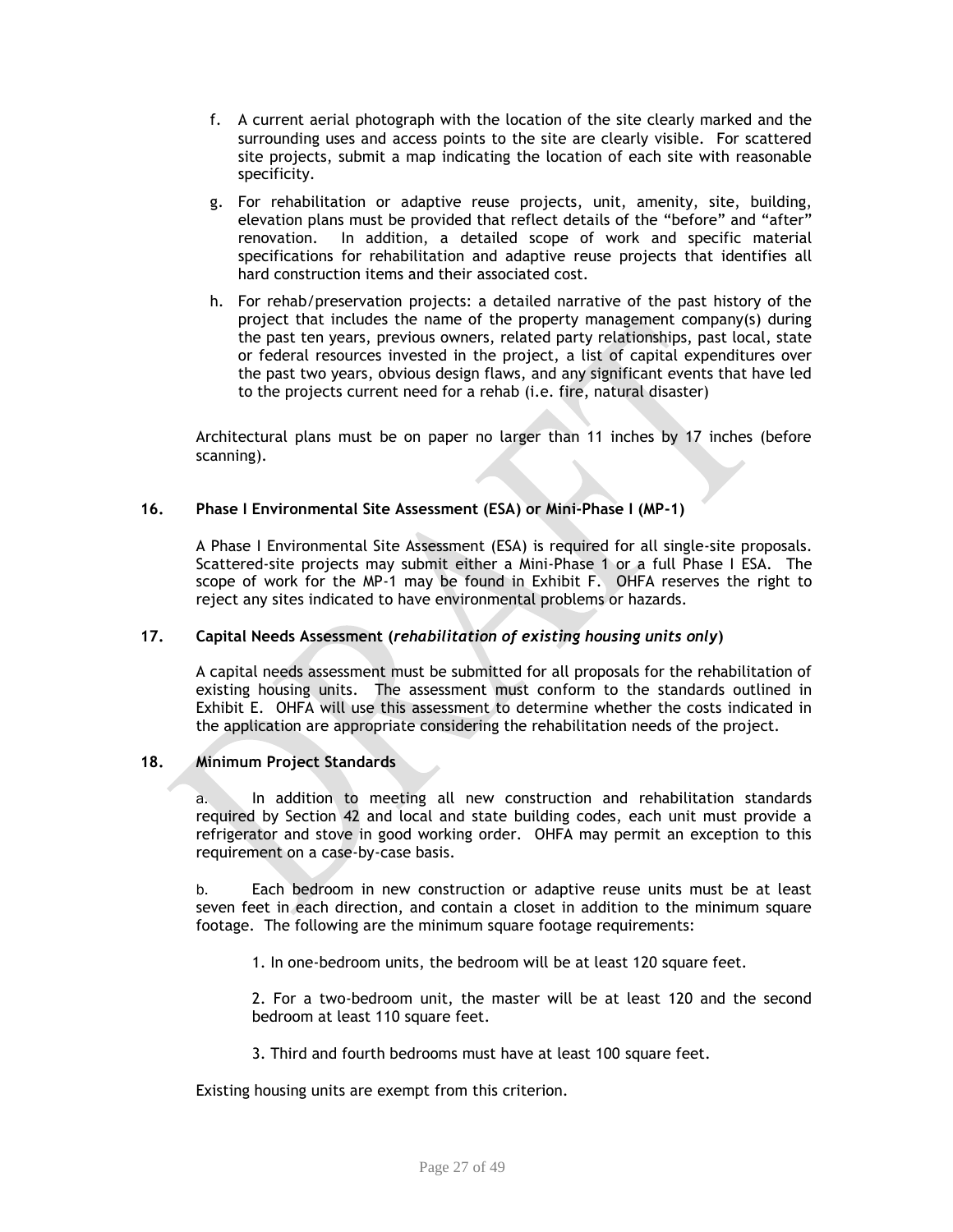c. The minimum hard construction costs for rehabilitation must be equal to or greater than \$10,000 per unit Applicable hard construction costs include residential hard construction costs, on-site improvements, construction contingency, furnishings and appliances. An exception to this requirement are projects with tax-exempt bond financing, in which the minimum hard construction cost for rehabilitation projects must be equal to or greater than \$6,000 per unit.

d. All new construction units will incorporate the following Universal Design elements which constitute "visitability":

- 1. No step entrance: Provide at least one "no step" entrance into the unit. The required "no step" entrance shall be accessed via an accessible route (driveway, sidewalk, garage floor, etc.). Ramps that extend out into the front or back yards are usually not the appropriate solution. OHFA can provide technical assistance or referral to appropriate resources at the applicant's request.
- 2. Doors/Openings: All doors and openings shall have a minimum net clear width of 32 inches.
- 3. Bathroom/Half Bath: Provide a bathroom or half bath on the main floor with clear floor space of 30 inches by 48 inches.

If the applicant feels that some or all of the project's proposed buildings will be unable to meet the visitability requirements due to topography or other site/design limitations, complete Form PPD-E01 Reconsideration of Visitability Requirements. An OHFA-appointed architect will be in contact to work out solutions or will make a determination of whether to waive one or more of the visitability requirements.

e. A single-site multifamily project must provide a parking lot with concrete curbs and at least one parking space for each unit in the project. Exceptions to this requirement may be permitted on a case-by-case basis for projects located in dense urban areas, or for projects serving the elderly or permanent supportive housing populations.

f. Proposals for Senior Housing are required to have all buildings with only one story unless an elevator is provided, and to have all units with no more than two bedrooms.

g. All units must be provided with energy efficient central air conditioning systems. Exceptions to this requirement may be permitted for preservation pool eligible projects that, due to design issues, can only provide window units or other cooling systems for each room.

h. Three-bedroom units must contain at least one and a half bathrooms and units with four or more bedrooms must contain at least two full bathrooms. Exceptions to this requirement may be permitted for existing housing projects that, due to design issues, cannot provide the required number of bathrooms without incurring excessive costs.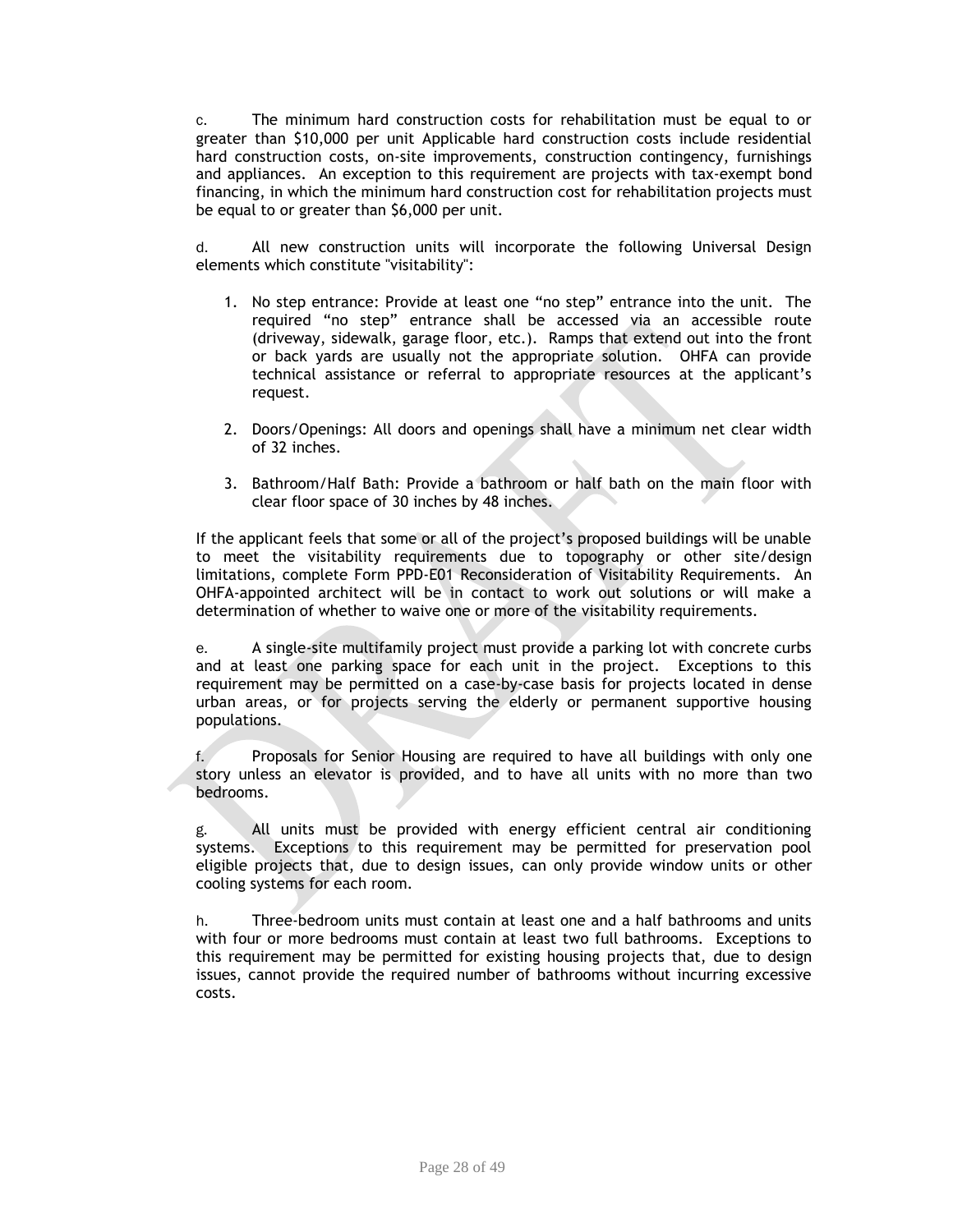i. Except for single-family homes and scattered-site developments, the owner must provide full-time (at least 20 hours per week), on-site management staff based on the following scale:

- Up to 75 units = at least one full-time staff;
- 76 to 150 units = at least two full-time staff;
- Over 150 units  $=$  at least three full-time staff.

OHFA may permit an exception to this requirement on a case-by-case basis.

j. Minimum unit size (residential living space) for new construction and adaptive reuse projects are as follows:

| <b>SRO Units:</b> | Exceed 250 S.F.                 |
|-------------------|---------------------------------|
|                   | $F_{total}$ and $F_{C}$ $F_{C}$ |

- Efficiency Units: Exceed 450 S.F.
- 1-Bedroom Units: Exceed 650 S.F.
- 2-Bedroom Units: Exceed 850 S.F.
- 3-Bedroom Units: Exceed 1000 S.F.
- 4-Bedroom Units: Exceed 1200 S.F.
- k. Single-family homes must:
	- Contain three or more bedrooms;
	- Provide a two-car garage, or provide a one-car garage and a full basement;
	- Include washer/dryer hook-ups;
	- Include garbage disposals;
	- Include dishwashers.

A full basement must contain at least 200 square feet with ceilings at least seven feet high and may not be used as bedrooms.

*All requests for exceptions to Items (a), (e), (g), (h), (i) or (k) above must be submitted to OHFA no later than one month prior to the proposal deadline. In addition, OHFA may waive any of the minimum project standards for rehabilitation projects with tax-exempt bond financing if the applicant can reasonably demonstrate that the standards are not appropriate or cost effective. Final decisions on such exceptions will be released when a Binding Reservation Agreement or Housing Credit Eligibility Letter is issued. OHFA will evaluate each project on a case-by-case basis and staff decisions will be final.*

#### **Market Study Requirements**

A market study conducted by an OHFA-approved, market study professional must be commissioned by September 22, 2011. Market Analysts must submit a list of all market studies commissioned in Ohio to the LIHTC Program Manager by September 26, 2011. Projects that have not commissioned market studies or whose names have not been submitted to OHFA by the aforementioned dates will be ineligible to compete in the 2012 allocation round. Completed Market studies will be due to OHFA up to two weeks after the OHFA proposal deadline. A list of OHFA-approved professionals is available on the OHFA web site. In order to be placed on this list, market analysts must follow the application requirements available on the web site and be a member in good standing of the National Council of Affordable Housing Market Analysts (NCAHMA), undergone NCAHMA's Member Designation Program and abide by the Model Content Standards for Market Studies for Rental Housing provided in Exhibit G.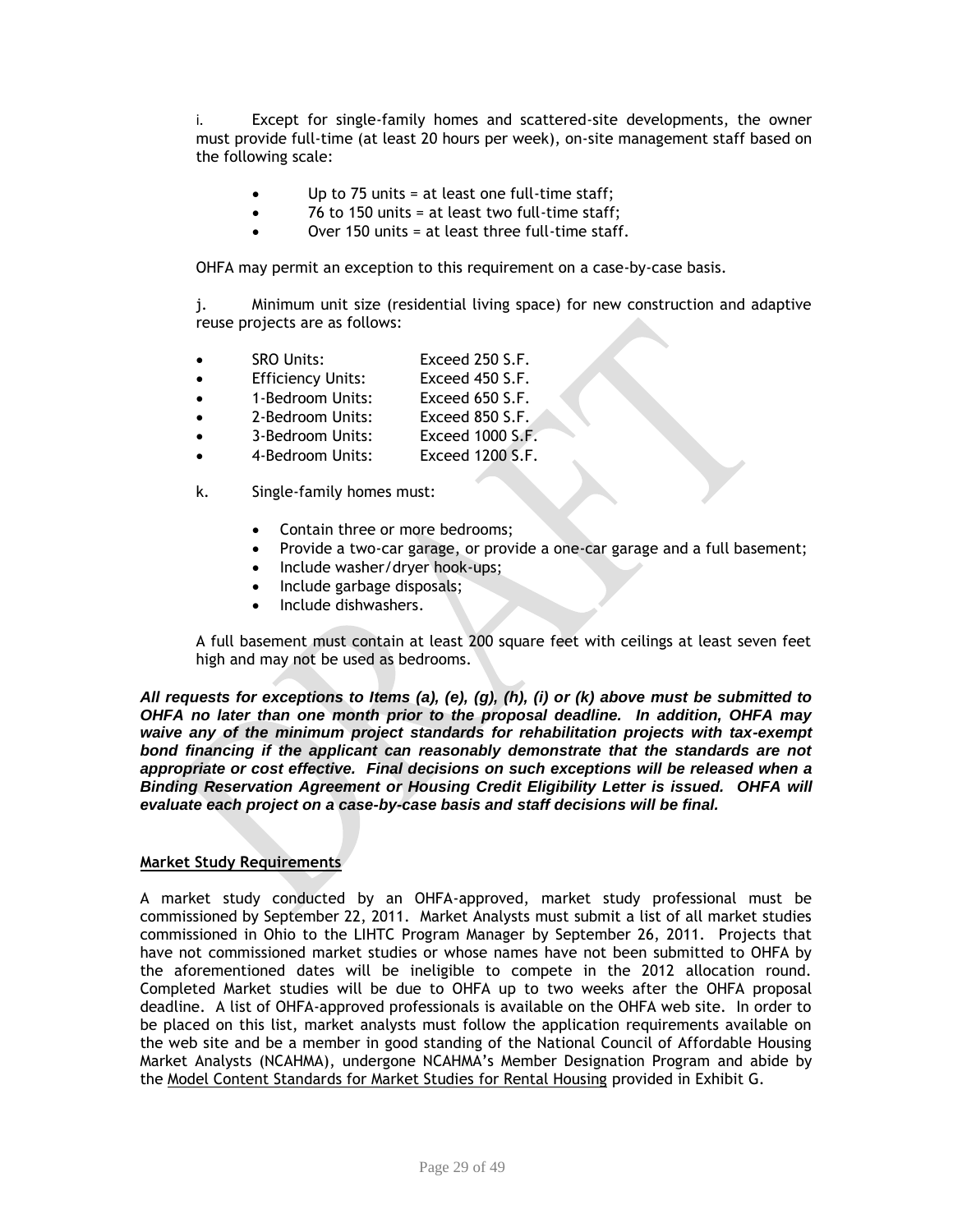Any market study professional submitting inaccurate information may be removed from the list of OHFA-approved market study providers. The market study professional must organize the study using the index found in Exhibit H and complete the market study checklist (Form PPD-E02).

A market study must include all of the following:

- a. Executive summary briefly reviewing all of the market study requirements and indicates any recommendations or suggested modifications to the proposed project. See attachment XX for proper format.
- b. Concise conclusion by the author that indicates a market exists for the proposed project. The conclusion must include the estimated stable year vacancy rate and the estimated time needed to fully lease-up the proposed project. If the estimated stable year vacancy rate exceeds 7% and/or the estimated lease-up time exceeds one year, provide a detailed explanation.
- c. Description of the proposed project site using the Site Location and Qualities section of the 2012 QAP.
- d. Description and map of the Primary Market Area (PMA) for the proposed project, including the methodology used to determine the boundaries. Provide a detailed explanation if the PMA includes any areas outside of a five-mile radius from the proposed project. Include a discussion of the health of the overall rental housing market in the PMA. All of the sites to be included in a project must be located within one PMA. In addition, if the demographics of the immediate site area are significantly different than the PMA, please provide population/household, income and housing data for the immediate area.
- e. Create a Derived Rent and Programmatic Rent Comparison Chart to shows the ratio of pro forma and achievable rents to maximum program rents, derived market rents, the current FMR rents and 90% FMR rents.
- f. Description of the number of income qualified renter households divided by the number units in the PMA. The maximum income for this range would assume 1.5 persons per bedroom rounded up to the next whole person. ("capture rate"). If this percentage exceeds 10%, provide a detailed explanation for the higher rate.
- g. Description and evaluation of the public services (including transportation, police, fire department, schools, day care, library and community center), infrastructure (including roads and traffic), community services (including shopping, restaurants, parks, recreational facilities, hospital, health care facilities, and services for special needs, if applicable), and employers in the PMA. List the approximate distances to all the services. Include a map that clearly identifies the location of the project and all public and community services.
- h. For Permanent Supportive Housing projects, a full market analysis is not required. Applicants must identify the number of households or residents residing in the PMA and provide documentation to evidence such numbers.
- i. Description of the federally subsidized developments and Housing Credit projects (both operating and not yet placed-in-service) located in the PMA. Housing Credit projects not yet placed-in-service must be included in the analysis. Provide the current vacancy rate for each project and include the person(s) contacted for each competing project and the method of contact. Compare the rents, amenities, unit sizes, bedroom sizes,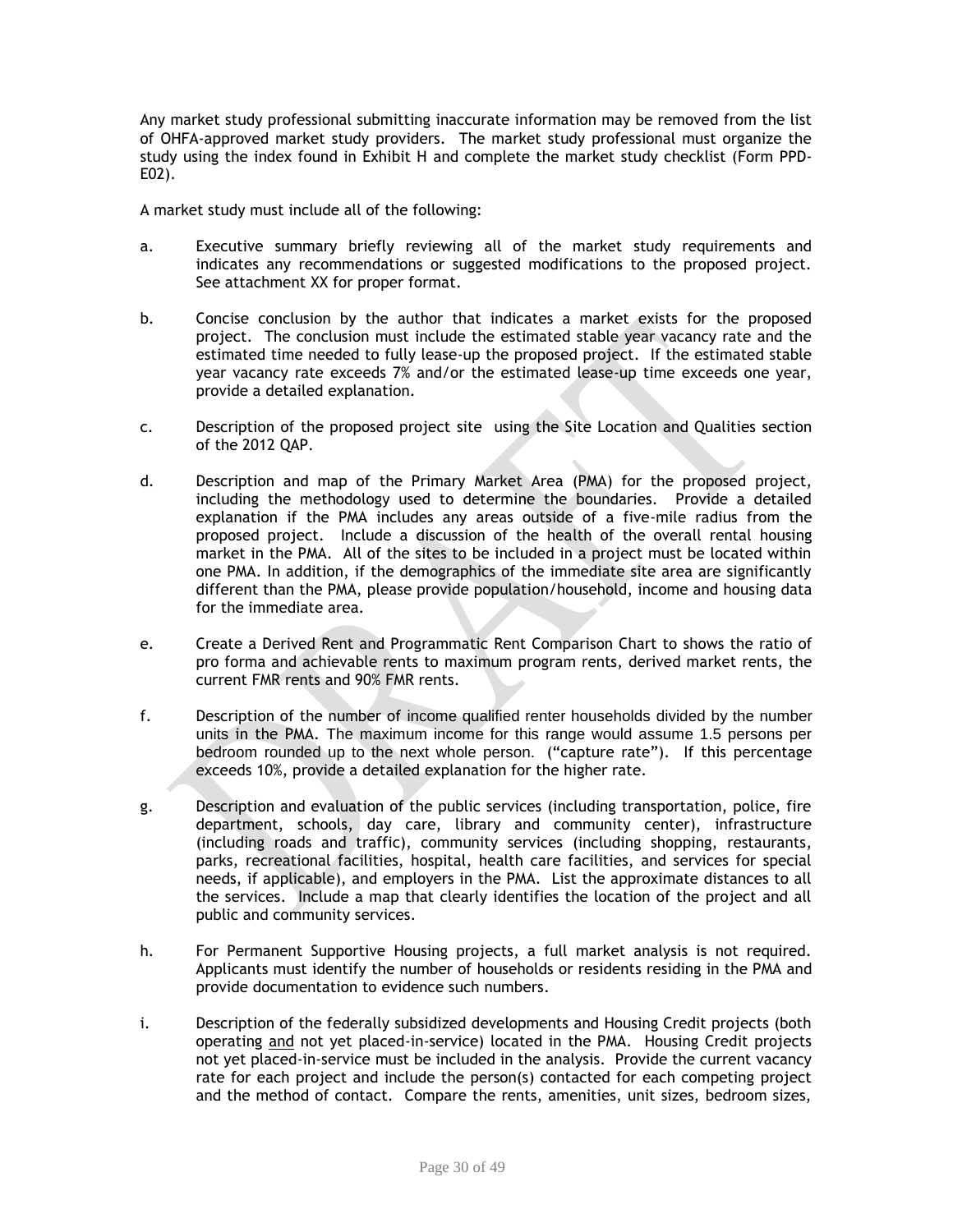and populations served of the competing projects to the proposed project. The following information must also be included: name, location, population served, type of design, age and condition, number of units by bedroom type, rent levels, number of bedrooms and baths for each unit type, size (in square footage) of units, type of utilities and whether paid by tenant or owner, unit and site amenities. Comparisons to the subject rents should be based on comparable amenities, utilities, location, parking, and any rental concessions. Identify specific reasons why comparables are faring poorly in the market (if applicable). Projects that receive a reservation may be required to amend their market study to incorporate those other projects receiving an allocation in the same round and are located in the same primary market area. A listing of Housing Credit projects in service and in development is located on the OHFA web site. Calculate the ratio of subsidized and Housing Credit units to income eligible renter households.

- j. Estimate of the vacancy rates of the Housing Credit projects (only those currently operating) located in the PMA during the first stabilized year of the proposed project. If the estimated vacancy rate exceeds 10% for any Housing Credit project, provide a detailed explanation for the higher rates.
- k. Description of comparable market rate developments located in the PMA. Provide the current vacancy rate for each project and include the person(s) contacted for each competing project and the method of contact. Compare the rents, amenities, unit sizes, bedroom sizes, and populations served of the competing projects to the proposed project. The following information must also be included: name, location, population served, type of design, age and condition, number of units by bedroom type, rent levels, number of bedrooms and baths for each unit type, size (in square footage) of units, type of utilities and whether paid by tenant or owner, unit and site amenities. Comparisons to the subject rents should be based on comparable amenities, utilities, location, parking, and any rental concessions.
- l. Evaluation of any concerns or issues raised by the most local Public Housing Authority (PHA). The applicant or market study author must send a letter via certified mail to the local PHA. The letter must contain a brief description of the project and target population, instructions for the PHA to forward all comments to the market study author, and a statement that all comments must be submitted within 30 days from receipt of the letter. If the PHA does not respond to the letter or comments are submitted after the 30-day comment period, the market study author does not need to analyze the issues or concerns of the PHA. Include in the market study a copy of the letter, certified mail receipt, and a copy of any letters from the PHA.
- m. An executed original Market Study Certification (Form PPD-E03). The market analyst shall have no financial interest in the proposed project. Financial interest is deemed to be any remuneration other than the fee for preparing the market study. Furthermore, the fee assessed for the study shall not be contingent upon the proposed project being approved by OHFA.
- n. A list of all data sources used in the study.

The study must have been completed or updated by the author within one year prior to the application deadline for Housing Credits.

The characteristics listed above are the minimum required to meet OHFA threshold requirements. OHFA reserves the right to independently determine if a market exists for the proposed project and to require additional information and/or another market study. OHFA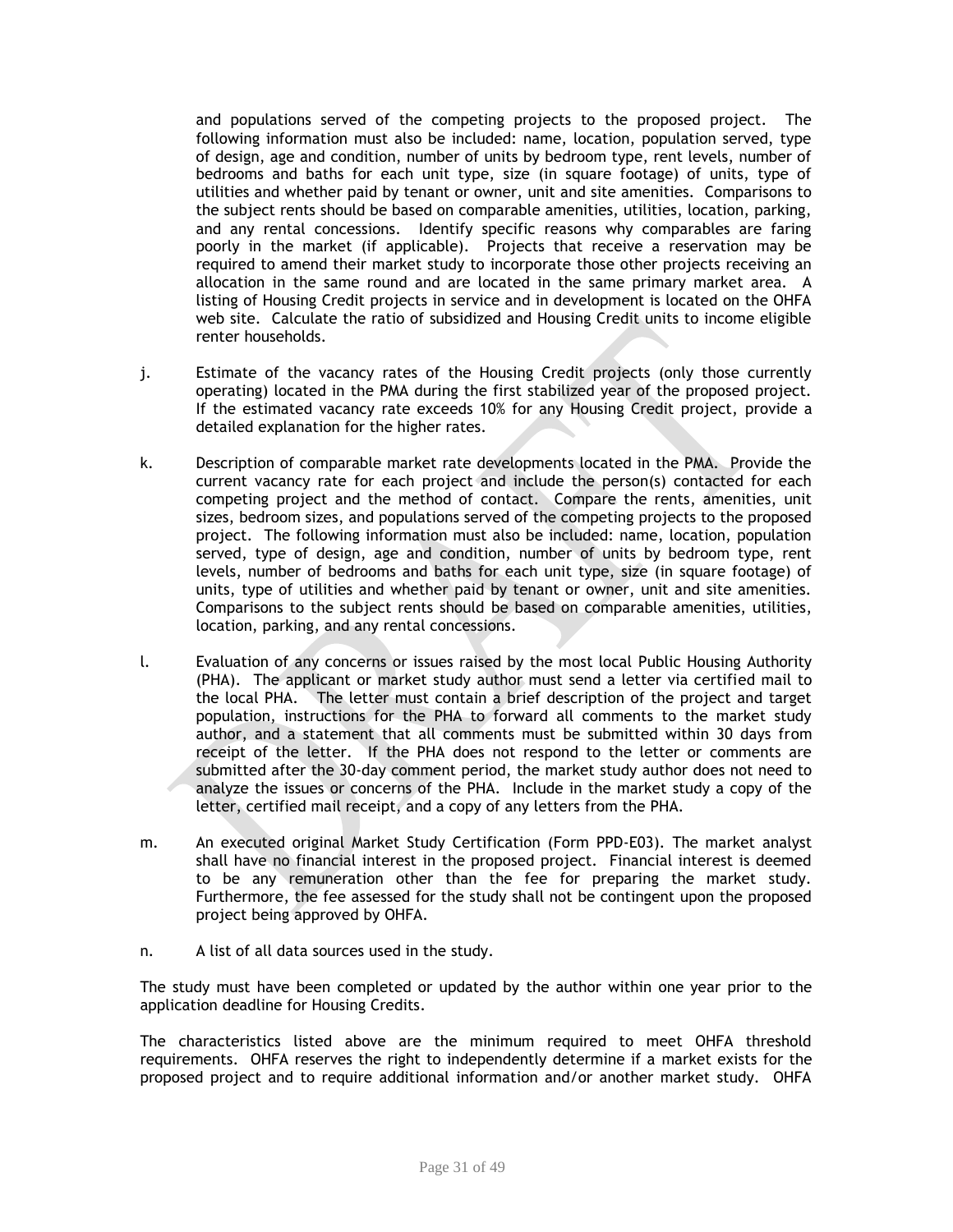may also contact the market analyst during the review process if any required information cannot be found in the study.

# *The criteria for the full application are as follows:*

#### **1. Complete, Organized Application**

Applications must be submitted on a CD (compact disc), organized according to the index provided with the application. Applications must be complete and consistent with all supporting documentation. An original signature of a representative of each general partner/managing member is required in the program certification section of the application and must be submitted in its original, paper form. Any applications that are incomplete, inconsistent, and/or illegible will be rejected.

#### **2. Public Notification<sup>11</sup>**

The public notification process for local elected officials must be completed. Evidence of completion must be provided to OHFA with the executed Binding Reservation Agreement. See the Public Notification requirements at the end of this section.

#### **3. Conditional Financial Commitments**

All non-OHFA construction and permanent financing, grants, equity sources and deferred fees or expenses shall be conditionally committed at the time of application. An executed conditional commitment letter from each source must be included with the application. A conditional financing commitment must contain, at a minimum, (a) the amount of financing; (b) the interest rate of the loan; (c) the term of the loan; (d)

The officials to be notified include:

- a. The chief executive officer and the clerk of the legislative body for any city or village (i.e. mayor and clerk of council);
- b. The clerk of the board of trustees for any township;
- c. The clerk of the board of commissioners for any county;
- d. State Representative(s);
- e. State Senator(s).

Scattered-site projects must complete the public notification process for sites under control at full application and then again for remaining sites prior to the Carryover deadline. The notification must be evidenced at Carryover.

Applicants are encouraged to contact appropriate local government officials prior to submitting an application to inform them of the details of their housing proposal.

 $\overline{\phantom{a}}$  $11$  The applicant must notify, in writing, certain officials from:

a. The political jurisdictions in which the project will be located; and

b. Any political jurisdiction whose boundaries are located within one-half mile of the project's location.

The applicant must use the letter template provided in Exhibit J of the QAP and include all information requested in such template.The notification must state the applicant's intent to develop a project using OHFA funding. The notification must be in writing and sent via certified mail, return receipt requested. Submit a copy of the stamped post office receipt (return receipt not required) for certified mail and copies of notification letters with your application.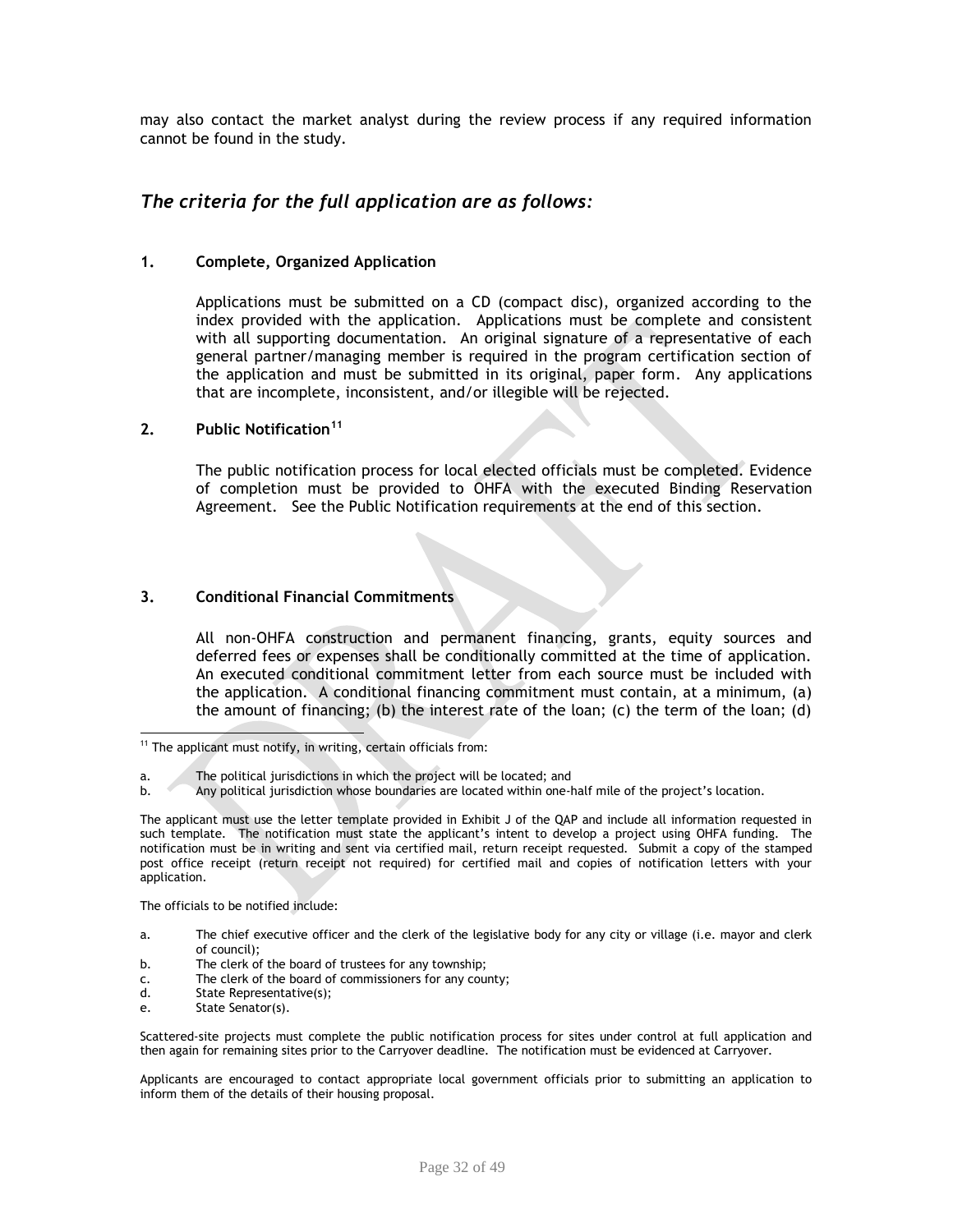the amortization period or other repayment terms for the loan; and (e) the contact person's name and telephone number. A letter or explanation for all sources must be submitted.

Those applicants seeking funding from a local government, Federal Home Loan Bank, or other public or quasi-public funding source that does not issue a funding decision prior to the Housing Credit application deadline must substitute a letter of application or letter of intent from the funding source. The letter of application or intent must be signed by the funding source and shall include the name of the project, the number of units, the amount of funding sought, the terms and rates for the funding sought, the anticipated date of funding decision, and a statement that the project is, or will be, considered for funding.

A conditional equity commitment must contain, at a minimum, (a) the amount of Housing Credit equity (net and gross), (b) the pay-in schedule for the equity, (c) the cents per Housing Credit dollar factor used, and (d) the amount of historic equity (if any). The conditional commitment letters must be consistent with the information provided on the Housing Credit application and must be signed and dated no more than six months prior to the application deadline.

OHFA reserves the right to verify any financial commitment(s) and to require a legal opinion indicating whether the project's sources should or should not affect the project's eligible basis and/or Housing Credit percentage.

Projects participating in the HUD portfolio re-engineering program (Mark-to-Market) must provide a copy of the most recent underwriting model, if available, or other acceptable evidence to substantiate the anticipated amount of any HUD second mortgage.

Applicants who have been denied other OHFA financing for their project may be required to submit conditional financial commitments that will replace funding sought from OHFA. Failure to provide these conditional commitments may result in rejection of the application or revocation of the project's Housing Credit reservation.

#### **4. Utility Allowance Information**

Utility allowance information must be submitted that is consistent with Section 42 of the IRC and IRS Regulation 1.42-10.

#### **5. Affirmative Marketing Plan**

An Affirmative Fair Housing Marketing Plan is required for all properties. Applicants that have a property with project-based Section 8, HUD Section 236 or USDA contracts may submit their **current**, **approved** Affirmative Marketing Plan provided**.** OHFA, HUD and USDA require that the plan be updated every five years; therefore, if the plan's current approval date is within six months of expiration, submit the current plan along with supporting documentation that demonstrates that an updated plan has been submitted to HUD or USDA for renewal.

The applicant must complete an Affirmative Fair Housing Marketing Plan (Form PC-E45) if no other plan is in place. All items on the form must be completed correctly including all attachments.The instructions for the completion of the plan and reference materials are located on the OHFA website.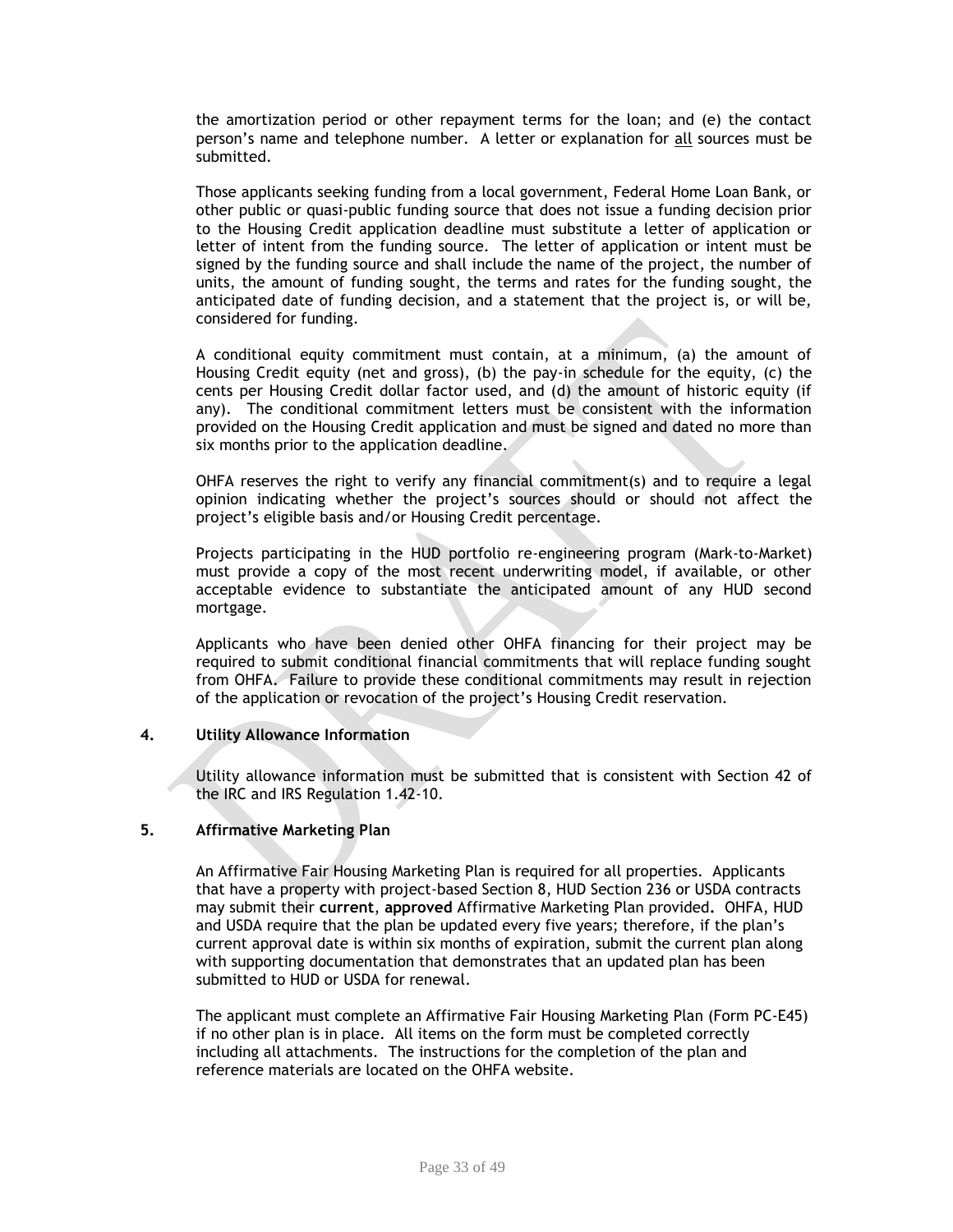The applicant must include on the form a description of the outreach, marketing, and advertising methods used in order to affirmatively market the project. A **separate plan** is required for each census tract in which the project is located.

If assistance is needed, or there are questions regarding the Affirmative Marketing Plan, contact Arthera Burgess, Office of Program Compliance at (614) 995-0306 or aburgess@ohiohome.org.

#### **6***.* **Conformity with Local Consolidated Plan or CHIS**

Applicants must evidence that their project meets community housing needs through the local Consolidated Plan or Comprehensive Housing Improvement Strategy (CHIS). Applicants will be required to secure approval from the local agency that administers the Consolidated Plan or CHIS. It is the responsibility of the applicant to determine which plan applies. Please see Exhibits J and K for a listing of cities and counties with a Consolidated Plan or CHIS. If no local Consolidated Plan or CHIS exists in the community in which the project is located, the project must conform to the state Consolidated Plan. A completed OHFA Form PPD-E04, signed by the appropriate official from the city, county, or state must be included with the application.

### **7. Ohio Housing Locator**

The owner and/or property manager of all Housing Credit properties funded under this allocation plan will be required to list their properties in the Ohio Housing Locator (www.OhioHousingLocator.org), the OHFA-sponsored statewide affordable housing database, as soon as the units are placed in service.

## **8. Additional Rent Restrictions** *(Tax-Exempt Bond projects are exempt)*

Applicants must select one of the following elections based on the location of the proposed project:

- a. 60 percent of the low-income units affordable to households with incomes at or below 50 percent of Area Median Gross Income (AMGI) (projects located in urban or suburban markets); or
- b. 40 percent of the low-income units affordable to households with incomes at or below 50 percent of AMGI (projects located rural markets, except for counties listed below); or
- c. 30 percent of the low-income units affordable to households with incomes at or below 50 percent of AMGI (projects located Belmont, Lawrence, or Washington Counties).
- d. 100 percent of the low-income units affordable to households at or below 60 percent of AMGI for all tax-exempt bond-financed projects.

#### **9***.* **Consistency with HDAP Funding** *(Pending approval of the fiscal year 2012 Consolidated Plan)*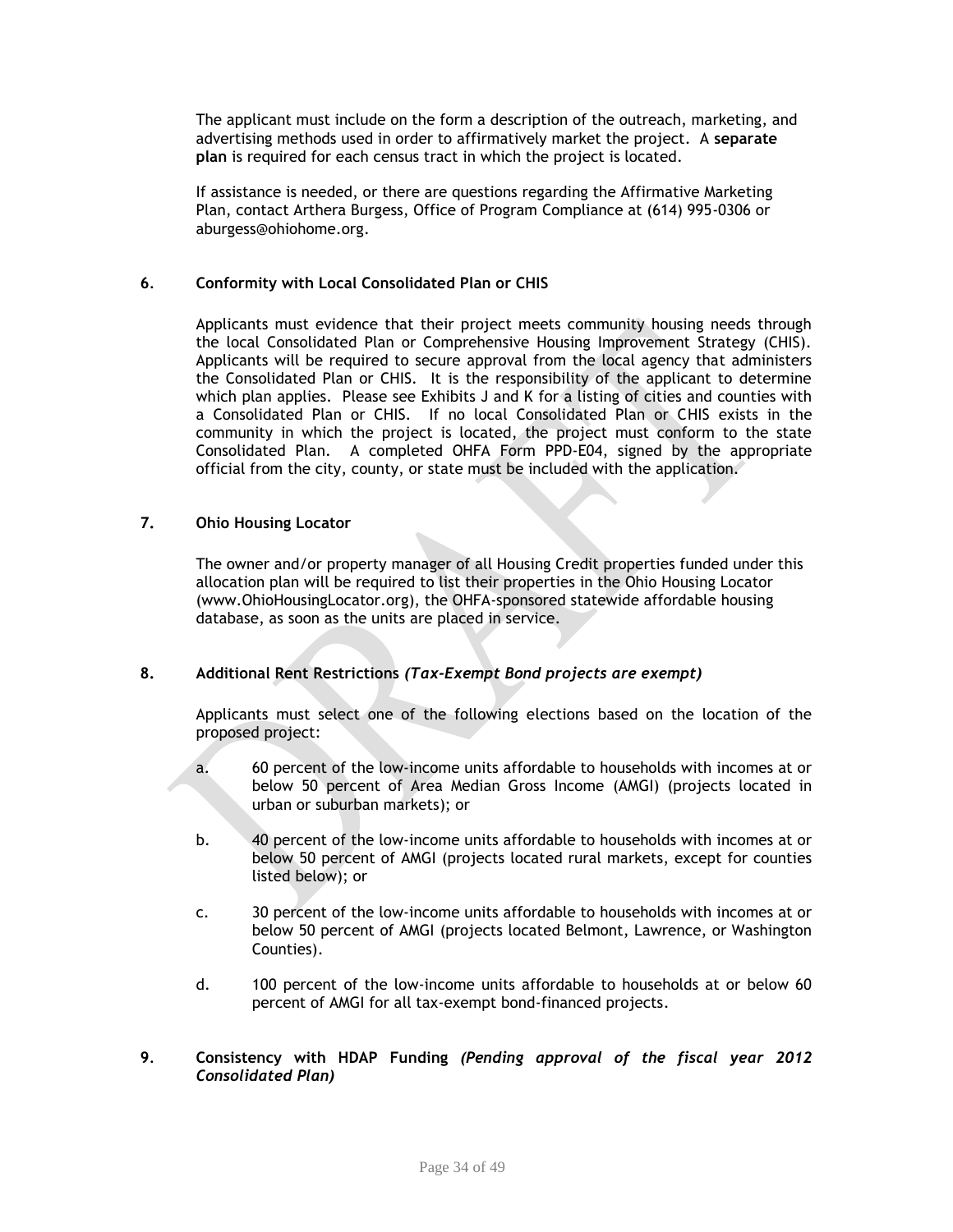Projects seeking funding through the Housing Development Assistance Program (HDAP) must initially meet the following requirements in addition to the requirements listed in Threshold Item 8:

- a. A minimum of 40% of the units must be occupied by households at or below 50% of AMGI for projects located in a Participating Jurisdiction (PJ). The HDAP/HOME-assisted units cannot exceed the HUD Low- and High-HOME rent for the county where the project will be located. If the project is located in a non-participating jurisdiction, a minimum of 35% of the units must be occupied by households at or below 50% of AMGI, with rents for the HDAP/HOME-assisted units at the HUD Low- and High-HOME rent.
- b. Completion of the appropriate section of the AHFA.
- c. The applicant must comply with all requirements of the HDAP Guidelines.
- d. A project that receives HOME funds must comply with all HOME program rules, including environmental review and the requirement that residents may not be evicted other than for good cause.
- e. A sole for-profit applicant that receives Ohio Housing Trust funds must comply with State Prevailing Wage requirements.
- f. In order to receive HDAP funding, the applicant must select one of the following elections:
	- i. 5% of the units occupied and affordable to households with incomes at or below 35% AMGI (projects located in non-Participating Jurisdictions); or
	- ii. 10% of the units occupied and affordable to households with incomes at or below 35% AMGI (projects located in Participating Jurisdictions).

These units may be included as part of the rent restricted units required in Criterion 18, Additional Rent Restrictions.

#### **10. 80% completed architectural plans and specifications** *(Tax-Exempt Bond projects are exempt)*

OHFA requires that applicant submit prints certified by the project architect to be at least 80% complete or better.

### **11. Minimum Project Standards**

A completed and executed Development Features Agreement must be submitted to evidence that all minimum standards will be met. See the Minimum Project Standards Requirements at the end of this section.

#### **12. Universal Design Features**

Projects are required to provide universal design features according to the policy described in Exhibit I.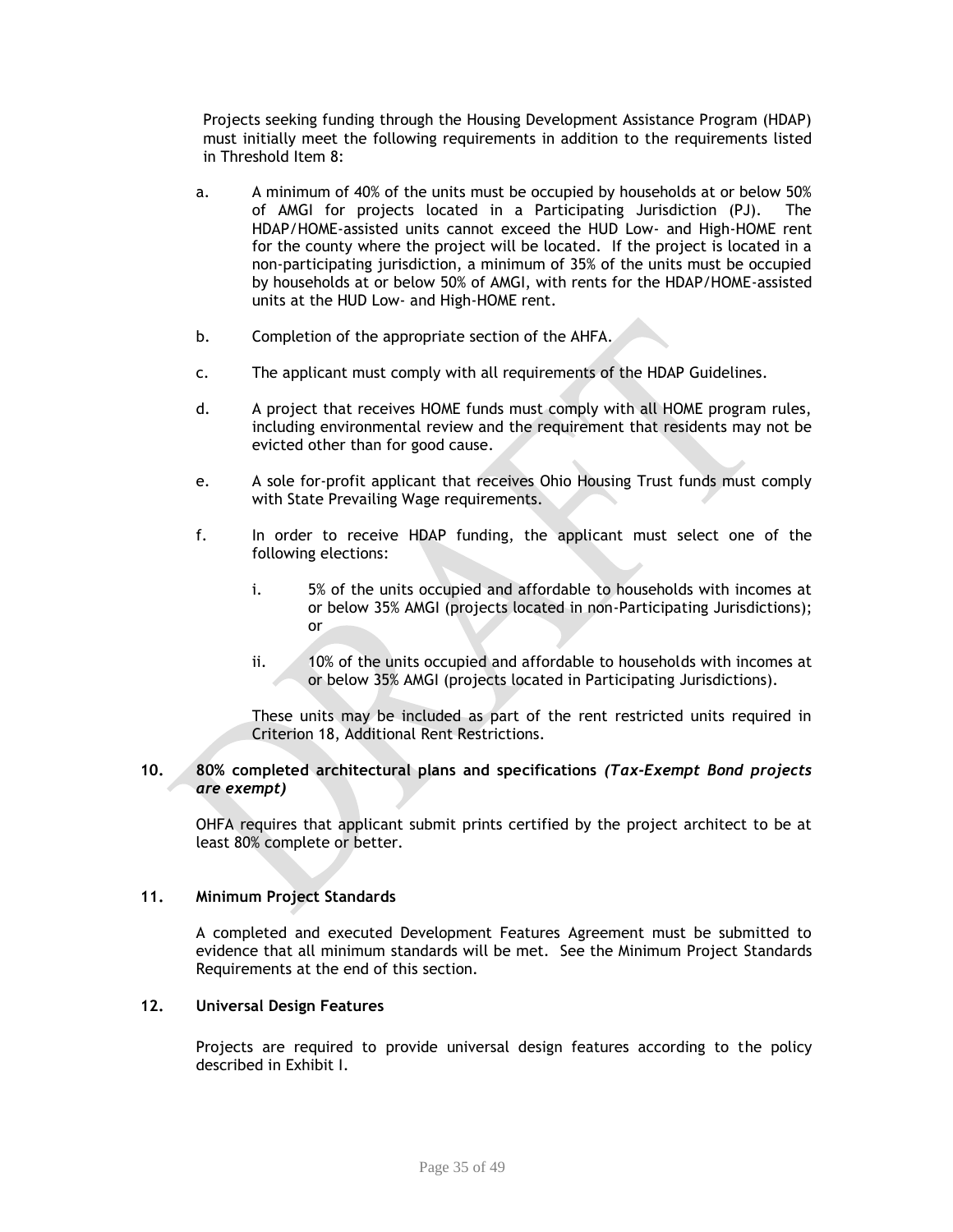### **13. Final Proforma**

Project applicants must complete the proforma as supplied in the final AHFA with cost numbers derived from architectural plans and specifications at least 80% complete.

Applicants proposing a tax-exempt bond-financed project must submit this item upon approval of an inducement resolution.

#### **14. Appraisal**

- An as-is appraisal meeting OHFA requirements if the project is seeking acquisition credit. Those requirements include:
- a. Preparation by a third-party appraiser licensed in the State of Ohio. Name, address, and license number must be included.
- b. The appraiser must not currently be restricted from performing HUD Multifamily Accelerated Processing (MAP) appraisals within the state of Ohio. In addition, sponsors and appraisers are notified that, under certain circumstances, the appraisal may be subject to review by the Department of HUD. These circumstances include, but are not limited to, the involvement of a HUD-insured mortgage or HUD Housing Assistance (HHA) with Other Government Assistance (OGA). Examples of HHA includes Project-based Section 8 rental subsidies and continuation of Interest Reduction Payments (IRP). Examples of OGA include Low Income Housing Tax Credits, Historic Tax Credits, HOME funds, etc.
- c. A statement of the estimated value of the property at or before the date of acquisition (the date of acquisition equals the date the deed or lease is recorded). The estimated value cannot include the value of the Housing Credit.
- d. Adherence to the Uniform Standards of Appraisal Practice. A statement to this effect must be included in the report.
- e. Conducted within six (6) months of submission of the full application, although OHFA will consider earlier reports on a case-by-case basis.

#### **15. Phase I Environmental Site Assessment (ESA)**

A copy of the Phase I Environmental Site Assessment (ESA) report for all sites must be submitted as part of the application. If a full Phase I was submitted with the proposal, one need not be resubmitted in this application. The report(s) must comply with current OHFA standards available at www.ohiohome.org. The owner must submit a narrative that addresses any issues raised in the report(s). OHFA reserves the right to reject any sites indicated to have environmental problems or hazards.

#### **16. Federal Tax Identification Number (FTIN)**

Evidence that a Federal Tax Identification Number (FTIN) has been obtained for the ownership entity must be submitted.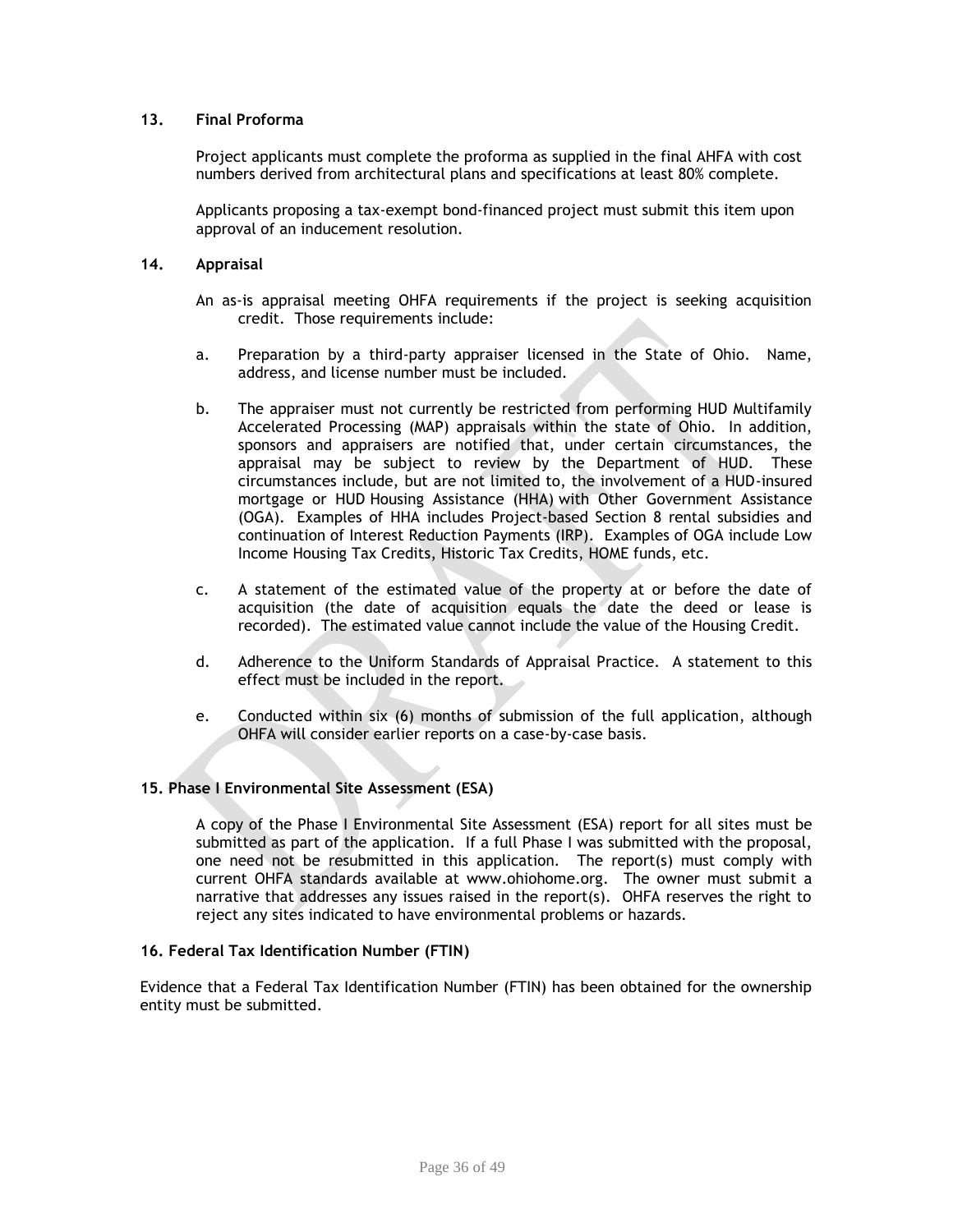## **17. Legal Description(s)**

A legal description of each parcel that will be part of the development must be submitted. The description(s) must include the street address and permanent parcel number of each parcel.

**Application Corrections:** Applicants will have the opportunity to correct administrative errors or omissions found during the application review process.

During the review periods, OHFA will notify each applicant of any administrative deficiencies, and applicants will have one week to submit additional information to correct any administrative errors. OHFA will not accept any additional information after the one week correction period. All changes including, but not limited to, changes in ownership, development team, project physical structure, project costs, project financing, site(s), special needs population, and project location will not be permitted. Please be advised that certain items are date-sensitive and must have been completed on or before the application deadline.

# **C. Financial Underwriting**

If a project is selected to receive a reservation or allocation of Housing Credits, OHFA will perform a minimum financial evaluation on said project to ensure that it receives the minimum amount of Housing Credits necessary to assure project feasibility, appropriateness and viability throughout the Housing Credit period. This includes tax-exempt bond financed projects that are excluded from the state's Housing Credit allocation ceiling. OHFA is required to perform the Housing Credit evaluation three times:

- 1) Prior to issuing a Binding Reservation Agreement or Letter of Eligibility.
- 2) Prior to issuing a Carryover Allocation Agreement (does not apply to tax-exempt bond projects).
- 3) At the time the project is placed-in-service and requests IRS Form(s) 8609.

After the first minimum financial evaluation, OHFA will issue a Binding Reservation Agreement. The reservation amount will not necessarily equal the amount of Housing Credits requested in the application. In addition, the Housing Credit amount may be reduced or increased after the financial underwriting stage.

If the credit percentage has not been elected, then OHFA will use the current month's applicable Housing Credit Percentage at Binding Reservation and/or Carryover to calculate the value of the Housing Credits. The owner may elect to lock in the current month's applicable Housing Credit Percentage at reservation or at the time the project is placed-in-service. The amount of Housing Credits awarded after the financial underwriting phase is the maximum amount of credit that OHFA will award to any project.

OHFA will perform a full financial underwrite of all projects awarded 4% credits upon the submission of all threshold items and 9% credits before receiving a Carryover Allocation Agreement. The below mentioned underwriting standards are not exhaustive. An OHFA evaluation of the feasibility and reasonableness of the operating budget and project hard and soft costs may also be based on local market standards, industry trends, comparability ratios established by OHFA, economic conditions, historical project information and other data.

1. The applicant's determination of adjusted eligible basis will be reviewed. All non-eligible costs will be deducted from the basis.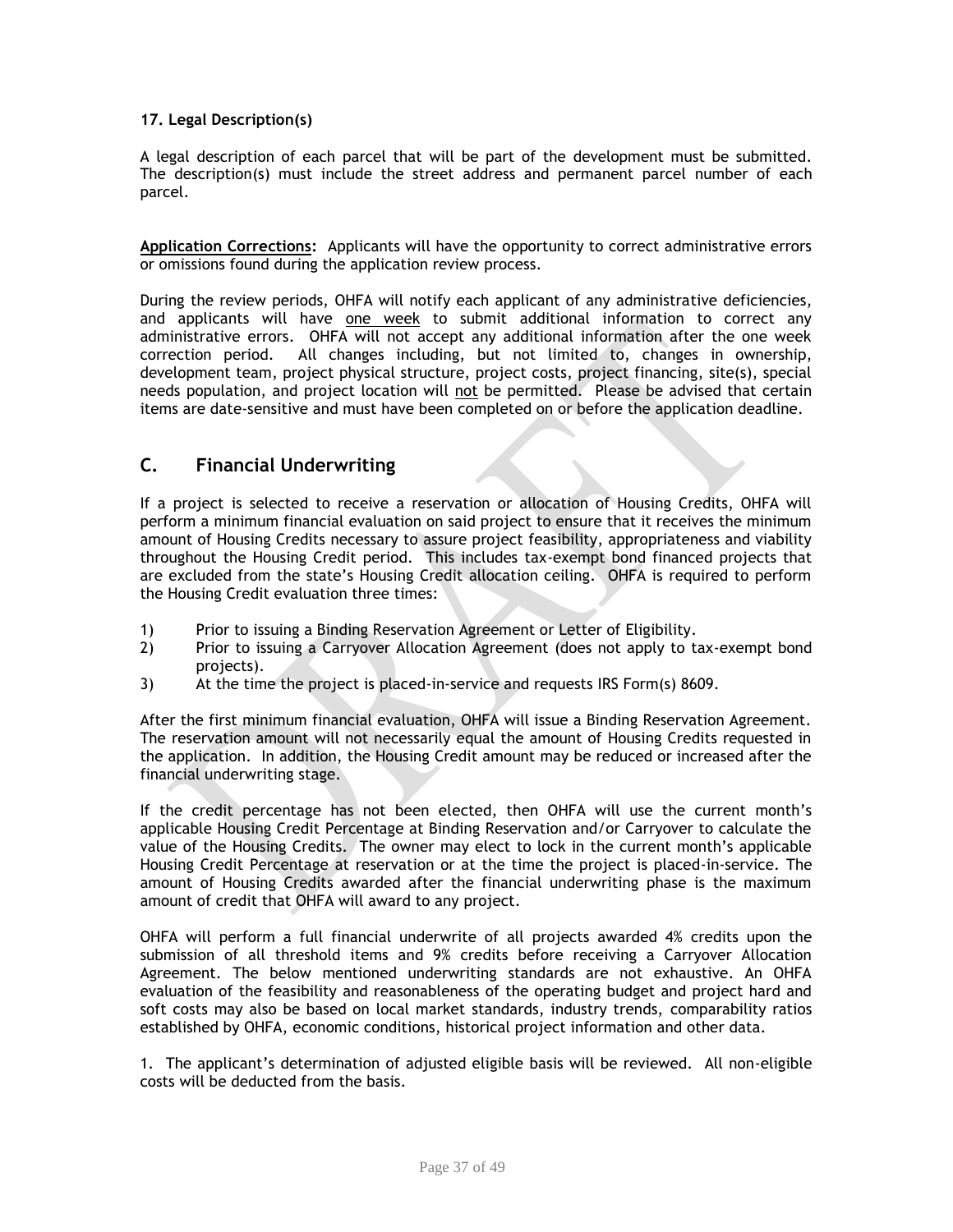- a. OHFA will verify the applicable fraction for each project. The applicable fraction is defined as the lesser of (a) the number of low-income units divided by the total number of units or (b) the residential low-income unit square footage divided by the total residential square footage.
- b. Owners of projects with market rate units must demonstrate in the application that all amenities (e.g. garages, community buildings, parking spaces, etc.) are available to all units. If certain amenities are only available to the market rate units, the costs for these amenities must be deducted from the eligible basis. Also, if the market rate units are larger and of higher quality than the low-income units, the basis for the market rate units will be reduced to match the basis for the low-income units. OHFA reserves the right to request additional information to clarify any issues regarding the market rate units.
- c. The acquisition eligible basis cannot exceed the value of the property at or before the date of acquisition (the date of acquisition equals the date the deed or lease is recorded) as determined by the as-is appraisal of the property (see E. Carryover Allocation). The estimated value cannot include the value of the Housing Credits.
- d. For projects receiving "soft" loans (e.g. HOME, deferred fees, AHP, etc.), owners must adequately explain in their application and cost certification form the repayment schedule of these loans. A residual analysis will be conducted on the deferred interest and principal.
- e. Applicants must include an operating reserve as part of the total project cost. This reserve is not included as part of the project's eligible basis and should be based on current market trends and conditions.
- f. A lease-up reserve may be established in an amount as required by OHFA and equivalent to funding necessary to break even through qualified occupancy<sup>12</sup>.
- g. Projects may receive an allocation of credits based upon 130% of the qualified basis for new construction or substantial rehabilitation. This increase in basis will be approved based upon demonstrated financial need, on a project by project basis. Applicants must provide a narrative, within the AHFA, detailing the financial need for the increased basis.

2. All fees, costs, and assumptions will be checked to determine if they meet Agency standards.

- a. OHFA reserves the right to evaluate the reasonableness of the amount of investor equity per dollar of Housing Credits based upon the current condition of the equity market.
- b. Applicants must show that the deferred developer's fee (principal and interest, if any) can be paid in full from annual income within the first 12 years. Any unpaid or deferred balance after Year 12 will be deducted from the housing credit eligible basis.
- c. OHFA will evaluate the reasonableness of all costs and fees based on industry standards and historical project data. OHFA reserves the right to reduce or exclude costs in order to size the housing credit award and amounts from other OHFA subsidy programs.

l  $12$  Qualified Occupancy is defined as the initial occupancy date of 100% of the Tax Units by qualified tenants pursuant to Section 42 of the Code.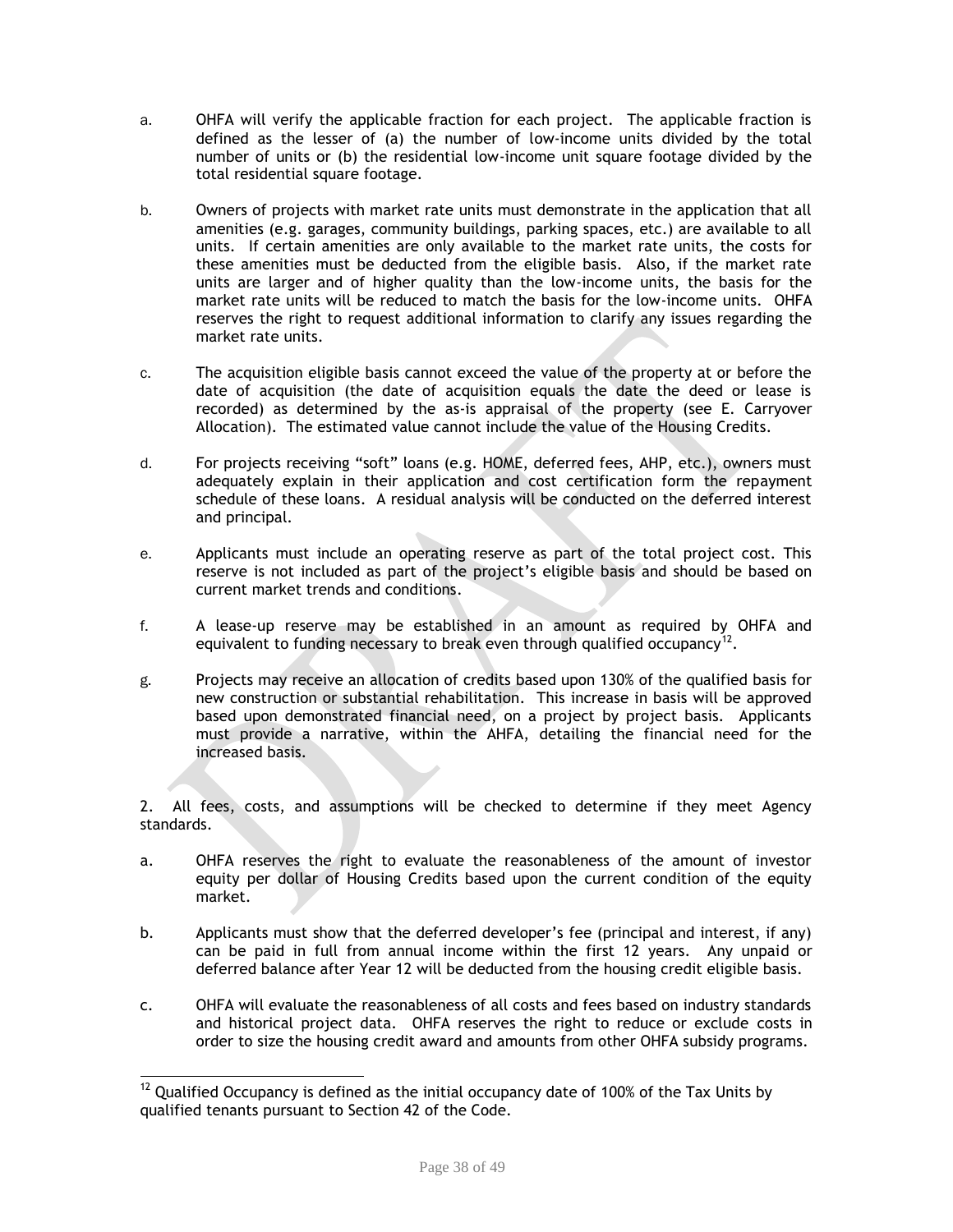- 3. The project's total sources must always equal the total project cost. If the sources exceed the costs, OHFA will first reduce Housing Development Assistance Program (HDAP) funding or Housing Development Loans, and may also reduce the Housing Credit amount so that sources equal costs.
- 4. The Net Operating Income (NOI) is calculated according to OHFA standards, and is then compared to the annual debt service payments to make sure there is positive and adequate debt service coverage.
	- a. The minimum acceptable Hard Debt Service Coverage Ratio (DCR) is 1.20 for the first year of stabilized operations.
	- b. For projects with no hard debt, OHFA will calculate a No Hard Debt Service Coverage Ratio to be a minimum of 1.20 for the first year of stabilized operations.
	- c. Income from commercial space will not be considered in a cash flow analysis nor contributed towards meeting the DCR requirements. Fees and other income must be documented and will be considered on a case by case basis.
	- d. The project's annual operating expenses per unit must fall within acceptable underwriting ranges based on region, project type, and comparability. Owners must provide evidence to demonstrate and support the appropriateness of the costs proposed.
	- e. OHFA requires an appropriate annual reserve for replacement. The applicant is responsible for demonstrating to OHFA staff the validity of this number.
	- f. OHFA will assume an annual income increase of 2% and an annual expense increase of 3%.

# **D. Binding Reservation Agreement**

After OHFA has determined which proposals will receive an award of Housing Credits, a Binding Reservation Agreement will be sent to the Contact Person indicated in the application. The original Binding Reservation Agreement and Election Statement must be signed and notarized by an authorized representative of the ownership entity during the month the agreement was issued. The original Binding Reservation Agreement and Election Statement, a reservation fee (equal to 6% of the reservation amount), and any additional documentation indicated in the agreement must be received by OHFA no later than the fifth calendar day following the end of the month in which the agreement was issued, or the reservation of Housing Credits will be invalid.

# **E. Carryover Allocation**

All projects must meet all Carryover Allocation requirements as described in Section 42 of the Internal Revenue Code (IRC) and in Treasury Regulation 1.42-6.

A Carryover Allocation Agreement will be issued to recipients of a competitive award of Housing Credits by the end of the calendar year in which credits were allocated. The following items must then be submitted by the Carryover submission deadline indicated in the Binding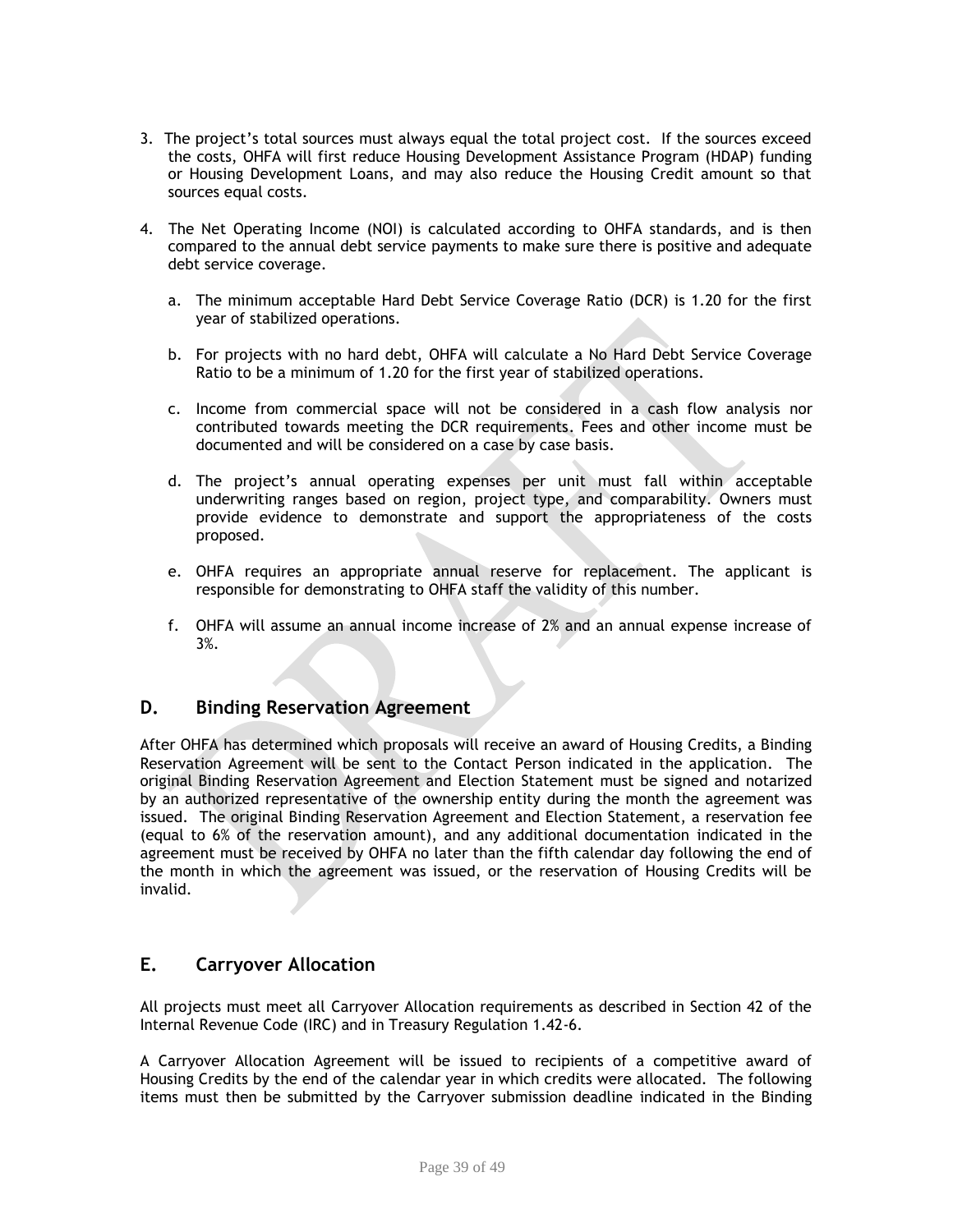Reservation Agreement. A paper copy of the Cost Certification with original signatures of the owner and preparer is required, along with an electronic copy in Excel format. All other items must be submitted on a compact disc (CD) in PDF format.

- 1. Completed OHFA Cost Certification forms (*the most current version*) signed by a representative of the owner and by the accountant or attorney who prepared the forms. The forms must evidence that the "10% test" required by Section 42 of the IRC has been met. The forms and instructions are available on the OHFA web site.
- 2. The project owner must, at a minimum, acquire all property or have entered into a longterm leasehold agreement. Acquisition must be evidenced by a copy of a recorded deed or recorded long-term lease for each site.
- 3. Any additional conditions indicated in the Binding Reservation Agreement with a performance date by the Carryover submission deadline.

A Carryover Allocation Agreement is considered to be binding and will give the applicant 24 months from the end of the year of allocation to complete the project and place the units in service. OHFA reserves the right to add conditions or require follow-up items in the Carryover Agreement that must be met before OHFA will issue 8609 Forms to the owner.

# **F. Project Completion Stage / 8609 Request**

Upon project completion, the owner must notify OHFA of the placed-in-service date of each building and submit or complete the following items to request 8609 Forms. A paper copy of the cost certification with original signatures of the owner and preparer is required, along with an electronic copy in Excel format. All other items must be submitted on a compact disc (CD) in PDF format.

- 1. Complete OHFA Cost Certification forms (as revised in 2010) signed by the owner and by an independent accountant. The accountant will be required to conduct a complete audit of the project costs. The required audit language is included on the forms. The forms and instructions are available on the OHFA web site.
- 2. Final Certificates of Occupancy from the issuer of the building permits. Certificates of completion or similar information from the owner will be accepted for rehabilitation projects if certificates of occupancy are not issued. Temporary certificates of occupancy are required if the dates on such certificates will be used as the placed-inservice dates for the buildings. OHFA reserves the right to conduct a site visit of a property to verify completion before issuing 8609 Forms to the owner.
- 3. All permanent financing sources (except for the first or primary mortgage) must be closed before the 8609 Forms are issued. An executed promissory note that includes the amount, interest rate, term, and amortization or repayment terms of the loan must be submitted for each source. In lieu of a note for the first or primary mortgage, a firm financing commitment signed by the lender and owner within 30 days of the request for the 8609 Forms may be submitted. This requirement is retroactive to projects that have not yet received 8609 Forms.
- 4. Final limited partnership agreement executed by the limited and general partners. The agreement must include all equity amounts and the pay-in schedule for the equity.
- 5. A copy of the executed and recorded OHFA Restrictive Covenant, and a Consent of Recorded Lienholder form from each non-OHFA lending source.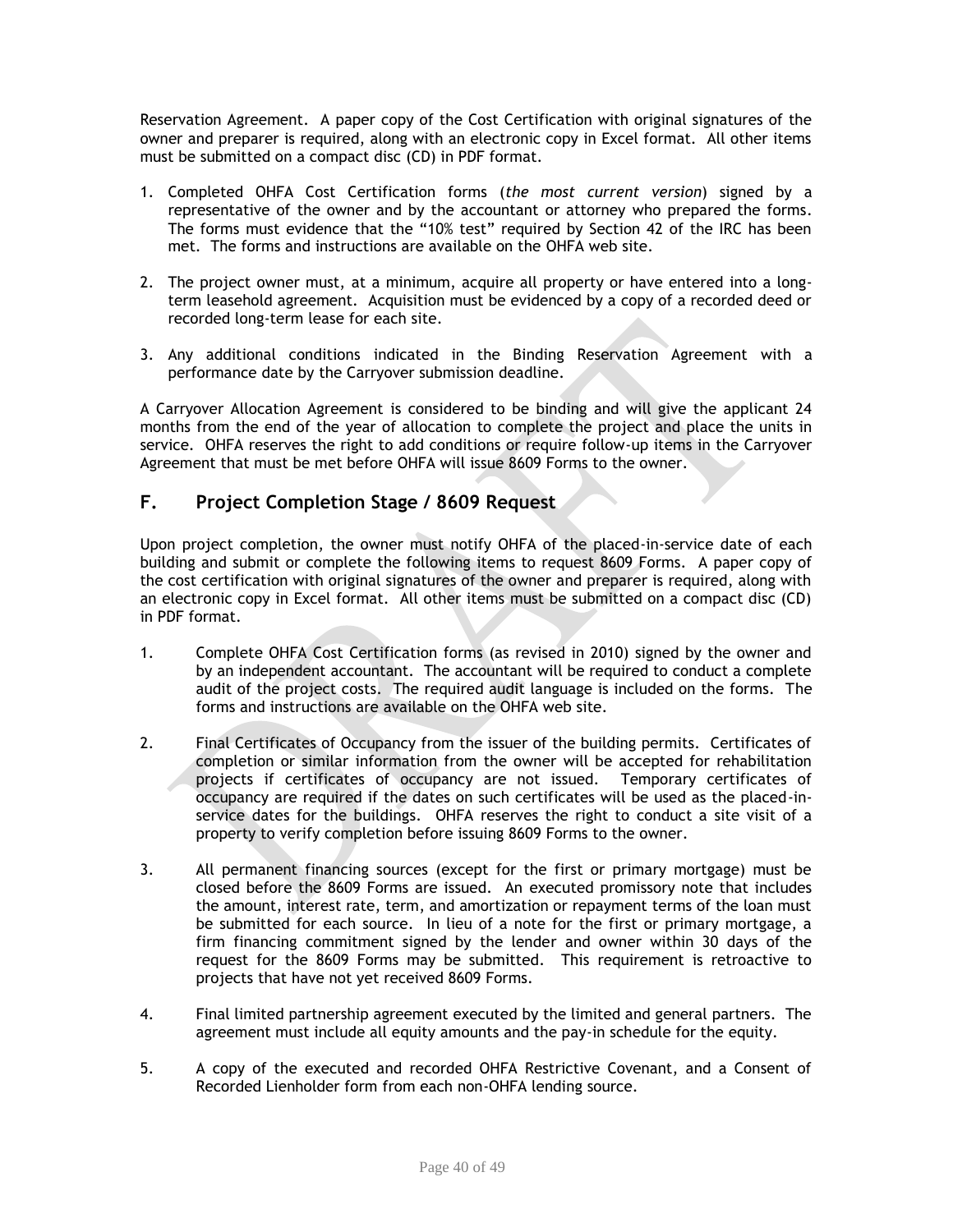- 6. A check for Payment of the appropriate compliance monitoring fee, made payable to "Ohio Housing Finance Agency".
- 7. Evidence that a representative of the project has attended the OHFA Basic Tax Credit Compliance Training within six (6) months prior to the placed-in-service date for the first building completed.
- 8. Owner/manager has conducted a placed-in-service meeting with the OHFA Office of Program Compliance.
- 9. Proof of written notification to the Office of Program Compliance stating the placingin-service of the building (or last building in a multiple building project) must be submitted within 15 days of the placed-in-service date.
- 10. Completion of the final Energy Efficiency Certification form for the year of allocation (if applicable).
- 11. Narrative describing any material changes to the project since time of application.

The request for 8609 Forms must be submitted by the date listed in the Carryover Allocation Agreement. An extension of this deadline may be granted by OHFA upon request. However, any extension will not apply to payment of the compliance monitoring and multiple building project fees.

Requests for 8609 Forms and corrections or clarifications to previous submissions are reviewed in the order submitted. OHFA will issue 8609 Form(s) up to 90 days after a **complete** request has been submitted. An incomplete or insufficient request will not be processed until all items are submitted, which may result in a delay of the 8609 Form issuance. The closeout process for any Housing Development Assistance Program funds awarded to the project must also be completed before 8609 Forms are issued. Any corrections or clarifications requested by OHFA must be submitted within three (3) months or a resubmission fee of \$250 will be charged. OHFA reserves the right to defer processing 8609 Form requests that are received during a future competitive funding round.

*Building Identification Numbers (BIN) are assigned to each building by OHFA after a request for 8609 Forms is submitted. Applicants must contact OHFA in writing with any requests to assign BIN to individual buildings prior to that time.*

# **G. Projects with Tax-Exempt Bond Financing**

Projects receiving tax-exempt bonds that finance over 50% of the project's total aggregate basis may apply for an award of 4% Housing Credits. Applicants seeking such an award must submit all items required for the competitive evaluation, although the timing deadlines and requirements do not apply. While an award of 4% Housing Credits is not competitive, OHFA will verify that all projects are aligned with agency policy goals, have the appropriate development team in place and submit to OHFA's financial underwriting process. OHFA reserves the right to reject an application that fails to meet an appropriate level of quality in these areas. OHFA is the final judge of eligibility for the amount of Housing Credits awarded to all tax-exempt bond financed projects. Project-specific conditions will be listed in the Housing Credit Eligibility Letter.

In addition to the requirements indicated above, the applicant must also meet the following requirements: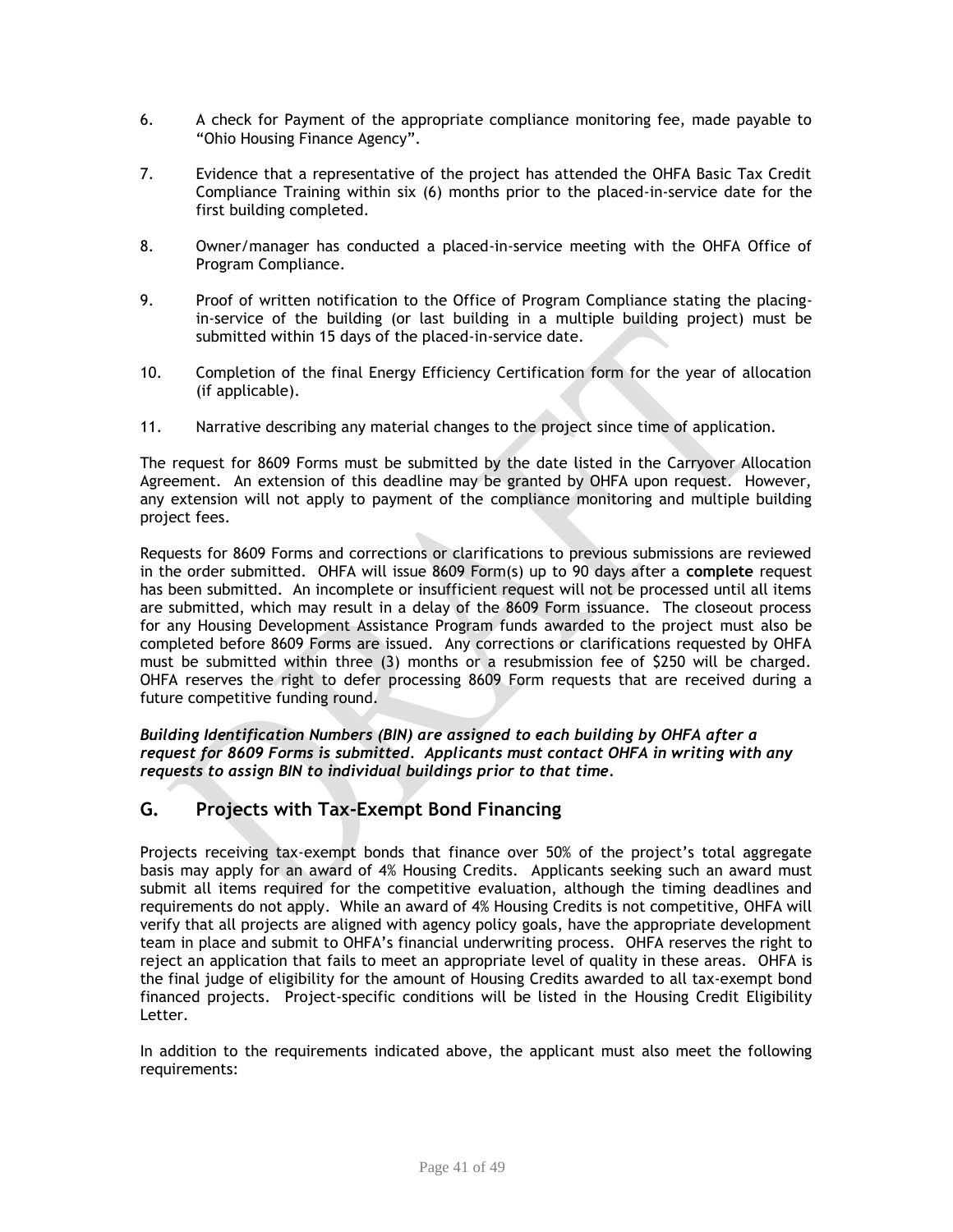- 1. The items required for the Experience & Capacity Review must be submitted at least two weeks in advance for OHFA consideration. All other required items may then be submitted with the complete application.
- 2. For locally issued bonds (non-OHFA), the inducement resolution or final approval resolution of the issuer is required. In addition, a letter from the bond underwriter indicating the anticipated interest rate, term, and amortization of the bonds must be submitted.
- 3. OHFA reserves the right to require a legal opinion stating that the project is eligible to receive an allocation of Housing Credits pursuant to Section  $42(h)(4)$  of the Internal Revenue Code.
- 4. The developer must submit a resume of their past experience, including affordable housing references that may be checked by OHFA. The developer will be required to respond to any negative references found by OHFA.
- 5. A representative of the developer or Management Company must meet with OHFA Program Compliance staff within six (6) months following issuance of the letter of eligibility to review management practices and establish a timetable for the placed-inservice review.

(NOTE: This requirement is indicated in the Threshold Review section.)

These projects will be underwritten using the same standards outlined in these guidelines except that the owner has the option to elect the Housing Credit rate during the month in which the bonds are issued or the month the project is placed-in-service. Please note that the rate election period is tied to the month the notice of issuance indicates. If a project closes in escrow, the rate election applies to that month, not when the final closing occurs. Furthermore, if a bond closes in escrow and does not make a rate election in that month, the credit rate utilized will be the credit rate applicable at the time and for the month in which each building is placed-in-service. Please note that the owner has up to five days following the month in which the bonds are issued to notify OHFA of the rate election, otherwise the month the project is placed-in-service will be used.

Applications for bond-financed properties may be submitted at any time during the year. If public notification requirements have been met and any threshold deficiencies have been corrected, OHFA may take up to six (6) weeks to review an application and issue an Eligibility Letter. For OHFA-issued bonds, the Eligibility Letter will be sent to the applicant following final approval of the bond issuance by the OHFA Board. For locally issued bonds, the Eligibility Letter will be issued when all requirements are satisfactorily completed.

Tax-exempt bond-financed projects will not receive a Carryover Allocation Agreement, but the owner must follow all 8609 Form request procedures and any conditions outlined in the Eligibility Letter, which will include the following items:

- 1. The applicant must submit a legal description of each parcel that will be part of the development by the date specified in the Eligibility Letter. The description(s) must include the street address and permanent parcel number of each parcel.
- 2. The applicant will have 24 months from the end of the year in which the Eligibility Letter is issued to complete the project and place the units in service.

.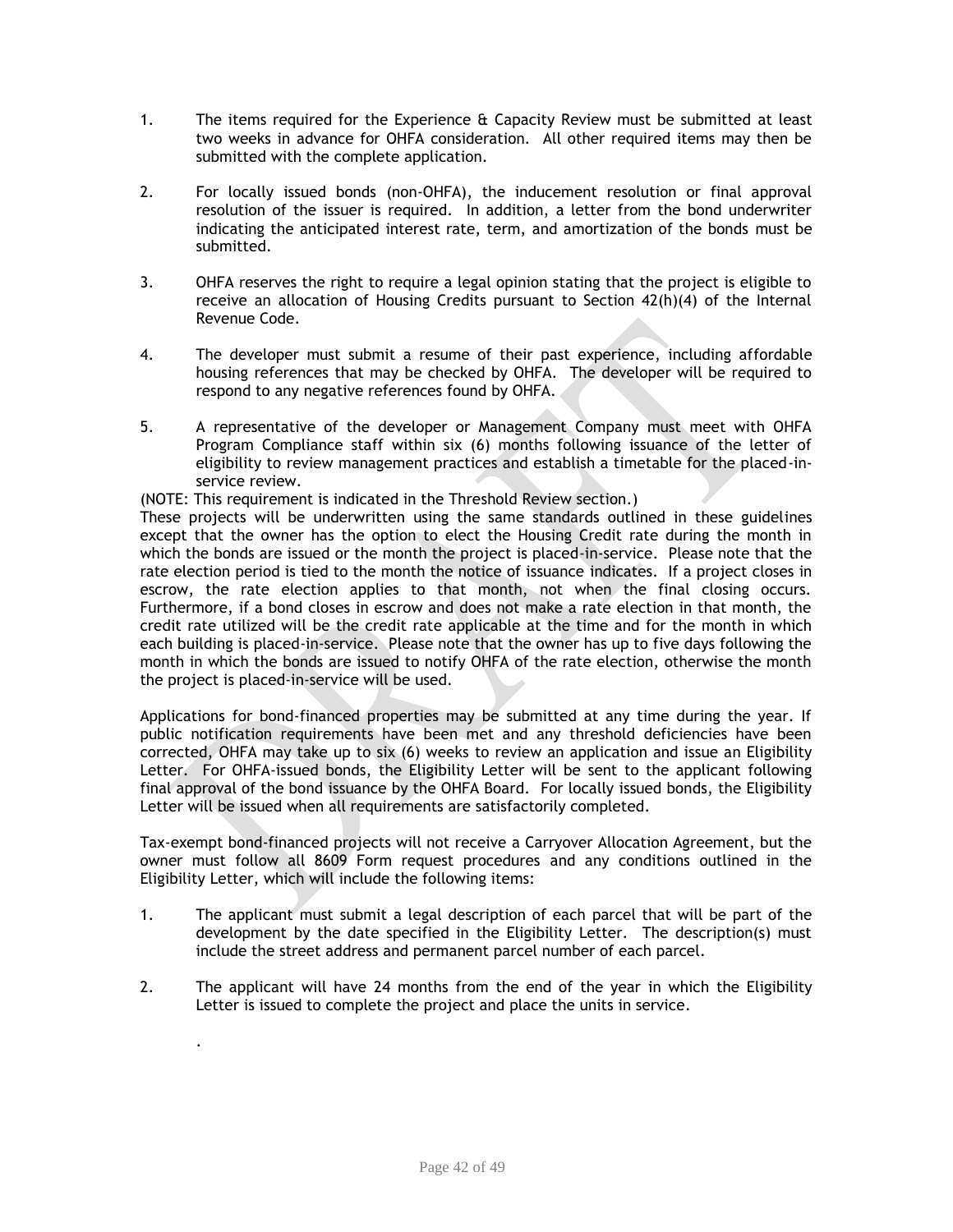# **VI. MONITORING**

# **A. Introduction**

The monitoring process determines if a project is complying with requirements of the Internal Revenue Code (IRC). The Housing Credit monitoring process is outlined in IRC Section 42, IRS Regulation 1.42, the QAP, the OHFA Compliance Handbook, and other OHFA policies.

Compliance with the requirements of the IRC is the sole responsibility of the owner of the building for which the Housing Credit was allocated.

## **B. Monitoring Process**

Housing Credit projects are required to comply with the following, in addition to other requirements described in the OHFA Compliance Handbook:

- 1. All residents must be income qualified, adjusted for family size prior to moving into the unit. Units must be rent restricted as provided for in the IRC. All units allocated Housing Credits must be safe, decent and sanitary housing units complying with local building, health, safety, and zoning codes.
- 2. Before placing the project in service, the owner/agent must schedule a "placed-inservice meeting" with the OHFA Program Compliance Training and Technical Assistance team to discuss the lease up of the tax credit project. OHFA will attempt to combine placed in service meetings when an owner/agent is placing several projects into service within the same general time period. OHFA may elect to waive this requirement.
- 3. Prior to the placed-in-service date, the owner/agent individual(s) responsible for final approval of tenant files or the site manager/leasing consultant who processes the Tenant Income Certifications for buildings receiving 8609 Forms will be required to attend the OHFA Basic Tax Credit Compliance Training within the previous six (6) months. Please refer to the OHFA website **[www.ohiohome.org](http://www.ohiohome.org/)** to register for this training.
- 4. Within 15 days of placing the last building in service, the project owner must forward a letter to the OHFA Compliance Analyst assigned to the project indicating the date on which the last building was placed in service. Based on this communication, the project will be preliminarily scheduled for a lease-up monitoring visit.
- 5. The owner of a Housing Credit project must keep records for each qualified low-income building in the project for each year of the compliance and extended use period. These records must include but are not limited to the following for each building in the project:
	- a. The total number of residential rental units in the building (including the number of bedrooms and the size in square feet of each residential rental unit);
	- b. The percentage of residential rental units in the building that are low-income units;
	- c. The rent charged on each residential rental unit in the building (including any utility allowances);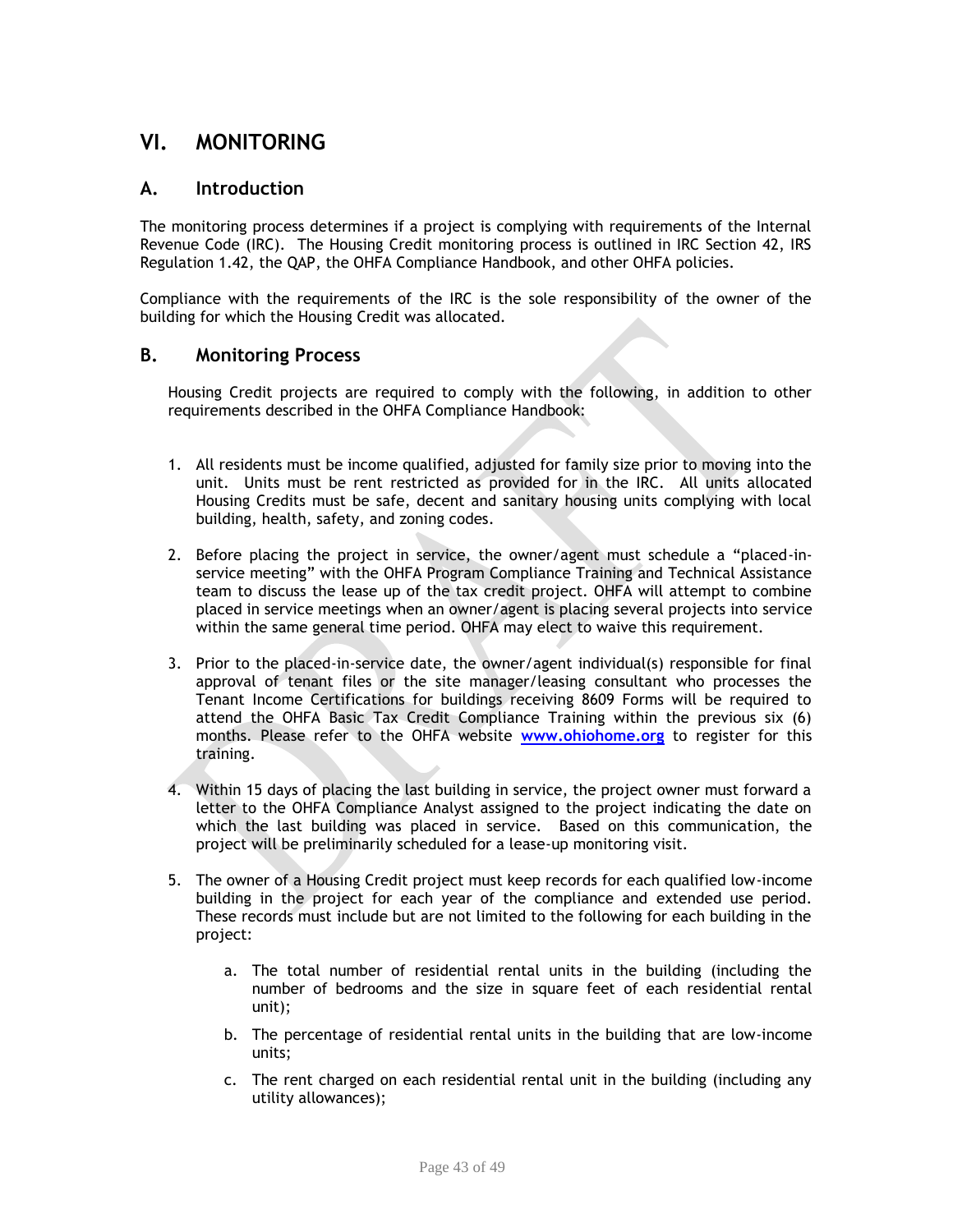- d. The number of occupants in each low-income unit;
- e. The unit vacancies in the building and information showing when, and to whom, the next available units were rented;
- f. The annual income certification of each low-income tenant per unit (if applicable);
- g. Annual student status certification;
- h. Demographic information;
- i. Documentation to support each low-income tenant's income certification. Tenant income is calculated in a manner consistent with the determination of annual income under Section 8 of the United States Housing Act of 1937 ("Section 8"), not in accordance with the determination of gross income for federal income tax liability;
- j. The eligible basis and qualified basis of the building at the end of each year of the credit period, compliance and extended use periods; and
- k. The character and use of the non-residential portion of the building included in the building's eligible basis under IRC Section 42(d).
- 6. The owner of a Housing Credit project is required to retain the records described in number five (5) above for the entire period of extended use.
- 7. The owner is responsible for reporting to OHFA annually in the form and manner that OHFA specifies. The reporting process currently requires the submission of an owner certification, resident and project data, as well as other reports and certifications necessary to evidence compliance with any gap financing provided through an OHFA program. When completing the owner certification, the owner is certifying that, for the preceding 12-month period, the owner met the following requirements:
	- a. The 20-50 test under IRC Section  $42(g)(1)(A)$ , or the 40-60 test under section 42(g)(1)(B), whichever minimum set-aside test was applicable to the project; and if applicable to the project, the 15-40 test under sections  $42(g)(4)$  and 142(d)(4)(B) for "deep rent skewed" projects;
	- b. There was no change in the applicable fraction (as defined in section  $42(c)(1)(B)$  of any building in the project, or that there was a change, accompanied by a description of the change;
	- c. The owner has received an annual income certification from each low-income tenant, as appropriate, and documentation to support that certification; or, in the case of a tenant receiving Section 8 housing assistance payments, the statement from a public housing authority described in paragraph (b)(1)(vii) of this section;
	- d. Each low-income unit in the project was rent-restricted under Section  $42(g)(2)$ ;
	- e. All units in the project were for use by the general public and used on a nontransitional basis (except for transitional housing for the homeless provided under Section 42 [i][3][B][iii]);
	- f. Each building in the project was suitable for occupancy, taking into account local health, safety, and building codes;
	- g. There was no change in the eligible basis (as defined in Section 42[d] of any building in the project, or if there was a change, the nature of the change (e.g. a common area has become commercial space, or a fee is now charged for a tenant facility formerly provided without charge);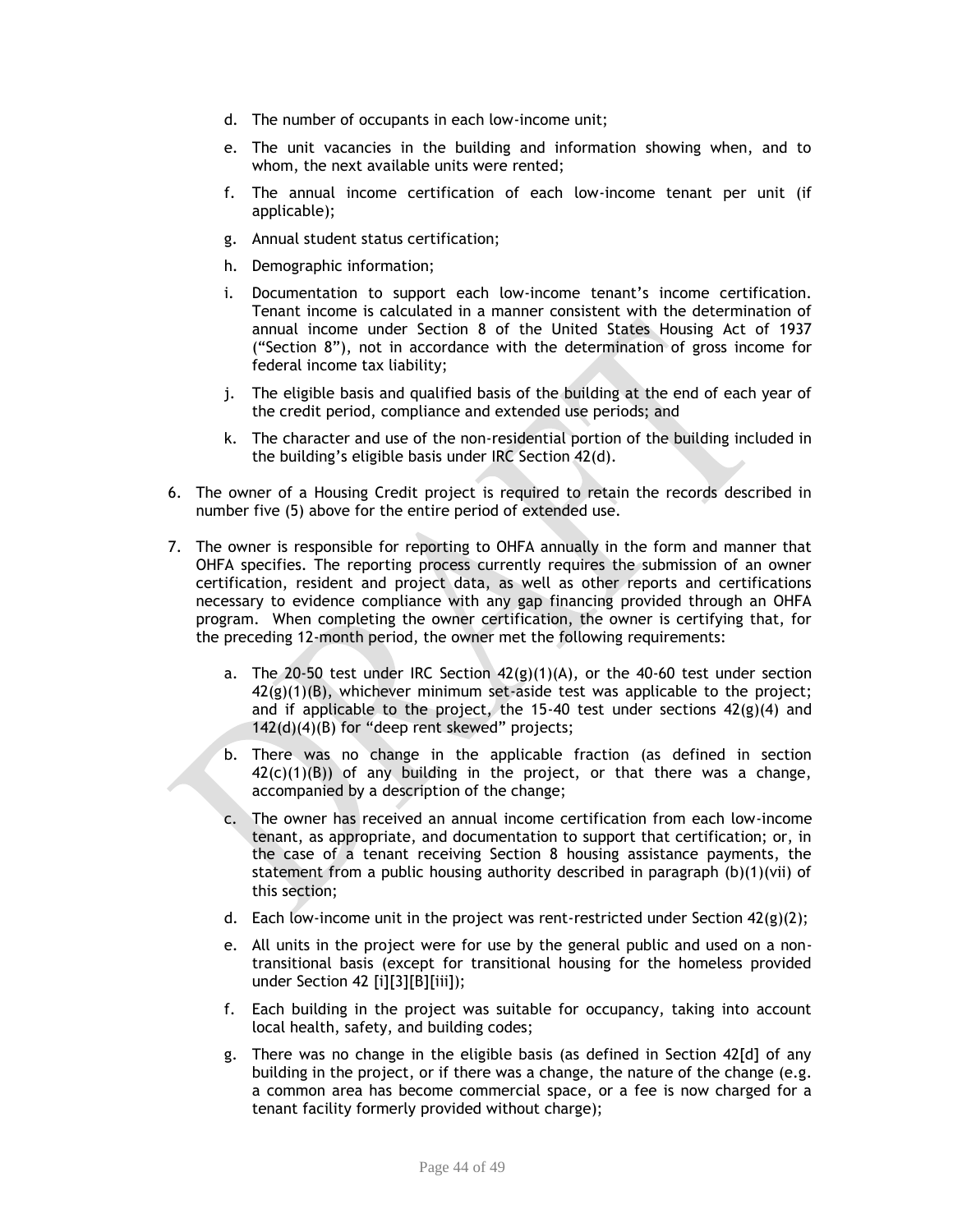- h. All tenant facilities included in the eligible basis under Section 42(d) of any building in the project, such as swimming pools, other recreational facilities, and parking areas, were provided on a comparable basis without charge to all tenants in the building;
- i. If a low-income unit in the project became vacant during the year, that reasonable attempts were or are being made to rent that unit or the next available unit of comparable or smaller size to tenants having a qualifying income before any units in the project were or will be rented to tenants not having a qualifying income;
- j. If the income of tenants of a low-income unit in the project increased above the limit allowed in Section  $42(g)(2)(D)(ii)$ , the next available unit of comparable or smaller size in the building was or will be rented to tenants having a qualifying income;
- k. The owner has not refused to lease a unit in the project to a Section 8 applicant because the applicant holds a Section 8 voucher or certificate;
- l. No finding of discrimination under the Fair Housing Act has occurred for the project (a finding of discrimination includes an adverse final decision by HUD, an adverse final decision by a substantially equivalent state or local fair housing agency, or an adverse judgment from a Federal court);
- m. For the preceding 12-month period, no tenants in low-income units were evicted or had their tenancies terminated other than for good cause and no gross rents were increased other than permitted under Section 42; and
- n. An extended low-income housing commitment as described in Section 42(h)(6) was in effect.

#### **OHFA reserves the right to adjust the above requirements according to changes in federal regulations.**

- 8. OHFA requires that the owner of a Housing Credit project annually certify the residents' incomes and assets using the form(s) specified by OHFA. Projects that are 100% occupied by qualified low-income households may discontinue recertifications. The owner/agent should consult the OHFA Compliance Handbook for additional guidance.
- 9. OHFA has the right to review tenant files throughout the 15-year compliance period and the 15-year extended use period. OHFA has the right to perform on-site inspections of any low-income housing project through the end of the extended use period. Buildings receiving new allocations of credit will be inspected no later than the end of the second calendar year following the year the last building in the project is placed in service. OHFA will provide prompt written notice to the owner of a Housing Credit project if OHFA does not receive the required certification or discovers through inspection, review, or any other manner that the project is in non-compliance. The owner will have up to 60 days from the date of the notification to correct any noncompliance issues found and give a written response to OHFA of corrective actions taken. OHFA may, with good cause, extend the correction period for up to six months. During the correction period, an owner must correct any non-compliance and provide evidence to OHFA of such corrections.
- 10. When OHFA identifies certain instances of non-compliance, it is required to file Form 8823, "Low-Income Housing Credit Agencies Report of Non-Compliance" with the IRS no later than 45 days after the end of the correction period, and no earlier than the end of the correction period, whether or not the non-compliance is corrected. OHFA must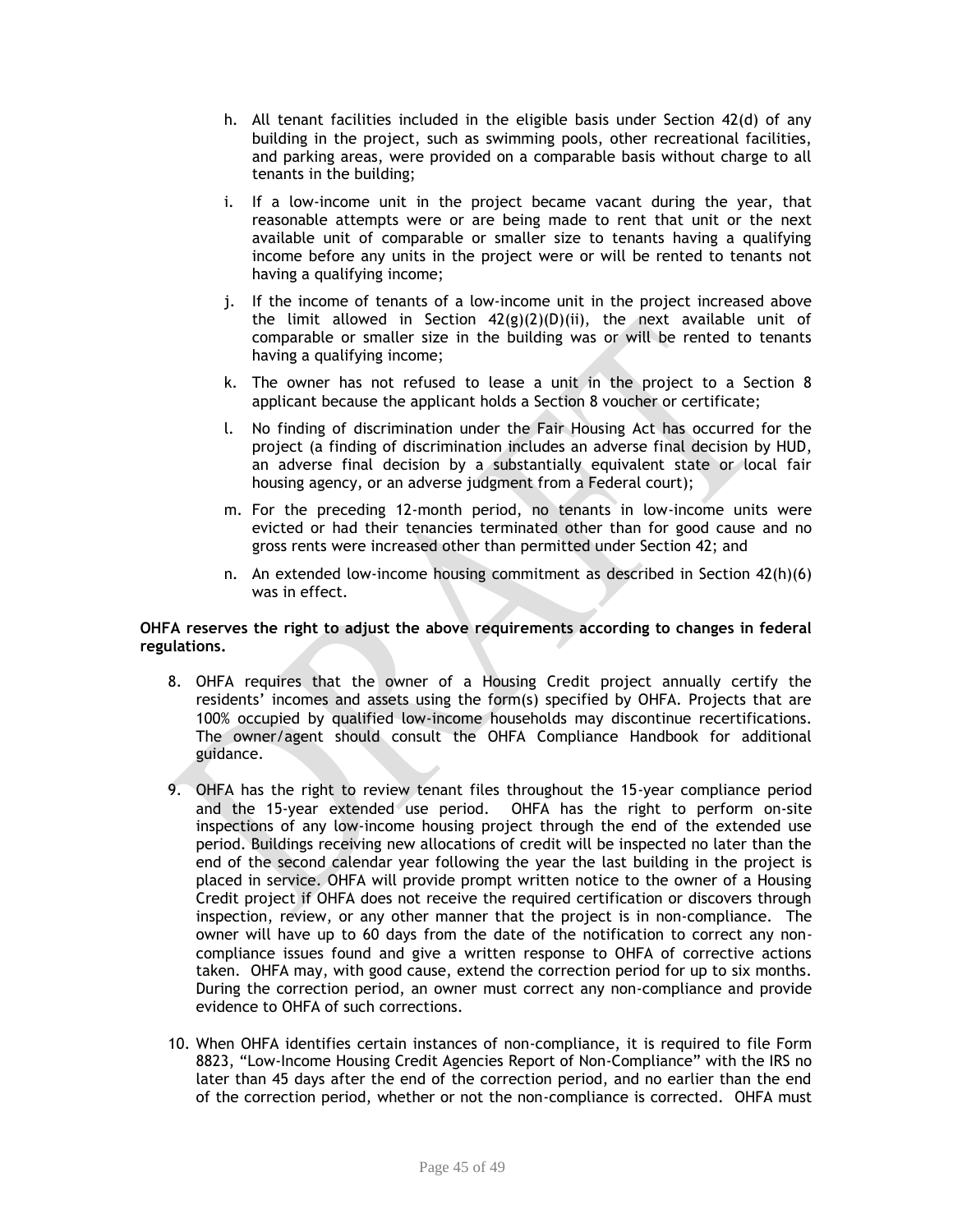explain on Form 8823 the nature of the non-compliance or failure to certify (reference 26 CFR Par. 2. 1.42-5 [e][3]).

- 11. Compliance with the requirements of Section 42 of the IRC is the responsibility of the owner of the building(s) for which the tax credit is claimed. OHFA's obligation to monitor for compliance does not make OHFA liable for owner/agent non-compliance.
- 12. If OHFA is unable to serve notice on the property owner by mail and/or telephone during the compliance and extended use periods as defined by the IRS, OHFA will consider the property out-of-compliance and will notify the IRS by filing Form 8823, or take other appropriate action such as designating the project and its owner/agent as not in good standing with the Agency. **Please note that OHFA will maintain one contact person per project. The owner/agent will agree upon the contact person and notify OHFA immediately of any change.**
- 13. OHFA requires Housing Credit owners to pay a one-time compliance monitoring fee. The fee amount for projects receiving a reservation in 2012 will be \$900 per unit.
- 14. OHFA reserves the right to charge the owner and/or management company for costs incurred as the result of compliance reviews conducted outside of the normal inspection cycle.
- 15. It is the responsibility of the owner and its agents to ensure that the property management agent has all documents and information necessary to meet all rent, income, or other requirements attached to all sources of funding used to develop the project. Such documents may include, but are not limited to, the Housing Credit restrictive covenant(s), Housing Development Assistance Program (HDAP) restrictive covenant, and the gap financing agreement.
- 16. Compliance requirements are communicated to owners and managers of Housing Credit projects through the OHFA Program Compliance Handbook and other means such as the Agency newsletter. Owners and managers are expected to consult these and other resources to ensure they are up-to-date regarding policies and procedures established by OHFA.
- 17. Changes in Management Company that occur after the project has placed-in-service must be approved by OHFA Program Compliance. The owner must apprise Program Compliance of the proposed change 60 days prior to terminating the services of the current management company. OHFA may require the proposed management company to fill out a due diligence questionnaire to ensure the proposed company is sufficiently qualified to manage a Housing Credit project in Ohio.

# **VII. MISCELLANEOUS**

**Special Allocation**. An applicant that has returned a Housing Credit allocation from a previous year due to the inability to proceed resulting from local government action that has been determined through the judicial system to be inappropriate may seek an allocation of credits in the current year. In order to qualify to apply for this relief, the project must meet the following requirements:

1. The project must have received an allocation of competitive Housing Credits from OHFA in a previous year.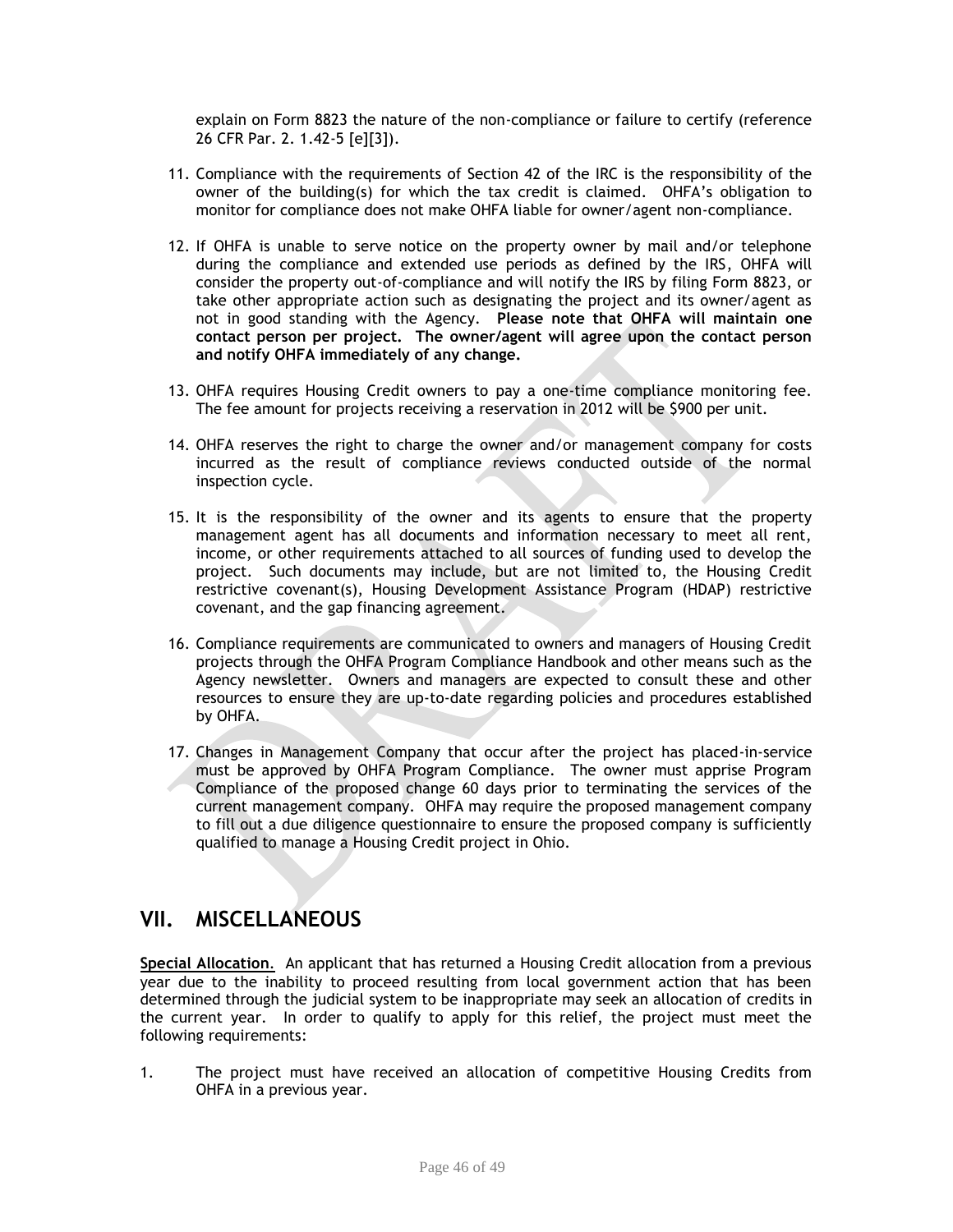- 2. The applicant must have returned the Housing Credits to OHFA prior to the required placed-in-service date.
- 3. The underlying reason for the return of the credit allocation must relate to action or inaction of the local government approval process to allow for plan approval or building permit issuance.
- 4. The applicant must obtain either a final judicial determination that the local action or inaction is inappropriate, or a settlement or consent of all parties to an appealable judicial action that no appeal will be taken from a judicial decree or that determines the local activity is inappropriate. As a result of this judicial decree or settlement, the applicant must demonstrate that the project can now proceed. OHFA legal counsel and/or the Ohio Attorney General's office will make the determination of these requirements.
- 5. The applicant must complete a current year application and request OHFA Board consideration to obtain a Housing Credit reservation. OHFA staff will evaluate the project based on current selection criteria. It is expected that any monetary damages received which are related to the project, less direct costs of litigation apportioned between damages that are related and unrelated to the project, will be pledged to the project.

Qualifying requests will be summarized and presented to the OHFA Multifamily Committee and Board for consideration and approval. OHFA has no affirmative obligation to grant approval to any project seeking relief.

OHFA may also grant relief to projects that are unable to meet their placed-in-service deadline due to circumstances that are outside the control of the owner and could not be reasonably anticipated before the initial application date. The following requirements must be met:

- 1. The applicant must submit a formal request outlining reasons that the placed-in-service deadline cannot be met. A request may be submitted after September 1 and no later than November 30 of the year of the placed-in-service deadline.
- 2. The applicant must agree to return their Housing Credit allocation to OHFA prior to the placed-in-service deadline.
- 3. Significant progress toward completion of the construction and/or rehabilitation of the project must be demonstrated at the time the request is submitted. OHFA will use 75% completion as a general guideline when judging significant progress toward completion.
- 4. If the request is approved, then a new allocation of credits will be granted in the following calendar year, and the placed-in-service deadline will be extended for up to one year. OHFA reserves the right to levy a reservation fee for the new credit award.

**Previous Allocation**. Owners of projects that received a prior allocation of Housing Credits may apply for additional credit if necessary for the continued financial feasibility of the project. The ownership structure, development team members, rent elections, applicable fraction, developer's fee, special needs population served (if any), and physical structure of the project may not be changed unless approved in advance by OHFA. All requests for changes must be received no later than 30 days prior to the application deadline.

Applications for additional credit must include documentation dated within one year prior to application for Housing Credits. Owners must meet all requirements contained in the 2010 QAP.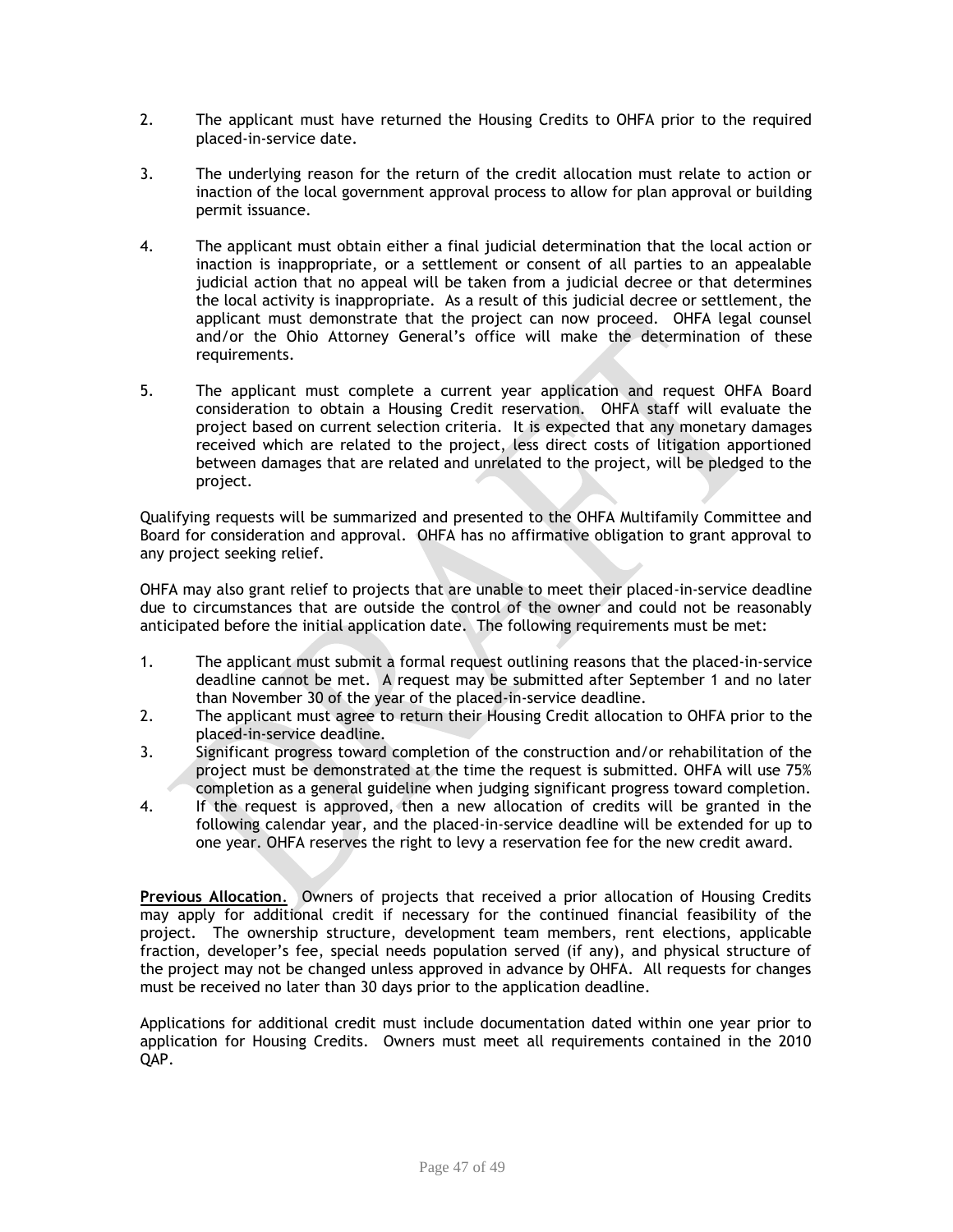**Duplicate Applications.** Each application must consist of a legitimate, stand-alone development proposal. OHFA does not consider projects that are artificially divided or duplicate projects on adjacent or nearby sites to be legitimate development proposals, because such applications may manipulate the selection process and circumvent allocation priorities. Therefore, OHFA will reserve the right to combine or reject applications for projects located in close proximity and sharing similar attributes, such as project type, population served, construction style, and/or development team members.

If OHFA elects to combine applications, the developer will then be required to demonstrate that the combined project will be financially feasible. The conclusions in the market study must be updated based on the total number of units, and items such as zoning documents, public notification letters and consolidated plan certification may also need to be updated. If OHFA determines that it is appropriate to combine applications in this manner, the applicant(s) must then either submit the updated documents described above, or elect to withdraw one or more of the duplicate applications. An election to withdraw an application must be in writing and signed by all parties that signed the original application.

In addition to combining applications, OHFA will prohibit applications that receive a reservation of housing credits from later adding land or sites from other projects proposed in the same year. OHFA will permit a parcel of land or an existing building to be included in only one application (per developer) during a funding round.

**Project Changes.** All project changes require OHFA approval, and all changes will be reviewed by OHFA on a case-by-case basis. OHFA reserves the right to reduce or revoke an award of Housing Credits if projects are changed without approval or partners fail to complete a project as approved. A new application, fee, public notification letters and competitive review may be required if any project characteristics change. New owners without experience in the Housing Credit program must contact the Office of Program Compliance prior to consideration by OHFA.

Failure to inform OHFA of any changes in the applicant's situation or project structure at any time may cause the application to be rejected or the Housing Credit reservation to be revoked.

OHFA may allow the admission of an additional general partner after Housing Credits are awarded in order to address a related-party loan issue. A letter from the owner's legal counsel that adequately explains the need for this action must be submitted. A letter signed by both the new general partner and the current controlling general partner must also be submitted to confirm the following:

- a. The new general partner will not own more than 24% of the general partner shares.
- b. The new general partner must agree to not materially participate in the project.
- c. The new general partner must gain little or no financial benefit from the project.
- d. The new general partner may not count the project toward their experience in future funding applications to OHFA.

OHFA will review and issue a decision for each request on a case-by-case basis. Approval of OHFA Board may also be necessary for the HDLP and HDAP programs.

**Document Correction Fee.** OHFA will assess a correction fee of \$250 if a Carryover Allocation Agreement, Restrictive Covenant, or 8609 Form must be re-issued due to an error on the part of the owner or applicant.

**Agency Information Sources.** The OHFA web site contains important, easily accessible information regarding the application process and program policies, such as Housing Credit percentages, frequently asked questions (FAQs), important program dates, and downloadable files such as the QAP and Affordable Housing Funding Application. The web site address is